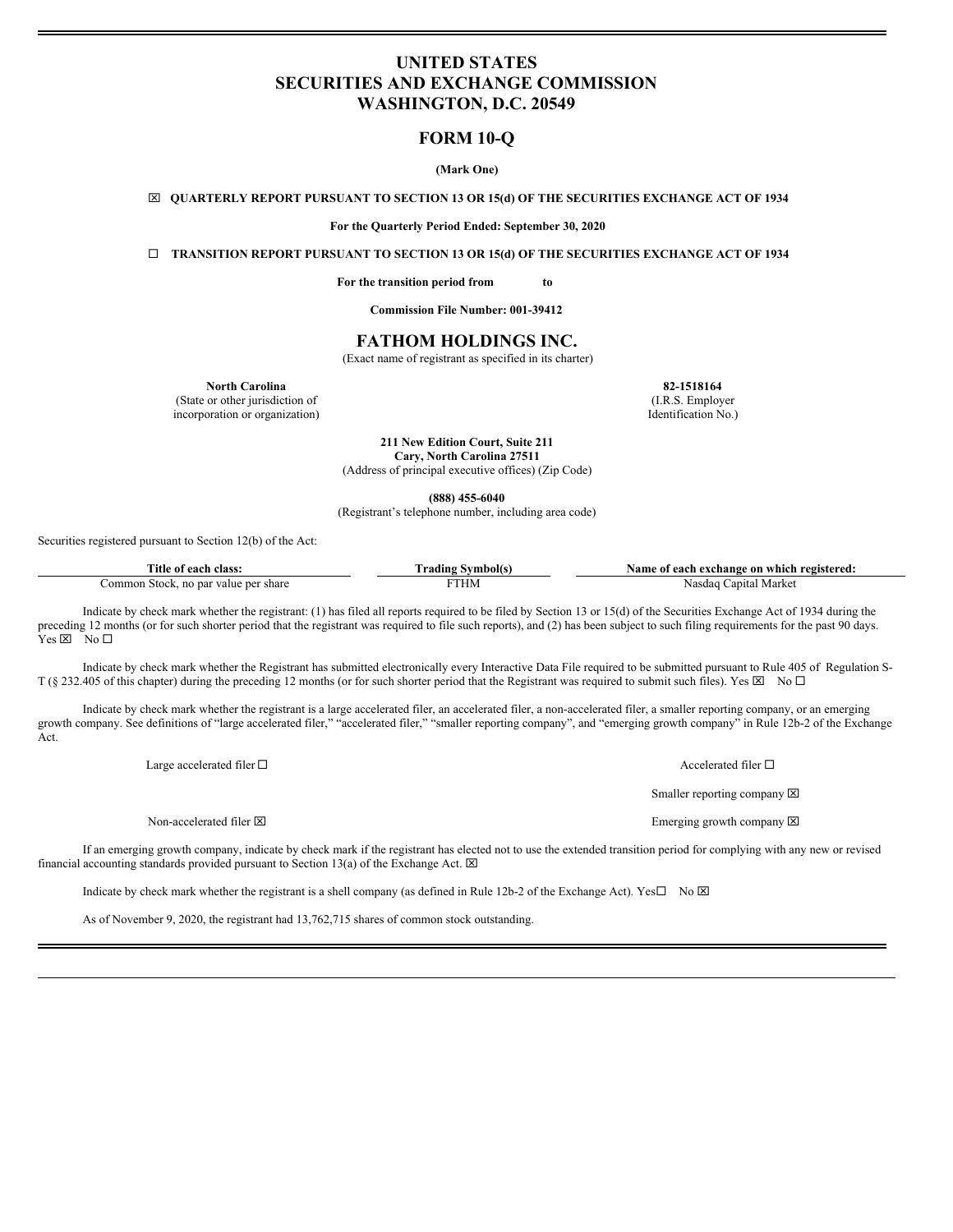# **FATHOM HOLDINGS INC. FORM 10-Q For the Quarterly Period Ended September 30, 2020**

# **TABLE OF CONTENTS**

|                   |                                                                                                                                           | Page            |
|-------------------|-------------------------------------------------------------------------------------------------------------------------------------------|-----------------|
|                   | <b>PART I - FINANCIAL INFORMATION</b>                                                                                                     |                 |
| ITEM 1.           | <b>Financial Statements</b>                                                                                                               |                 |
|                   | Condensed Consolidated Balance Sheets as of September 30, 2020 (Unaudited) and December 31, 2019                                          |                 |
|                   | Unaudited Condensed Consolidated Statements of Operations for the three and nine months ended September 30, 2020 and 2019                 |                 |
|                   | Unaudited Condensed Consolidated Statements of Changes in Stockholders' Equity (Deficit) for the nine months ended September 30, 2020 and |                 |
|                   | 2019                                                                                                                                      |                 |
|                   | Unaudited Condensed Consolidated Statements of Cash Flows for the nine months ended September 30, 2020 and 2019                           |                 |
|                   | Notes to Unaudited Condensed Consolidated Financial Statements                                                                            |                 |
| <b>ITEM 2.</b>    | Management's Discussion and Analysis of Financial Condition and Results of Operations                                                     |                 |
| <b>ITEM 3.</b>    | Quantitative and Qualitative Disclosures About Market Risk                                                                                | $\frac{19}{28}$ |
| <b>ITEM 4.</b>    | <b>Controls and Procedures</b>                                                                                                            | 28              |
|                   |                                                                                                                                           |                 |
|                   | <b>PART II - OTHER INFORMATION</b>                                                                                                        |                 |
|                   |                                                                                                                                           |                 |
| <b>ITEM 1.</b>    | <b>Legal Proceedings</b>                                                                                                                  |                 |
| <b>ITEM 1A.</b>   | <b>Risk Factors</b>                                                                                                                       | $\frac{29}{29}$ |
| ITEM 6.           | Exhibits                                                                                                                                  | $\frac{29}{30}$ |
| <b>SIGNATURES</b> |                                                                                                                                           |                 |
|                   |                                                                                                                                           |                 |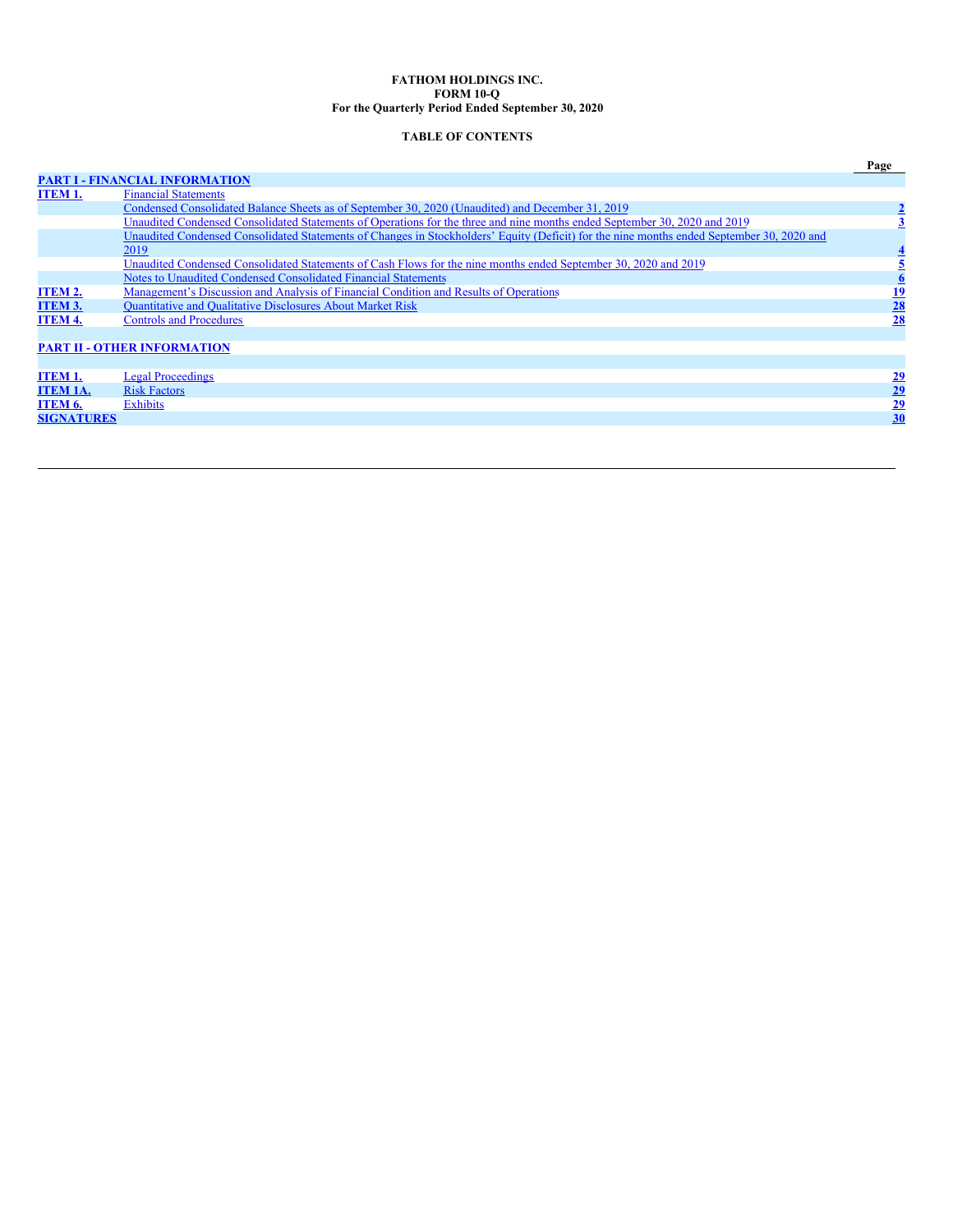# <span id="page-2-0"></span>**PART I FINANCIAL INFORMATION**

# <span id="page-2-1"></span>**ITEM 1. Financial Statements.**

#### <span id="page-2-2"></span>**FATHOM HOLDINGS INC. CONDENSED CONSOLIDATED BALANCE SHEETS**

|                                                                                                                                                               | September 30, 2020<br>(Unaudited) |             |              | December 31, 2019 |
|---------------------------------------------------------------------------------------------------------------------------------------------------------------|-----------------------------------|-------------|--------------|-------------------|
| <b>ASSETS</b>                                                                                                                                                 |                                   |             |              |                   |
| Current assets:                                                                                                                                               |                                   |             |              |                   |
| Cash and cash equivalents                                                                                                                                     | $\mathbf S$                       | 30,993,116  | $\mathbb{S}$ | 579,416           |
| Accounts receivable                                                                                                                                           |                                   | 1,398,123   |              | 304,769           |
| Agent annual fees receivable, net of allowance for doubtful accounts of \$455,551 and \$349,420                                                               |                                   | 744,929     |              | 356,131           |
| Due from affiliates                                                                                                                                           |                                   |             |              | 2,561             |
| Prepaid and other current assets                                                                                                                              |                                   | 1,031,851   |              | 411,202           |
| Total current assets                                                                                                                                          |                                   | 34,168,019  |              | 1,654,079         |
| Property and equipment, net                                                                                                                                   |                                   | 107,549     |              | 105,972           |
| Capitalized software, net                                                                                                                                     |                                   | 721,786     |              | 464,842           |
| Lease right of use assets                                                                                                                                     |                                   | 249,075     |              | 265,140           |
| Total assets                                                                                                                                                  | \$                                | 35,246,429  | \$           | 2,490,033         |
| <b>LIABILITIES AND STOCKHOLDERS EQUITY (DEFICIT)</b>                                                                                                          |                                   |             |              |                   |
| Current liabilities:                                                                                                                                          |                                   |             |              |                   |
| Accounts payable and accrued liabilities                                                                                                                      | $\mathbf S$                       | 4,233,501   | $\mathbb{S}$ | 2,806,228         |
| Due to affiliates                                                                                                                                             |                                   |             |              | 23,658            |
| Loan payable - current portion                                                                                                                                |                                   | 17.319      |              | 17,095            |
| Notes payable - current portion                                                                                                                               |                                   | 186,978     |              |                   |
| Lease liability - current portion                                                                                                                             |                                   | 78,531      |              | 89,566            |
| Total current liabilities                                                                                                                                     |                                   | 4,516,329   |              | 2,936,547         |
| Loan payable, net of current portion                                                                                                                          |                                   | 22,076      |              | 35,093            |
| Notes payable, net of current portion                                                                                                                         |                                   | 266,603     |              | 500,000           |
| Lease liability, net of current portion                                                                                                                       |                                   | 174,163     |              | 177,578           |
| <b>Total liabilities</b>                                                                                                                                      |                                   | 4,979,171   |              | 3,649,218         |
| Commitments and contingencies                                                                                                                                 |                                   |             |              |                   |
| Stockholders' Equity (Deficit)                                                                                                                                |                                   |             |              |                   |
| Common stock, \$0.00 par value, 100,000,000 authorized and 13,638,049 and 10,211,658 issued and<br>outstanding as of September 30, 2020 and December 31, 2019 |                                   |             |              |                   |
| Treasury Stock, at cost, 5,683 and 0 shares as of September 30, 2020 and December 31, 2019                                                                    |                                   | (30,000)    |              |                   |
| Additional paid-in capital                                                                                                                                    |                                   | 36,510,545  |              | 4,988,382         |
| Accumulated deficit                                                                                                                                           |                                   | (6,213,287) |              | (6,147,567)       |
| Total stockholders' equity (deficit)                                                                                                                          |                                   | 30.267.258  |              | (1, 159, 185)     |
| Total liabilities and stockholders' equity (deficit)                                                                                                          |                                   |             |              |                   |
|                                                                                                                                                               | \$                                | 35,246,429  | \$           | 2,490,033         |

The accompanying notes are an integral part of the Unaudited Condensed Consolidated Financial Statements.

2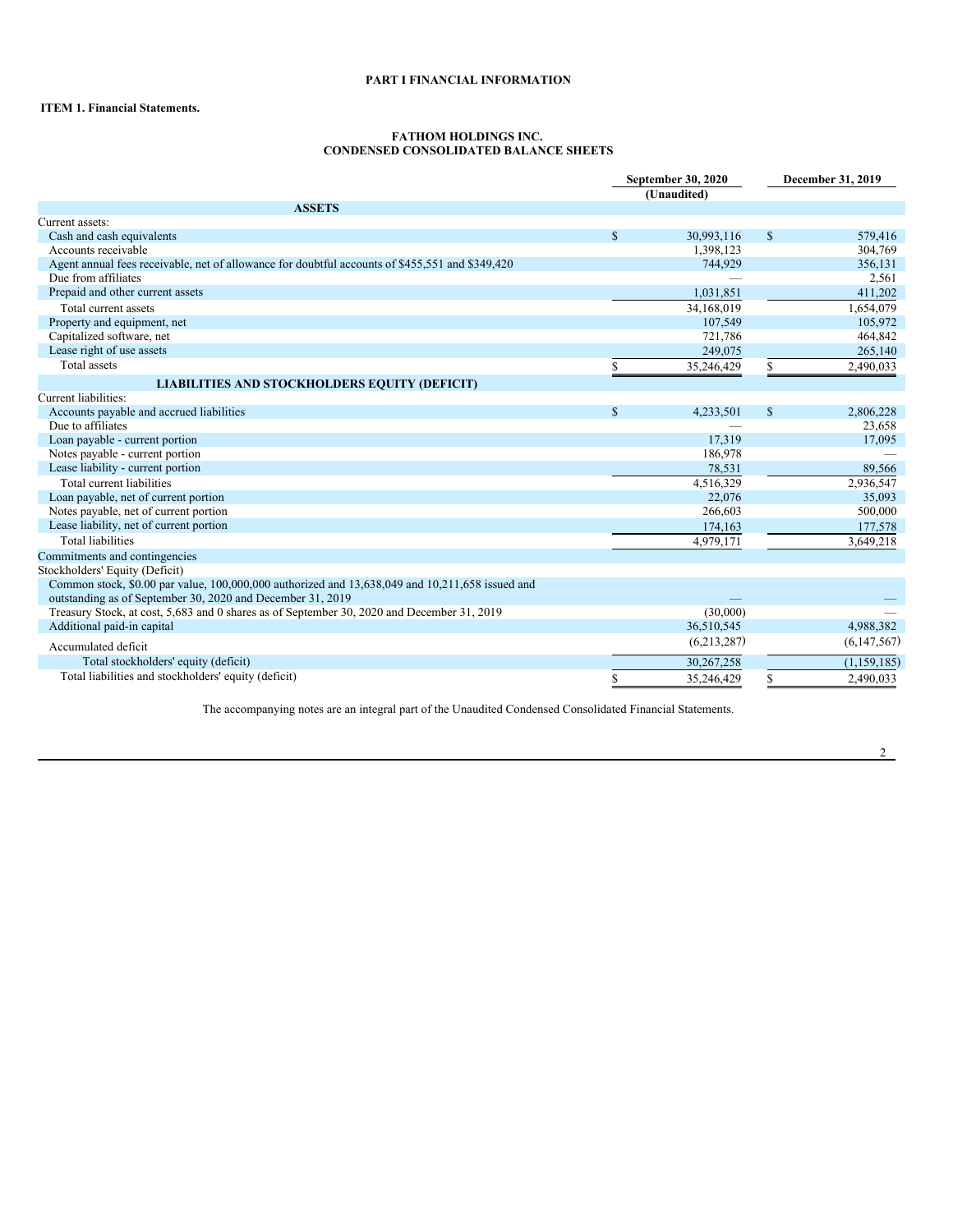### <span id="page-3-0"></span>**FATHOM HOLDINGS INC. CONDENSED CONSOLIDATED STATEMENTS OF OPERATIONS (UNAUDITED)**

|                                            | Three months ended September 30, |              |            |                   | Nine months ended September 30, |             |
|--------------------------------------------|----------------------------------|--------------|------------|-------------------|---------------------------------|-------------|
|                                            | 2020                             |              | 2019       | 2020              |                                 | 2019        |
| Revenue                                    | 55,847,915                       | $\mathbf{s}$ | 32,089,978 | \$<br>123,375,490 | $\mathbb{S}$                    | 78,017,017  |
| Cost of revenue                            | 52,871,073                       |              | 30,318,582 | 115,915,107       |                                 | 73,197,739  |
| Gross profit                               | 2,976,842                        |              | 1,771,396  | 7,460,383         |                                 | 4,819,278   |
| General and administrative                 | 2,895,055                        |              | 1,927,407  | 6,835,350         |                                 | 7,332,891   |
| Marketing                                  | 217,931                          |              | 55,483     | 586,595           |                                 | 159,432     |
| Total operating expenses                   | 3,112,986                        |              | 1,982,890  | 7,421,945         |                                 | 7,492,323   |
| Income (loss) from operations              | (136, 144)                       |              | (211, 494) | 38,438            |                                 | (2,673,045) |
| Other expense (income), net                |                                  |              |            |                   |                                 |             |
| Interest expense, net                      | 16,103                           |              | 27,385     | 80,658            |                                 | 81,816      |
| Other income, net                          |                                  |              |            | (10,000)          |                                 |             |
| Other expense (income), net                | 16,103                           |              | 27,385     | 70,658            |                                 | 81,816      |
| Loss from operations before income taxes   | (152, 247)                       |              | (238,879)  | (32, 220)         |                                 | (2,754,861) |
| Income tax (expense) benefit               | (31,500)                         |              |            | (33,500)          |                                 | 7,980       |
| Net loss                                   | (183, 747)                       |              | (238, 879) | (65, 720)         |                                 | (2,746,881) |
| Net loss per share                         |                                  |              |            |                   |                                 |             |
| Basic and Diluted                          | (0.02)                           |              | (0.02)     | (0.01)            |                                 | (0.28)      |
| Weighted average common shares outstanding |                                  |              |            |                   |                                 |             |
| Basic and Diluted                          | 12,156,111                       |              | 9,888,462  | 10,721,917        |                                 | 9,793,727   |

The accompanying notes are an integral part of the Unaudited Condensed Consolidated Financial Statements.

3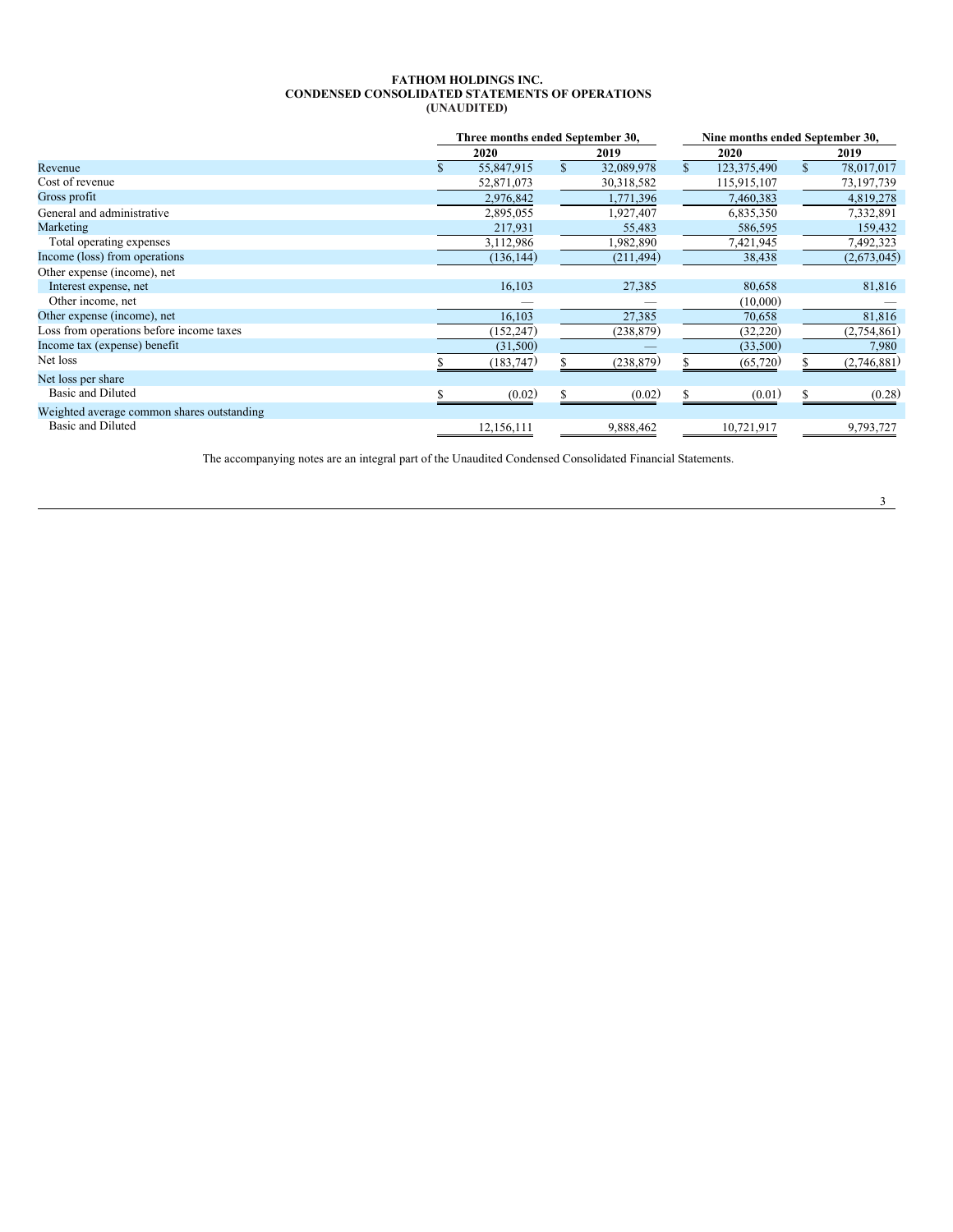### <span id="page-4-0"></span>**FATHOM HOLDINGS INC. CONDENSED CONSOLIDATED STATEMENT OF CHANGES IN STOCKHOLDERS' EQUITY (DEFICIT) (UNAUDITED)**

|                                                                | Nine months ended September 30, 2020 |     |           |                       |          |          |  |                                         |  |                        |              |             |
|----------------------------------------------------------------|--------------------------------------|-----|-----------|-----------------------|----------|----------|--|-----------------------------------------|--|------------------------|--------------|-------------|
|                                                                | <b>Common Stock</b>                  |     |           | <b>Treasury Stock</b> |          |          |  |                                         |  |                        |              |             |
|                                                                | <b>Shares</b>                        |     | Par Value | <b>Shares</b>         |          | Amount   |  | <b>Additional</b><br>Paid in<br>Capital |  | Accumulated<br>deficit |              | Total       |
| Balance at December 31, 2019                                   | 10,211,658                           |     |           |                       |          |          |  | 4,988,382                               |  | (6,147,567)            | <sup>S</sup> | (1,159,185) |
| Issuance of common stock                                       | 15,726                               |     |           |                       |          |          |  | 83,014                                  |  |                        |              | 83,014      |
| Share-based compensation                                       | (4,216)                              |     |           |                       |          |          |  | 124,721                                 |  |                        |              | 124,721     |
| Net loss                                                       |                                      |     |           |                       |          |          |  |                                         |  | (42, 771)              |              | (42, 771)   |
| Balance at March 31, 2020                                      | 10,223,168                           |     |           |                       |          |          |  | 5,196,117                               |  | (6,190,338)            | - \$         | (994, 221)  |
| Purchase of treasury stock                                     | (5,683)                              |     |           | 5,683                 |          | (30,000) |  |                                         |  |                        |              | (30,000)    |
| Share-based compensation                                       | (6,914)                              |     |           |                       |          |          |  | 100,493                                 |  |                        |              | 100,493     |
| Net income                                                     |                                      |     |           |                       |          |          |  |                                         |  | 160,798                |              | 160,798     |
| Balance at June 30, 2020                                       | 10,210,571                           | \$. |           | 5,683                 | <b>S</b> | (30,000) |  | 5,296,610                               |  | \$ (6,029,540)         | \$           | (762, 930)  |
| Issuance of common stock in connection<br>with public offering | 3,430,000                            |     |           |                       |          |          |  | 34,300,000                              |  |                        |              | 34,300,000  |
| Offering costs in connection with public<br>offering           |                                      |     |           |                       |          |          |  | (3,183,284)                             |  |                        |              | (3,183,284) |
| Share-based compensation                                       | (2,522)                              |     |           |                       |          |          |  | 97,219                                  |  |                        |              | 97,219      |
| Net loss                                                       |                                      |     |           |                       |          |          |  |                                         |  | (183, 747)             |              | (183, 747)  |
| Balance at September 30, 2020                                  | 13,638,049                           |     |           | 5,683                 |          | (30,000) |  | 36,510,545                              |  | (6,213,287)            |              | 30,267,258  |

|                               |                     |           |                       | Nine months ended September 30, 2019 |                                         |                        |               |
|-------------------------------|---------------------|-----------|-----------------------|--------------------------------------|-----------------------------------------|------------------------|---------------|
|                               | <b>Common Stock</b> |           | <b>Treasury Stock</b> |                                      |                                         |                        |               |
|                               | <b>Shares</b>       | Par Value | <b>Shares</b>         | Amount                               | <b>Additional</b><br>Paid in<br>Capital | Accumulated<br>deficit | Total         |
| Balance at December 31, 2018  | 9.440.061           |           |                       |                                      | 2,287,312                               | (2,055,270)            | 232,042       |
| Issuance of common stock      | 122,255             |           |                       |                                      | 576,000                                 |                        | 576,000       |
| Share-based compensation      | 193,081             |           |                       |                                      | 910,092                                 |                        | 910,092       |
| Net loss                      |                     |           |                       |                                      |                                         | (1,469,244)            | (1, 469, 244) |
| Balance at March 31, 2019     | 9,755,397           | __        |                       | –                                    | 3,773,404                               | $(3,524,514)$ \$       | 248,890       |
| Share-based compensation      | 133,065             |           |                       |                                      | 645,032                                 |                        | 645,032       |
| Net loss                      |                     |           |                       |                                      |                                         | (1,038,758)            | (1,038,758)   |
| Balance at June 30, 2019      | 9,888,462           |           |                       | --                                   | 4,418,436                               | (4, 563, 272)          | (144, 836)    |
| Share-based compensation      | 24,064              |           |                       |                                      | 23,975                                  |                        | 23,975        |
| Net loss                      | __                  |           |                       |                                      |                                         | (238, 879)             | (238, 879)    |
| Balance at September 30, 2019 | 9,912,526           |           |                       |                                      | 4,442,411                               | (4,802,151)            | (359,740)     |

The accompanying notes are an integral part of the Unaudited Condensed Consolidated Financial Statements.

4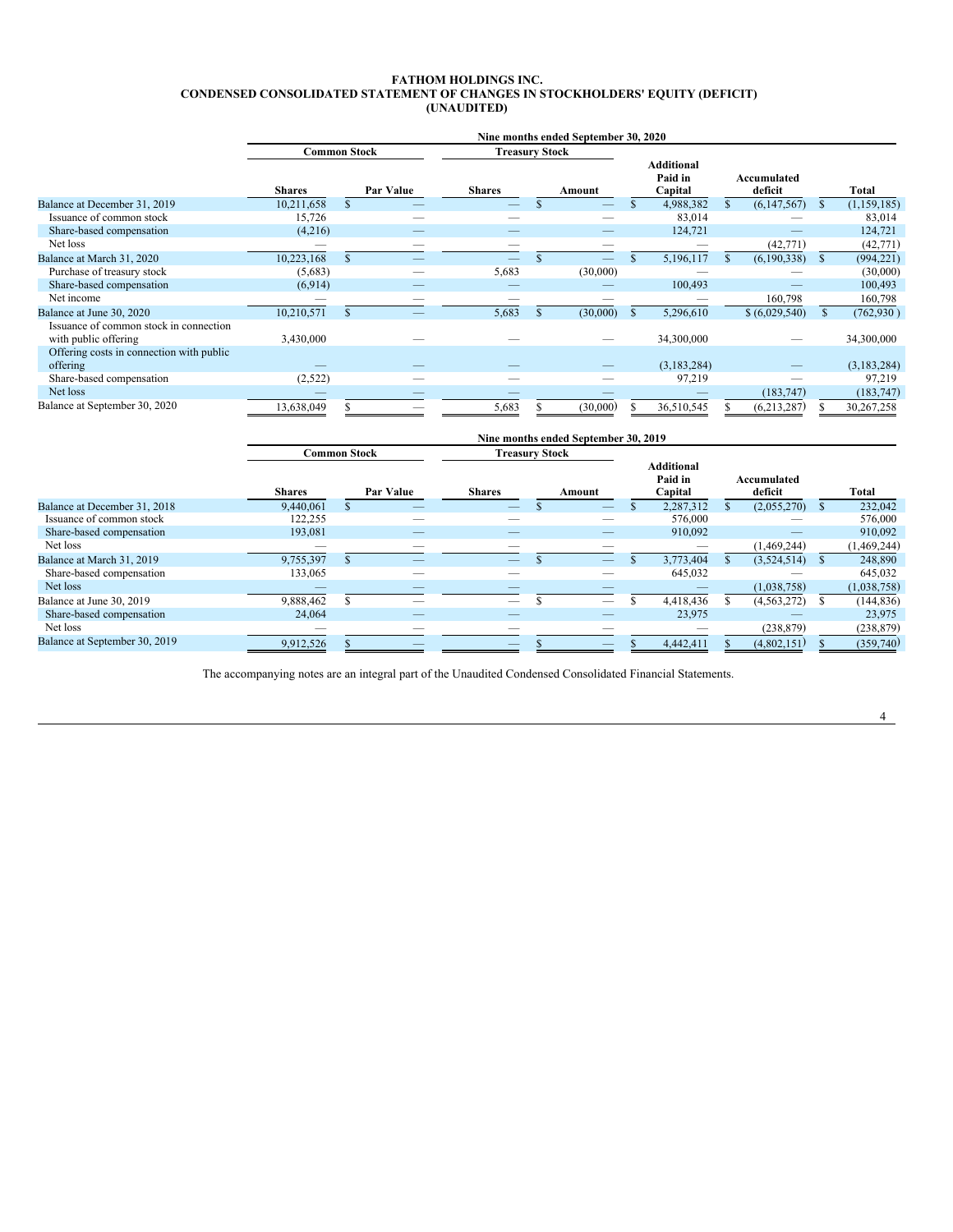# <span id="page-5-0"></span>**FATHOM HOLDINGS INC. CONDENSED CONSOLIDATED STATEMENTS OF CASH FLOWS (UNAUDITED)**

|                                                                                                         | Nine months ended September 30, |               |              |             |
|---------------------------------------------------------------------------------------------------------|---------------------------------|---------------|--------------|-------------|
|                                                                                                         |                                 | 2020          |              | 2019        |
| <b>CASH FLOWS FROM OPERATING ACTIVITIES:</b>                                                            |                                 |               |              |             |
| Net loss                                                                                                | $\mathbb{S}$                    | $(65,720)$ \$ |              | (2,746,881) |
| Adjustments to reconcile net income (loss) to net cash used in operating activities:                    |                                 |               |              |             |
| Depreciation and amortization                                                                           |                                 | 108,457       |              | 41,519      |
| Bad debt expense                                                                                        |                                 | 106.131       |              | 110.451     |
| Share-based compensation                                                                                |                                 | 322,433       |              | 1,579,099   |
| Change in operating assets and liabilities:                                                             |                                 |               |              |             |
| Accounts receivable                                                                                     |                                 | (1,093,354)   |              | 987,819     |
| Agent annual fees receivable                                                                            |                                 | (494, 929)    |              | (531, 911)  |
| Due from affiliates                                                                                     |                                 | 2,561         |              | 575,029     |
| Prepaid and other assets                                                                                |                                 | (620, 649)    |              | 31,379      |
| Accounts payable and accrued liabilities                                                                |                                 | 1,427,273     |              | (325, 894)  |
| Operating lease right of use assets                                                                     |                                 | 16.065        |              | 63,061      |
| Operating lease liabilities                                                                             |                                 | (14, 450)     |              | (61, 694)   |
| Due to affiliates                                                                                       |                                 | (23, 658)     |              | 13,594      |
| Net cash used in operating activities                                                                   |                                 | (329, 840)    |              | (264, 429)  |
|                                                                                                         |                                 |               |              |             |
| <b>CASH FLOWS FROM INVESTING ACTIVITIES:</b>                                                            |                                 |               |              |             |
| Purchase of property and equipment                                                                      |                                 | (25, 878)     |              | (19, 728)   |
| Purchase of capitalized software                                                                        |                                 | (341, 100)    |              | (232,780)   |
| Net cash used in investing activities                                                                   |                                 | (366,978)     |              | (252, 508)  |
|                                                                                                         |                                 |               |              |             |
| <b>CASH FLOWS FROM FINANCING ACTIVITIES:</b>                                                            |                                 |               |              |             |
| Principal payments on loan payable                                                                      |                                 | (12,793)      |              | (12, 573)   |
| Proceeds from issuance of common stock                                                                  |                                 | 83,014        |              | 576,000     |
| Proceeds from the issuance of common stock in connection with public offering                           |                                 | 34,300,000    |              |             |
| Payment of offering cost in connection with issuance of common stock in connection with public offering |                                 | (3, 183, 284) |              |             |
| Purchase of treasury stock                                                                              |                                 | (30,000)      |              |             |
| Extinguishment of note payable                                                                          |                                 | (500,000)     |              |             |
| Proceeds from notes payable                                                                             |                                 | 453,581       |              |             |
| Net cash provided by financing activities                                                               |                                 | 31.110.518    |              | 563,427     |
|                                                                                                         |                                 |               |              |             |
| Net increase in cash and cash equivalents                                                               |                                 | 30,413,700    |              | 46,490      |
| Cash and cash equivalents at beginning of period                                                        |                                 | 579,416       |              | 1,008,538   |
| Cash and cash equivalents at end of period                                                              | $\mathbb{S}$                    | 30,993,116    | $\mathbf S$  | 1,055,028   |
|                                                                                                         |                                 |               |              |             |
|                                                                                                         |                                 |               |              |             |
| Supplemental disclosure of cash and non-cash transactions:                                              |                                 |               |              |             |
| Cash paid for interest                                                                                  | \$                              | 81,803        | \$           | 81,945      |
| Income taxes paid                                                                                       | $\overline{\overline{s}}$       | 5,361         | $\mathbf{s}$ | 12.505      |
| Right of use assets obtained in exchange for lease liabilities                                          | S                               |               | S            | 261,814     |
| Issuance of common stock warrants as offering costs in connection with public offering of common stock  | $\mathbf S$                     | 677,082       | $\mathbb{S}$ |             |
|                                                                                                         |                                 |               |              |             |
|                                                                                                         |                                 |               |              |             |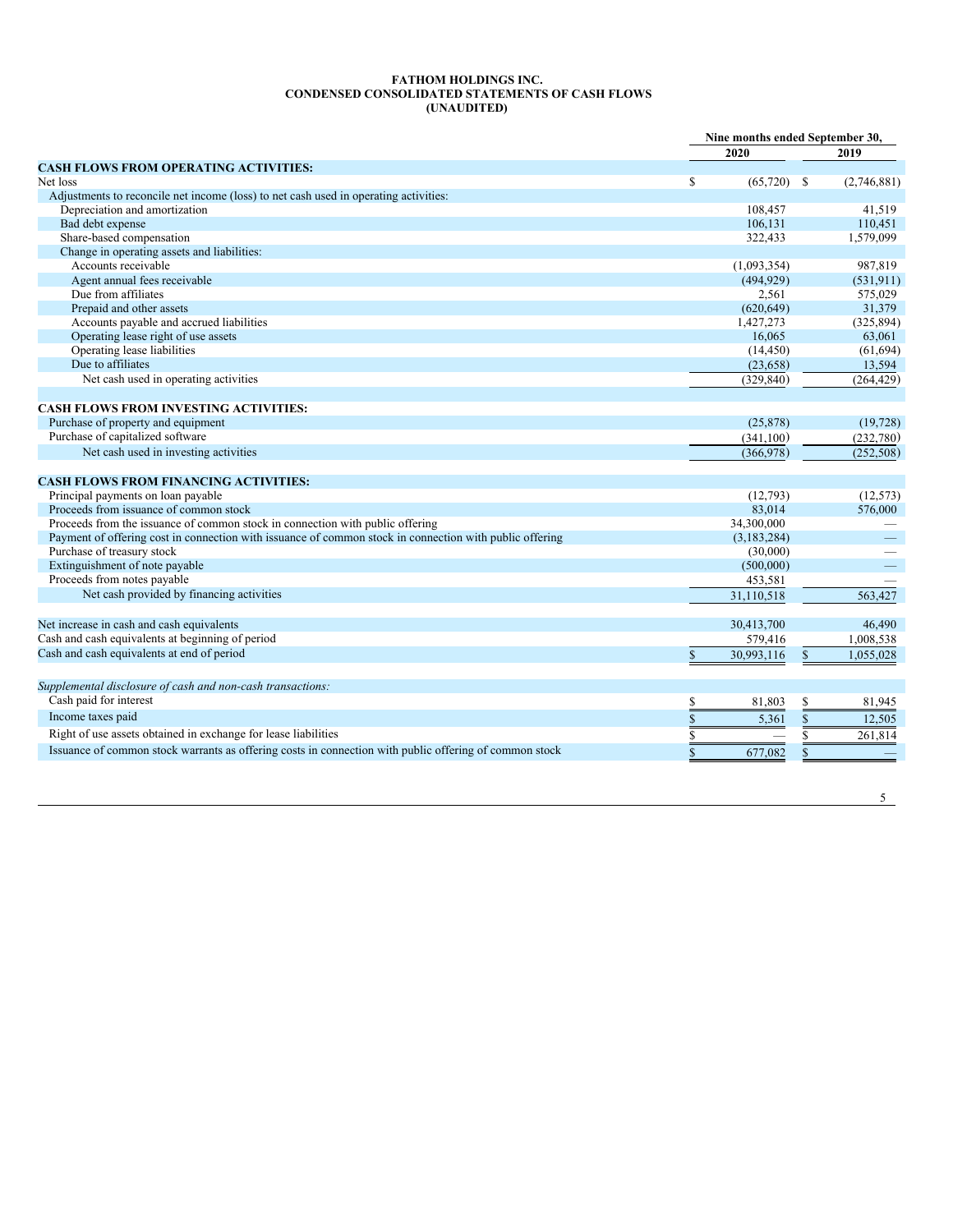### <span id="page-6-0"></span>**Note 1. Description of Business and Nature of Operations**

Fathom Holdings Inc. ("Fathom Holdings," and collectively with its consolidated subsidiaries and affiliates, the "Company") is a cloud-based, technology-driven platformas-a-service company, working with agents, to help individuals purchase and sell residential properties primarily in the South, Atlantic, Southwest and Western parts of the United States. The Company has operations located in multiple states nationwide. The Company is engaged by its customers to assist with buying, selling, or leasing property. In exchange for its services, the Company is compensated by commission income earned upon closing of the sale of a property or execution of a lease. Typically, within the brokerage industry, all brokers involved in a sale are compensated based on commission rates negotiated in a listing agreement. Agents on the "buy" and "sell" sides of each transaction share the total commission identified in the listing agreement. The Company may provide services to the buyer, seller, or both parties to a transaction. When the Company provides services to the seller in a transaction, it recognizes revenue for its portion of the commission, which is calculated as the sales price multiplied by the commission rate less the commission separately distributed to the buyer's agent, or the "sell" side portion of the commission. When the Company provides services to the buyer in a transaction, the Company recognizes revenue in an amount equal to the sales price for the property multiplied by the commission rate for the "buy" side of the transaction. In instances in which the Company represents both the buyer and the seller in a transaction, it recognizes the full commission on the transaction. The Company operates as one operating and reporting segment.

On July 10, 2020, the Company approved a 4.71352-for-one reverse stock split of the Company's common stock. No fractional shares were issued in connection with the reverse stock split. All fractional shares as a result of the reverse stock split were rounded up to a full share. The par value and other terms of the common stock were not affected by the reverse stock split.

All share and per share amounts, including stock options, have been retroactively adjusted in these financial statements for all periods presented to reflect the 4.71352-forone reverse stock split. Furthermore, exercise prices of stock options have been retroactively adjusted in these financial statements for all periods presented to reflect the 4.71352-for-one reverse stock split.

# **Note 2. Summary of Significant Accounting Policies**

*Basis of Presentation and Principles of Consolidation*— The accompanying unaudited interim condensed consolidated financial statements have been prepared in accordance with generally accepted accounting principles in the United States of America ("GAAP") as determined by the Financial Accounting Standards Board ("FASB") Accounting Standards Codification ("ASC") for interim financial information. Accordingly, they do not include all of the information and footnotes required by GAAP for complete financial statements. In the opinion of management, the unaudited interim condensed consolidated financial statements reflect all adjustments, which include only normal recurring adjustments necessary for the fair statement of the balances and results of operations for the periods presented. These financial statements should be read in conjunction with the Company's audited consolidated financial statements and notes thereto for the year ended December 31, 2019 included in the Company's final prospectus filed pursuant to Rule 424(b) under the Securities Act of 1933 with the SEC on July 31, 2020. The results of operations for any interim periods are not necessarily indicative of the results that may be expected for the entire fiscal year or any other interim period.

The unaudited interim condensed consolidated financial statements include the accounts of Fathom Holdings' wholly owned subsidiaries. All transactions and accounts between and among its subsidiaries have been eliminated. All adjustments and disclosures necessary for a fair presentation of these unaudited interim condensed consolidated financial statements have been included.

*Certain Significant Risks and Business Uncertainties*— The Company is subject to the risks and challenges associated with companies at a similar stage of development. These include dependence on key individuals, successful development and marketing of its offerings, and competition with larger companies with greater financial, technical, and marketing resources. Furthermore, during the period required to achieve substantially higher revenue in order to become consistently profitable, the Company may require additional funds that might not be readily available or might not be on terms that are acceptable to the Company.

*Consideration of Going Concern*— The Company has a history of negative cash flows from operations and operating losses. The Company generated a net loss of \$0.1 million for the nine months ended September 30, 2020 and a net loss of approximately \$4.1 million for the year ended December 31, 2019. Additionally, the Company anticipates further expenditures associated with the process of expanding the business. Management believes that that the \$31.1 million in net proceeds from the public offering of common stock completed on August 4, 2020 along with its planned budget, which includes continued increases in the number of our agents and transactions at rates consistent with historical growth, and the expected ability to achieve sales volumes necessary to cover forecasted expenses, provide sufficient funding to continue as a going concern for a period of at least one year from the date of the issuance of the unaudited interim condensed consolidated financial statements, although this is a forward-looking statement subject to various risks and actual results could differ materially.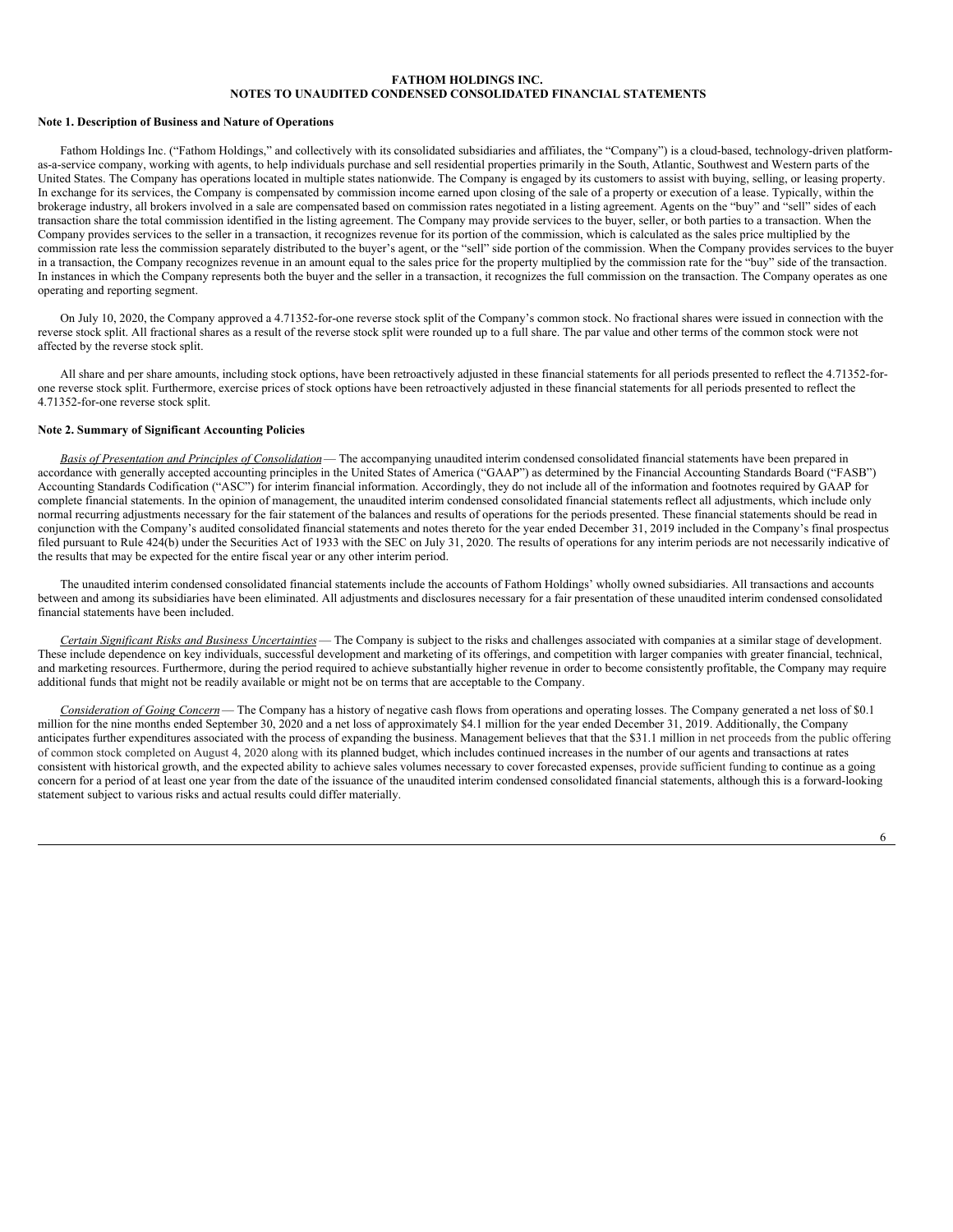*COVID-19 Risks, Impacts and Uncertainties* — On January 30, 2020, the World Health Organization ("WHO") announced a global health emergency because of a new strain of coronavirus originating in Wuhan, China (the "COVID-19 Outbreak") and the risks to the international community as the virus spreads globally beyond its point of origin. In March 2020, the WHO classified the COVID-19 Outbreak as a pandemic, based on the rapid increase in exposure globally.

We are subject to the risks arising from the COVID-19 Outbreak's social and economic impacts on the residential real estate industry in the United States. Our management believes that these social and economic impacts, which to date have included but not been limited to the following, could have a significant impact on the Company's future financial condition, liquidity, and results of operations: (i) restrictions on in-person activities associated with residential real estate transactions arising from shelter-in-place, or similar isolation orders; (ii) decline in consumer demand for in-person interactions and physical home tours; and (iii) deteriorating economic conditions, such as increased unemployment rates, recessionary conditions, lower yields on individual investment portfolios, and more stringent mortgage financing conditions.

In response to the COVID-19 Outbreak, the Company has implemented cost-saving measures, including elimination of non-essential travel and in-person training activities, and deferral of certain planned expenditures. Additionally, our Chief Executive Officer, Joshua Harley, and our President and Chief Financial Officer, Marco Fregenal, voluntarily took no base salary for March and April 2020. In addition, our Chief Broker Operations Officer, Samantha Giuggio, and one other senior employee voluntarily took 50% reductions in their base salary for those months. Based in part on business operations and results through the end of April, the Company resumed paying all of these salaries in full in May. Given the daily evolution of the COVID-19 Outbreak and the global responses to curb its spread, the Company is not able to estimate the effects of the COVID-19 Outbreak on its results of operations, financial condition, or liquidity for the year ending December 31, 2020 and beyond. If the COVID-19 Outbreak continues, it may have a material adverse effect on the Company's financial condition, liquidity, and future results of operations.

*Use of Estimates* — The preparation of consolidated financial statements, in conformity with GAAP, requires management to make estimates and assumptions that affect the reported amounts of assets and liabilities and disclosure of contingent assets and liabilities at the date of the financial statements and the reported amounts of revenues and expenses during the reporting period. The Company regularly evaluates estimates and assumptions related to provisions for doubtful accounts, legal contingencies, income taxes, deferred income tax, asset valuation allowances, and share-based compensation. The Company bases its estimates and assumptions on current facts, historical experience and various other factors that it believes to be reasonable under the circumstances, the results of which form the basis for making judgments about the carrying values of assets and liabilities and the accrual of costs and expenses that are not readily apparent from other sources. The actual results experienced by the Company might differ materially and adversely from the Company's estimates. To the extent there are material differences between the estimates and the actual results, future results of operations will be affected.

*Cash and Cash Equivalents* — The Company considers all highly liquid investments with original maturities of three months or less at the date of purchase to be cash equivalents. Cash equivalents consist primarily of money market instruments. From time to time, the Company's cash deposits exceed federally insured limits. The Company has not experienced any losses resulting from these excess deposits.

*Fair Value Measurements* — FASB ASC 820,*Fair Value Measurement*, ("ASC 820") defines fair value as the price that would be received to sell an asset or paid to transfer a liability (an exit price) in an orderly transaction between market participants at the reporting date. The methodology establishes consistency and comparability by providing a fair value hierarchy that prioritizes the inputs to valuation techniques into three broad levels, which are described below:

• Level 1 inputs are quoted market prices in active markets for identical assets or liabilities (these are observable market inputs).

• Level 2 inputs are inputs other than quoted prices included within Level 1 that are observable for the asset or liability (includes quoted market prices for similar assets or identical or similar assets in markets in which there are few transactions, prices that are not current or prices that vary substantially).

• Level 3 inputs are unobservable inputs that reflect the entity's own assumptions in pricing the asset or liability (used when little or no market data is available).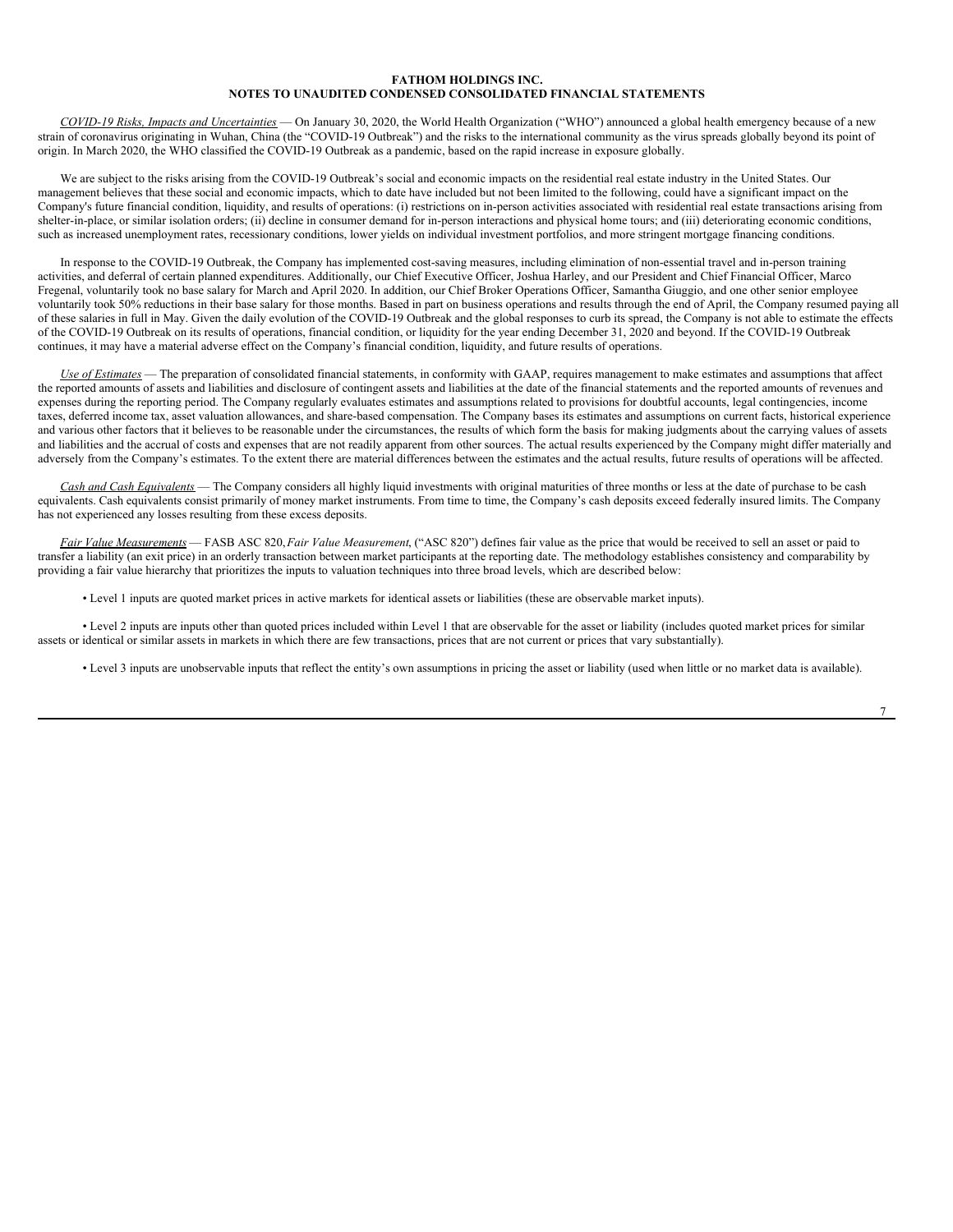The fair value of cash and cash equivalents, accounts receivable, agent annual fees receivable, net, prepaid and other current assets, due from affiliates, accounts payable and accrued liabilities, and due to affiliates approximate their carrying value due to their short-term maturities. The loan and notes payable, and lease liability are presented at their carrying value, which based on borrowing rates currently available to the Company for loans and leases with similar terms, approximate their fair values.

*Accounts Receivable* — Accounts receivable consist of balances due from customers. The Company records no allowances due to the Company's ability to collect substantially all receivables. In determining collectability, historical trends are evaluated, and specific customer issues are reviewed on a periodic basis to arrive at appropriate allowances.

*Agent Annual Fees Receivable* — Agent annual fees receivable, net of estimated allowances for uncollectible accounts, consist of a \$500 fee every agent pays on their first sale or their one-year anniversary date, which is recognized as a reduction to Cost of Revenue ratably over the year in which the fee pertains. The Company estimates the allowance for uncollectible accounts based on historical write-off experience each period.

*Property and Equipment* — Property and equipment is stated at cost, less accumulated depreciation. Maintenance and repairs are charged to expense when incurred. Additions and improvements that extend the economic useful life of the asset are capitalized and depreciated over the remaining useful lives of the assets. The cost and accumulated depreciation of assets sold or retired are removed from the respective accounts, and any resulting gain or loss is reflected in current earnings. Depreciation is provided using the straight-line method in amounts considered to be sufficient to amortize the cost of the assets to operations over their estimated useful lives, as follows:

| <b>Asset category</b>   | Depreciable life   |
|-------------------------|--------------------|
| Vehicles                | vears <sup>7</sup> |
| Computers and equipment | vears              |
| Furniture and fixtures  | vears              |

Long-lived assets are reviewed for impairment whenever events or changes in circumstances indicate that the carrying amount of such assets might not be recoverable. Recoverability of assets to be held and used is measured first by a comparison of the carrying amount of an asset to future undiscounted net cash flows expected to be generated by the asset. If such assets were considered to be impaired, an impairment loss would be recognized as the difference between the fair value and carrying value when the carrying amount of the asset exceeds the fair value of the asset. To date, no such impairment has occurred.

*Capitalized internal use software* — Costs incurred in the preliminary stages of website and software development are expensed as incurred. Once an application has reached the development stage, direct internal and external costs relating to upgrades or enhancements that meet the capitalization criteria are capitalized in capitalized software, net and amortized on a straight-line basis over their estimated useful lives. Maintenance and enhancement costs (including those costs in the post-implementation stages) are typically expensed as incurred, unless such costs relate to substantial upgrades and enhancements to the websites (or software) that result in added functionality, in which case the costs are capitalized as well.

Capitalized software costs are amortized over the expected useful lives of the applicable software. Currently, capitalized software costs for internal use has a useful life estimated at three years.

Estimated useful lives of website and software development activities are reviewed annually or whenever events or changes in circumstances indicate that intangible assets may be impaired and adjusted as appropriate to reflect upcoming development activities that may include significant upgrades or enhancements to the existing functionality.

*Revenue Recognition* — We apply the provisions of FASB ASC Topic 606,*Revenue from Contracts with Customers* ("ASC 606"), and all related appropriate guidance. The Company recognizes revenue under the core principle to depict the transfer of control to the Company's customers in an amount reflecting the consideration to which the Company expects to be entitled. In order to achieve that core principle, the Company applies the following five-step approach: (1) identify the contract with a customer; (2) identify the performance obligations in the contract; (3) determine the transaction price; (4) allocate the transaction price to the performance obligations in the contract; and (5) recognize revenue when a performance obligation is satisfied.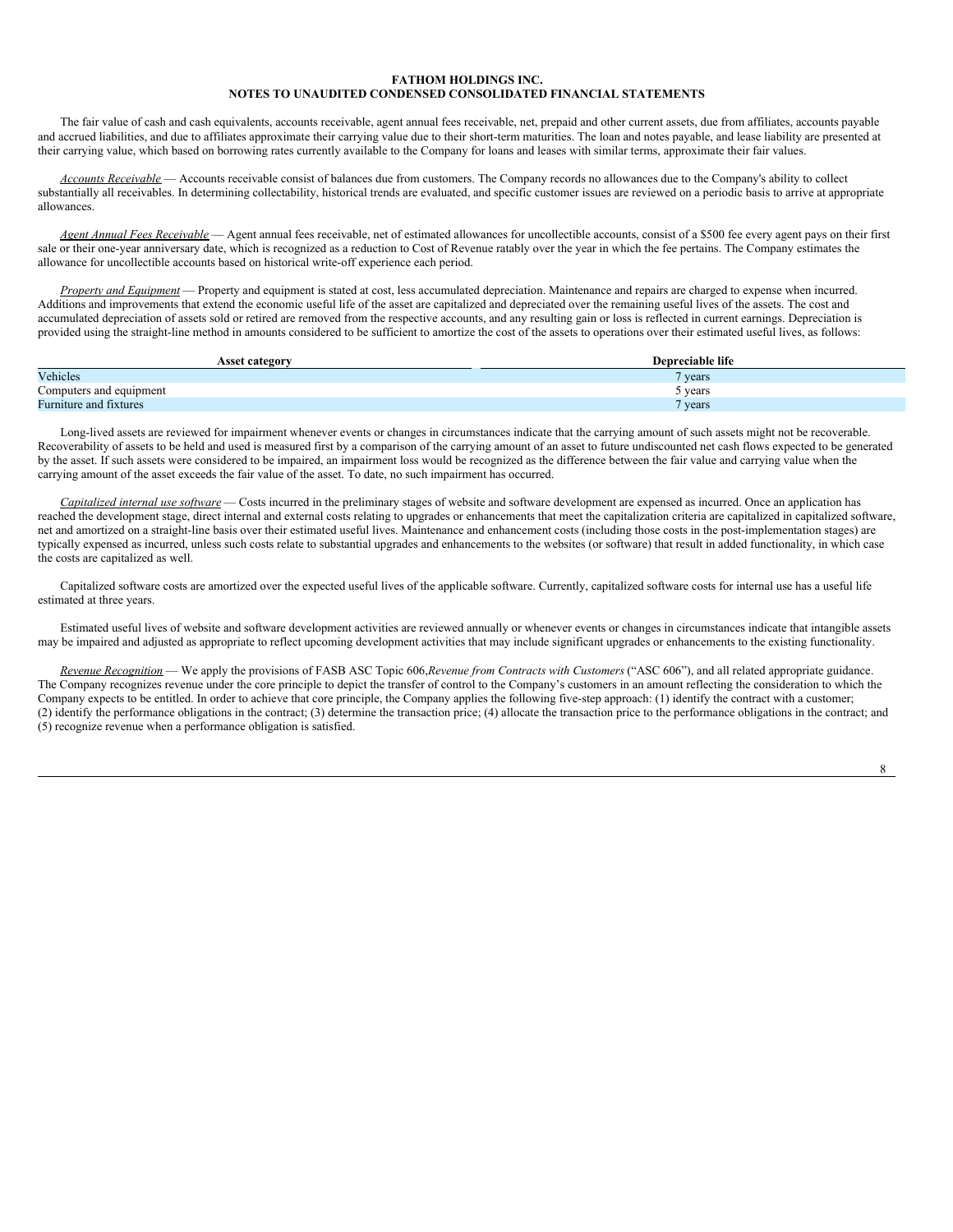The Company's revenue substantially consists of commissions generated from real estate brokerage services. The Company is contractually obligated to provide for the fulfillment of transfers of real estate between buyers and sellers. The Company provides these services itself and controls the services of its agents necessary to legally transfer the real estate. Correspondingly, the Company is defined as the principal. The Company, as principal, satisfies its obligation upon the closing of a real estate transaction. The Company has concluded that agents are not employees of the Company, rather deemed to be independent contractors. Upon satisfaction of its obligation, the Company recognizes revenue in the gross amount of consideration it is entitled to receive. The transaction price is calculated by applying the Company's portion of the agreed-upon commission rate to the property's selling price. The Company may provide services to the buyer, seller, or both parties to a transaction. When the Company provides services to the seller in a transaction, it recognizes revenue for its portion of the commission, which is calculated as the sales price multiplied by the commission rate less the commission separately distributed to the buyer's agent, or the "sell" side portion of the commission. When the Company provides services to the buyer in a transaction, the Company recognizes revenue in an amount equal to the sales price for the property multiplied by the commission rate for the "buy" side of the transaction. In instances in which the Company represents both the buyer and the seller in a transaction, it recognizes the full commission on the transaction. Commissions revenue contains a single performance obligation that is satisfied upon the closing of a real estate transaction, at which point the entire transaction price is earned. The Company's customers remit payment for the Company's services to the title company or attorney closing the sale of property at the time of closing. The Company receives payment upon close of property or within days of the closing of a transaction. The Company is not entitled to any commission until the performance obligation is satisfied and is not owed any commission for unsuccessful transactions, even if services have been provided.

The Company has utilized the practical expedient in ASC 606 and elected not to capitalize contract costs for contracts with customers with durations less than one year. The Company does not have significant remaining unfulfilled performance obligations or contract balances.

*Cost of Revenue* — Cost of revenue consists primarily of agent commissions less transaction and annual fees paid by our agents.

*Marketing Expenses* — Marketing expenses consist primarily of marketing and promotional materials. Marketing costs are expensed as they are incurred.

*Leases* — The Company adopted FASB ASC Topic 842, *Leases*, ("ASC 842") on January 1, 2019. The Company categorizes leases at their inception as either operating or finance leases. On certain lease agreements, the Company may receive rent holidays and other incentives. The Company recognizes lease costs on a straight-line basis without regard to deferred payment terms, such as rent holidays, that defer the commencement date of required payments.

*Share-based Compensation* — Share-based compensation for employees and non-employees (principally independent contractor agents) is measured at the grant date based on the fair value of the award and is recognized as expense over the requisite service period, which is generally the vesting period of the respective award. Forfeitures are recognized when they occur. Fully vested restricted stock awards are measured on grant date at fair value.

*Common Stock Warrant* — The Company accounts for common stock warrants as either equity instruments or liabilities in accordance with ASC 480,*Distinguishing Liabilities from Equity* ("ASC 480"), depending on the specific terms of the warrant agreement. Under ASC 718,*Compensation - Stock Compensation* ("ASC 718"), the warrants shall be classified as a liability if 1) the underlying shares are classified as liabilities or 2) the entity can be required under any circumstances to settle the warrant by transferring cash or other assets. In accordance with ASU 2018-07, *Improvements to Nonemployee Share-Based Payment Accounting*, the measurement of equity-classified nonemployee share-based payments is generally fixed on the grant date and are considered compensatory, as defined by ASC 718. For additional discussion on warrants, see Note 9.

*Income Taxes* — Income taxes are accounted for using an asset and liability approach that requires the recognition of deferred tax assets and liabilities for the expected future tax consequences of temporary differences between the combined financial statement and tax bases of assets and liabilities at the applicable enacted tax rates. The Company will establish a valuation allowance for deferred tax assets if it is more likely than not that these items will expire before either the Company is able to realize their benefit or that future deductibility is uncertain.

The Company believes that it is currently more likely than not that its deferred tax assets will not be realized and as such, it has recorded a full valuation allowance for these assets. The Company evaluates the likelihood of the ability to realize deferred tax assets in future periods on a quarterly basis, and when appropriate evidence indicates it would release its valuation allowance accordingly. The determination to provide a valuation allowance is dependent upon the assessment of whether it is more likely than not that sufficient taxable income will be generated to utilize the deferred tax assets. Based on the weight of the available evidence, which includes the Company's historical operating losses, lack of taxable income, and accumulated deficit, the Company provided a full valuation allowance against the U.S. tax assets resulting from the tax losses as of September 30, 2020 and December 31, 2019.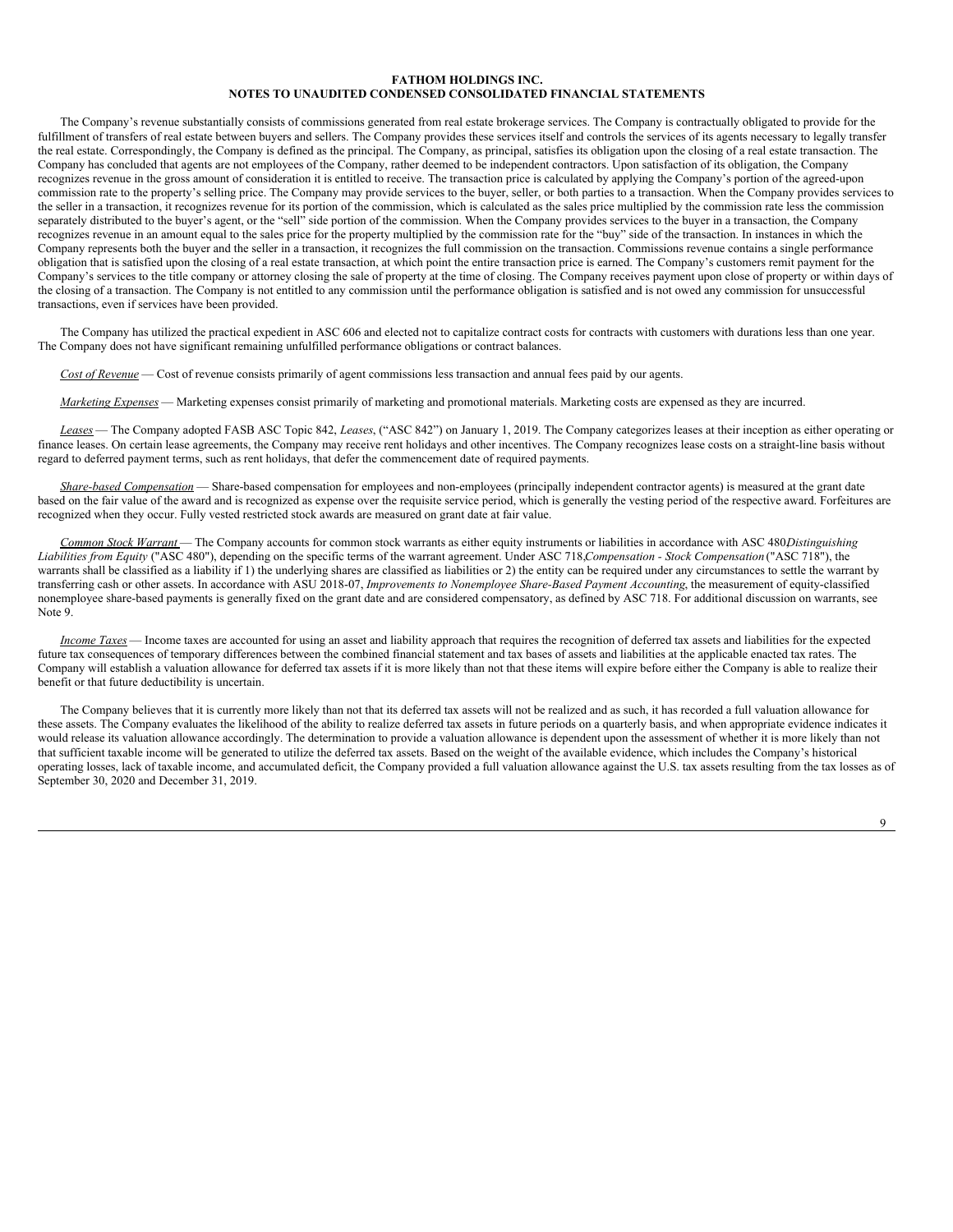*Deferred Of ering Costs* — Deferred offering costs, which consist of legal, accounting, underwriting fees and other costs incurred through the balance sheet date that are directly related to the Company's initial public offering ("IPO"), were capitalized and offset against proceeds upon the closing of the IPO, which occurred on August 4, 2020.

Loss Per Share — Basic loss per share of common stock is computed by dividing net loss attributable to common stockholders by the weighted average number of shares of common stock outstanding for the period. Diluted loss per share excludes, when applicable, the potential impact of unvested shares of restricted stock because their effect would be anti-dilutive due to our net loss. Since the Company had a net loss in each of the periods presented, basic and diluted net loss per common share are the same.

The table below provides total potential shares outstanding, including those that are anti-dilutive:

|                                  | Three months ended<br>September 30. |                          | Nine months ended<br>September 30. |                          |  |
|----------------------------------|-------------------------------------|--------------------------|------------------------------------|--------------------------|--|
|                                  | 2020                                | 2019                     | 2020                               | 2019                     |  |
| Stock options                    | 37,130                              | 37,130                   | 37.130                             | 37,130                   |  |
| Unvested restricted stock awards | 214,329                             | 24,064                   | 214.329                            | 24.064                   |  |
| Common stock warrants            | 240,100                             | $\overline{\phantom{a}}$ | 240,100                            | $\overline{\phantom{a}}$ |  |

### *Recently Issued Accounting Pronouncements Not Yet Adopted*

In June 2016, the FASB issued ASU 2016-13, Financial Instruments - Credit Losses (Topic 326): Measurement of Credit Losses on Financial Instruments, that changes the impairment model for most financial assets and certain other instruments. For receivables, loans and other instruments, entities will be required to use a new forwardlooking "expected loss" model that generally will result in the earlier recognition of allowance for losses. In addition, an entity will have to disclose significantly more information about allowances and credit quality indicators. The new standard is effective for the Company for fiscal years beginning after December 15, 2022. The Company is currently evaluating the impact of the pending adoption of the new standard on its consolidated financial statements and intends to adopt the standard on January 1, 2023.

In December 2019, the FASB issued ASU 2019-12,*Simplifying the Accounting for Income Taxes*("ASU 2019-12"), which modifies ASC 740 to reduce complexity while maintaining or improving the usefulness of the information provided to users of financial statements. ASU 2019-12 is effective for the Company for interim and annual reporting periods beginning after December 15, 2021. The Company is currently assessing the impact of ASU 2019-12, but it is not expected to have a material impact on the Company's consolidated financial statement.

### **Note 3. Property and Equipment, Net**

Property and equipment, net consisted of the following at the dates indicated:

|                                   | <b>September 30, 2020</b> | <b>December 31, 2019</b> |  |
|-----------------------------------|---------------------------|--------------------------|--|
|                                   | (Unaudited)               |                          |  |
| Vehicles                          | 119,324                   | 119,324                  |  |
| Computers and equipment           | 98,993                    | 73,115                   |  |
| <b>Furniture and fixtures</b>     | 30,058                    | 30,058                   |  |
| Total property and equipment      | 248,375                   | 222,497                  |  |
| Accumulated depreciation          | (140, 826)                | (116, 525)               |  |
| Total property and equipment, net | 107,549                   | 105,972                  |  |

Depreciation expense for property and equipment was approximately \$8,000 and \$6,000 for the three months ended September 30, 2020 and 2019, respectively, and \$24,000 and \$18,000 for the nine months ended September 30, 2020 and 2019, respectively.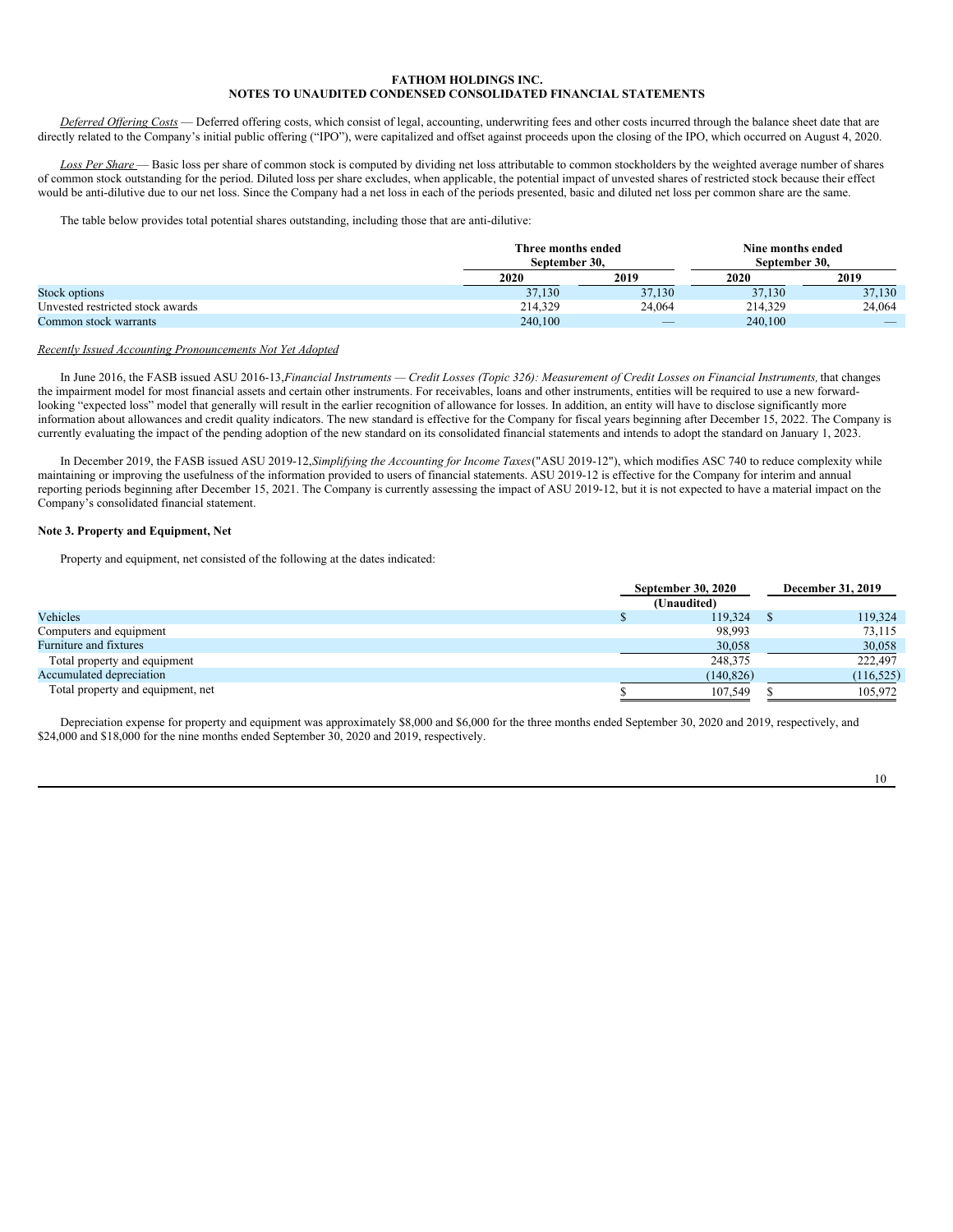# **Note 4. Capitalized Software, Net**

Capitalized software, net consisted of the following at the dates indicated:

|                                 | <b>September 30, 2020</b> | December 31, 2019 |
|---------------------------------|---------------------------|-------------------|
|                                 | (Unaudited)               |                   |
| Software development            | 840,400                   | 499,300           |
| Total capitalized software      | 840,400                   | 499.300           |
| Accumulated amortization        | (118,614)                 | (34, 458)         |
| Total capitalized software, net | 721.786                   | 464,842           |

Amortization expense for capitalized software was approximately \$36,000 and \$12,000 for the three months ended September 30, 2020 and 2019, respectively, and \$84,000 and \$23,000 for the nine months ended September 30, 2020 and 2019, respectively.

# **Note 5. Accounts Payable and Accrued Liabilities**

Accounts payable and accrued liabilities consisted of the following at the dates indicated:

|                                                | <b>September 30, 2020</b> |    | <b>December 31, 2019</b> |
|------------------------------------------------|---------------------------|----|--------------------------|
|                                                | (Unaudited)               |    |                          |
| Accounts payable                               | 2,069,797                 | -S | 922,373                  |
| Deferred annual fee                            | 886,159                   |    | 463,667                  |
| Accrued commissions                            | 287,021                   |    | 261,161                  |
| Accrued professional fees                      | 259,961                   |    | 601,797                  |
| Accrued compensation                           | 227,467                   |    | 196,948                  |
| Credit card liability                          | 162,820                   |    | 70,431                   |
| Other accrued liabilities                      | 193,006                   |    | 72,836                   |
| Accrued legal fees                             | 136,870                   |    | 71,724                   |
| <b>Accrued bonuses</b>                         | 10,400                    |    | 5,400                    |
| Insurance premium liabilities                  |                           |    | 139,891                  |
| Total accounts payable and accrued liabilities | 4,233,501                 |    | 2,806,228                |

# **Note 6. Debt**

*Loan Payable*

The Company obtained a loan for an automobile used by the Chief Executive Officer. The term of the loan is from July 2016 through December 2022 with an annual interest rate of 1.74%. The components of the loan payable were as follows:

|                                      | <b>September 30, 2020</b> |             | <b>December 31, 2019</b> |          |
|--------------------------------------|---------------------------|-------------|--------------------------|----------|
|                                      |                           | (Unaudited) |                          |          |
| Loan payable - Automobile loan       |                           | 39.395      |                          | 52,188   |
| Less current portion                 |                           | (17.319)    |                          | (17,095) |
| Loan payable, net of current portion |                           | 22,076      |                          | 35.093   |
|                                      |                           |             |                          |          |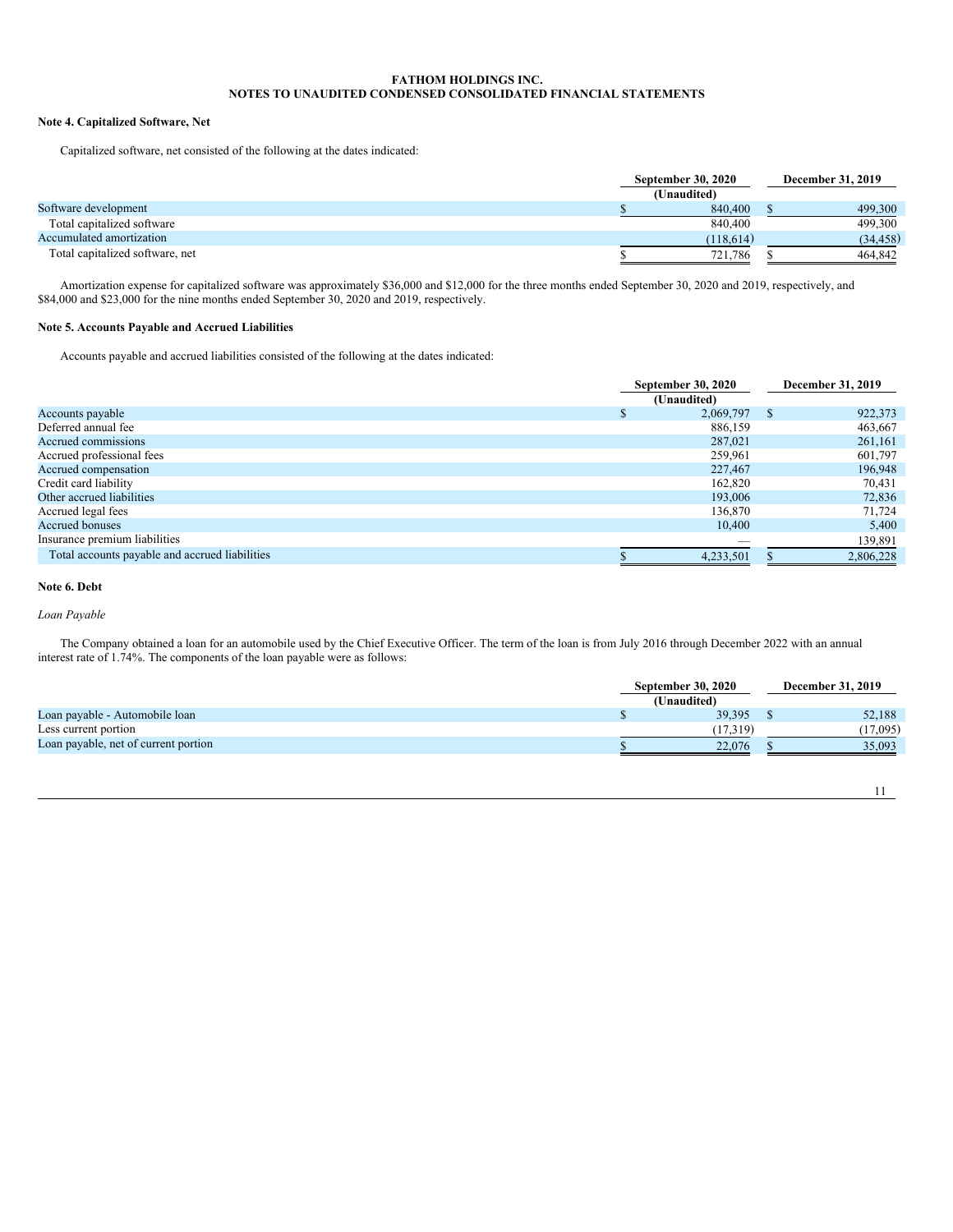### *Notes Payable*

|                                                                | <b>September 30, 2020</b> |                          | December 31, 2019 |         |
|----------------------------------------------------------------|---------------------------|--------------------------|-------------------|---------|
|                                                                | (Unaudited)               |                          |                   |         |
| <b>Quail Point Corp.</b>                                       |                           | $\overline{\phantom{a}}$ |                   | 500,000 |
| Paycheck Protection Program Loan                               |                           | 303.681                  |                   |         |
| <b>Small Business Administration Loan</b>                      |                           | 149,900                  |                   |         |
| Long term debt                                                 |                           | 453,581                  |                   | 500,000 |
| Less current portion of the Paycheck Protection Program Loan   |                           | (185, 979)               |                   |         |
| Less current portion of the Small Business Administration Loan |                           | (999)                    |                   |         |
| Note payable, net of current portion                           |                           | 266,603                  |                   | 500,000 |

# *Note Payable – Quail Point Corp.*

On April 14, 2017, Fathom Realty entered into a Loan Agreement with Quail Point Corp. (the "Lender") whereby Fathom Realty borrowed \$400,000 from the Lender. Interest was payable each month at 1.6675% (20% annually) and the note was due to mature on March 1, 2037 with the principal due at that time. The Loan Agreement allowed for principal payments at any time without pre-payment penalty.

On February 6, 2018, Fathom Realty entered into a new Loan Agreement ('New Loan Agreement") for \$500,000 with the Lender. The New Loan Agreement extinguished the original loan and established a new loan. The fair value of the New Loan Agreement equaled the carrying value. Interest was payable each month at 1.6675% (20% annually) and the note was due to mature on March 1, 2023 with the principal due at that time. The New Loan Agreement allowed for principal payments at any time without pre-payment penalty. On August 13, 2020, the Company repaid the note in full.

# *Note Payable – Paycheck Protection Program Loan*

On May 5, 2020, the Company received \$303,681 in loan funding from the Paycheck Protection Program (the "PPP"), established pursuant to the Coronavirus Aid, Relief, and Economic Security Act (the "CARES Act") and administered by the U.S. Small Business Administration ("SBA"). The application for these funds requires the Company to, in good faith, certify that the current economic uncertainty made the loan request necessary to support the ongoing operations of the Company. This certification further requires the Company to take into account current business activity and ability to access other sources of liquidity sufficient to support ongoing operations in a manner that is not significantly detrimental to the business. The unsecured loan (the "PPP Loan") is evidenced by a promissory note of the Company dated May 5, 2020 (the "PPP Note") in the principal amount of \$303,681, to Bank of America (the "Bank"), the lender. Under the terms of the PPP Note and the PPP Loan, interest accrues on the outstanding principal at the rate of 1% per annum, and there is a deferment period until equal installment payments of \$17,090 of principal and interest are due. The term of the PPP Note is two years, though payments greater than the monthly payment or additional payments may be made at any time without prepayment penalty but shall not relieve the Company of its obligations to pay the next succeeding monthly payment. The deferment period generally lasts until the SBA remits the loan forgiveness amount to the Bank. If we do not apply for loan forgiveness, then payments will become due.

The CARES Act and the PPP provide a mechanism for forgiveness of up to the full amount borrowed. Under the PPP, the Company may apply for and be granted forgiveness for all or part of the PPP Loan. The amount of loan proceeds eligible for forgiveness is based on a formula that takes into account a number of factors, including the amount of loan proceeds used by the Company during the 24-week period after the loan origination for certain purposes including payroll costs, rent payments on certain leases, and certain qualified utility payments, provided that at least 60% of the loan amount is used for eligible payroll costs; the employer maintaining or rehiring employees and maintaining salaries at certain levels; and other factors. Subject to the other requirements and limitations on loan forgiveness, only loan proceeds spent on payroll and other eligible costs during the covered twenty-four-week period will qualify for forgiveness. Forgiveness of the loan is dependent on the Company having initially qualified for the loan and qualifying for the forgiveness of such loan based on future adherence to the forgiveness criteria. The Company intends to use the entire PPP Loan for qualifying expense, though no assurance is provided that the Company will obtain forgiveness of the PPP Loan in whole or in part.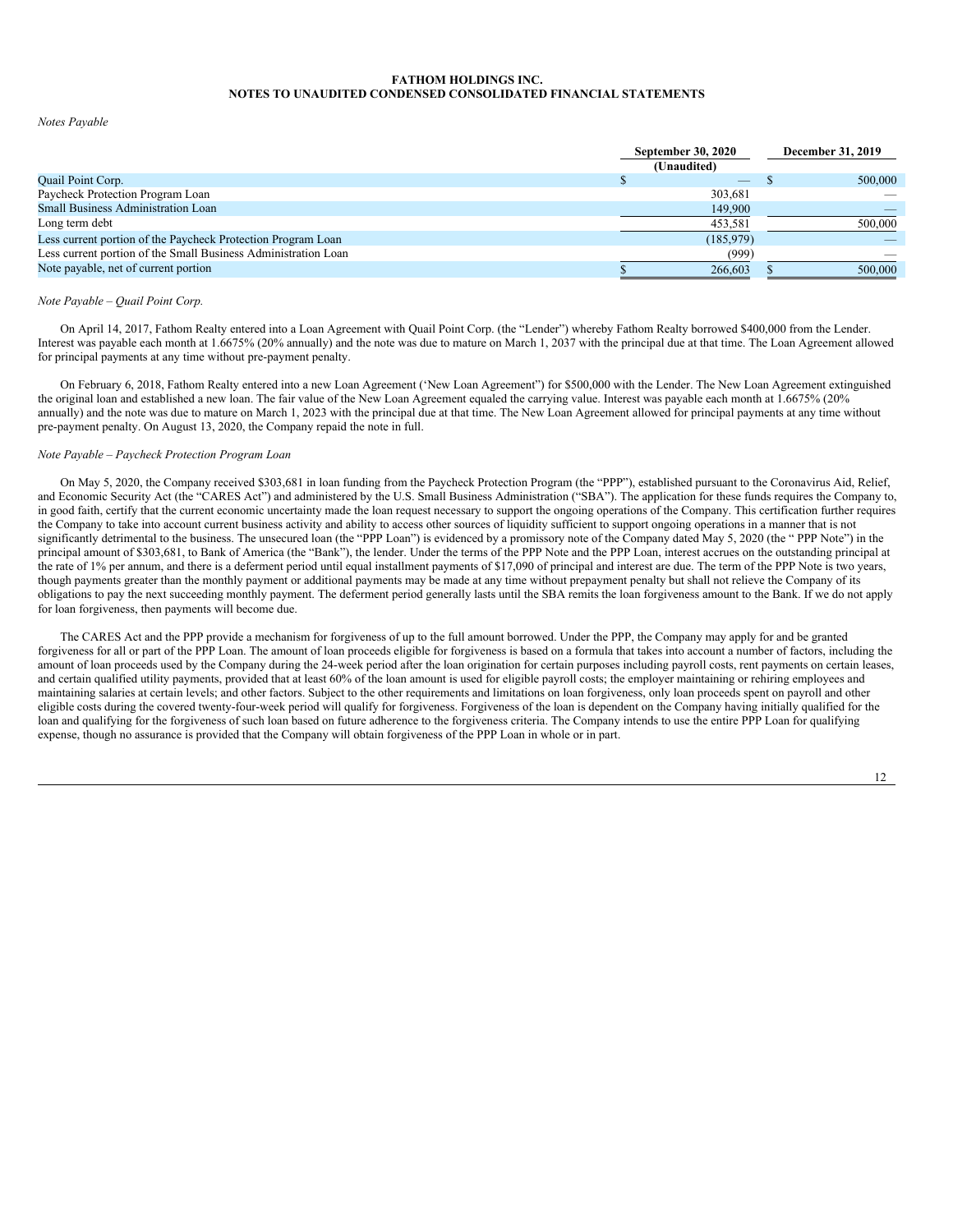#### *Note Payable – Small Business Administration Loan*

On June 5, 2020, the Company received \$150,000 in loan funding from the SBA (the "SBA Note") under the Economic Injury Disaster Loan program ("EIDL"). The Company will use all the proceeds of this secured SBA Note solely as working capital to alleviate economic injury caused by COVID-19. The SBA Note is evidenced by a promissory note of the Company dated June 5, 2020 in the principal amount of \$150,000, to the SBA, the lender. Debt issuance costs incurred in connection with the SBA Note of \$100 were expensed. Under the terms of the SBA Note, interest accrues on the outstanding principal at the rate of 3.75% per annum, and installment payments, including principal and interest, of \$731 monthly, will begin twelve months from the date of the SBA Note. All remaining principal and accrued interest is due and payable thirty years from the date of the Note. In connection with the SBA Note, the Company received a \$10,000 grant, which does not need to be repaid, and is recorded as other income.

## **Note 7. Stockholders' Equity**

On July 10, 2020, the Company approved a 4.71352-for-one reverse stock split of the Company's common stock. No fractional shares were issued in connection with the reverse stock split. All fractional shares as a result of the reverse stock split were rounded up to a full share. The par value and other terms of the common stock were not affected by the reverse stock split.

All share and per share amounts, including stock options, have been retroactively adjusted in these financial statements for all periods presented to reflect the 4.71352-forone reverse stock split. Furthermore, exercise prices of stock options have been retroactively adjusted in these financial statements for all periods presented to reflect the 4.71352-for-one reverse stock split.

#### Common Stock

During the nine months ended September 30, 2020 and prior to its IPO, the Company sold, in aggregate, 15,726 shares of common stock for gross proceeds of \$83,014. The Company sold 3,430,000 shares of common stock in connection with the IPO for \$31.1 million, net of offering costs.

#### Treasury Stock

During the nine months ended September 30, 2020, the Company repurchased, in aggregate, 5,683 shares of common stock from agents and employees whose relationship with the Company was terminated for a total of \$30,000.

#### **Note 8. Share-based Compensation**

The Company's 2017 Stock Plan (the "Plan") provides for granting stock options and restricted stock awards to employees, directors, contractors and consultants of the Company. A total of 3,182,335 shares of common stock are authorized to be issued pursuant to the Plan. As of September 30, 2020, there were 2,776,391 shares available for future grants under the Plan. Determining the appropriate fair value of share-based awards requires the input of subjective assumptions, including the fair value of the Company's common stock, and, for stock options, the expected life of the option, and expected stock price volatility. The assumptions used in calculating the fair value of sharebased awards represent management's best estimates and involve inherent uncertainties and the application of management's judgment. As a result, if factors change and management uses different assumptions, share-based compensation expense could be materially different for future awards.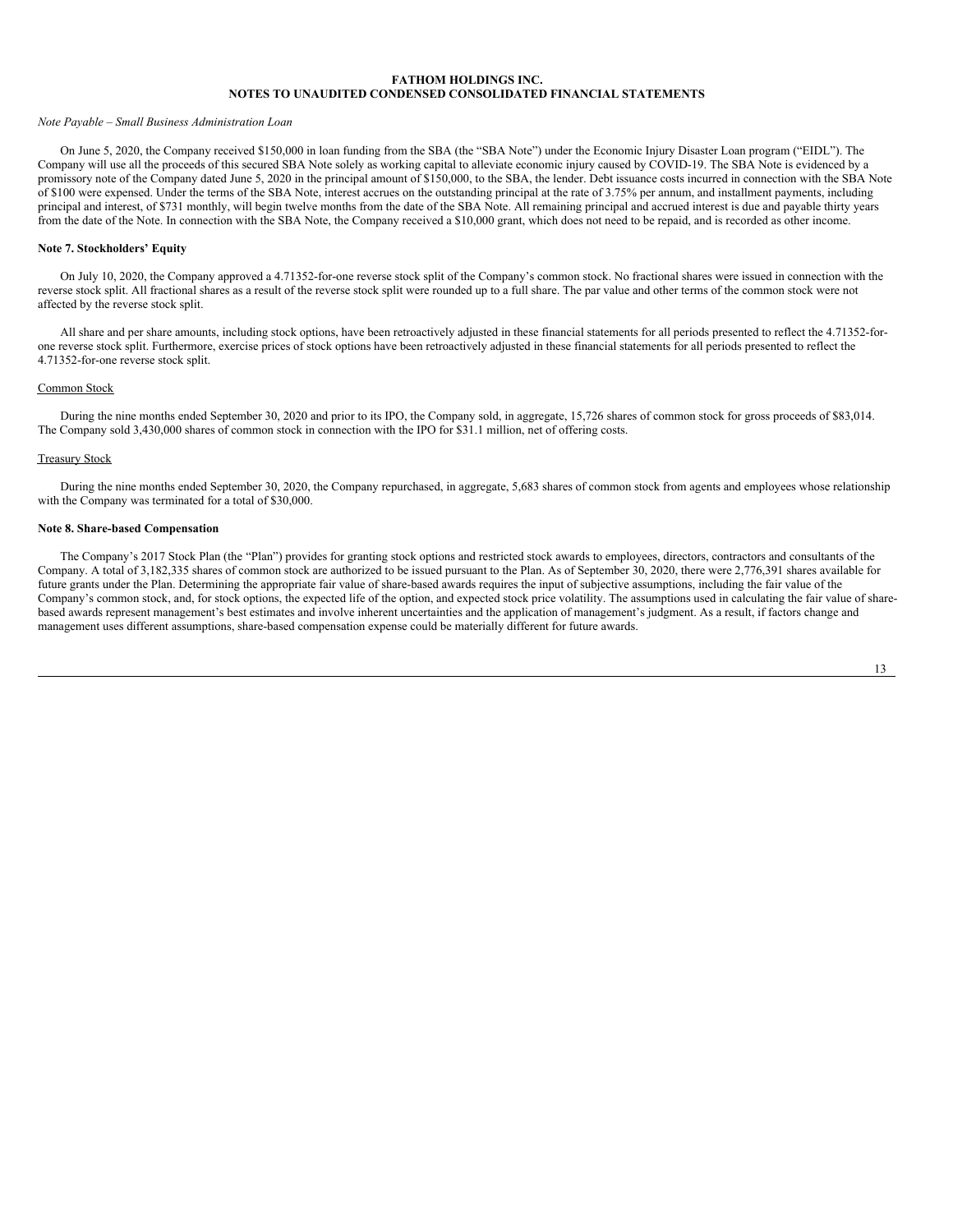# Restricted Stock Awards

|                                | Weighted<br><b>Average Grant</b><br>Date Fair |
|--------------------------------|-----------------------------------------------|
| <b>Shares</b>                  | Value                                         |
| 227,981                        | 5.28<br>$\mathbf{s}$                          |
|                                |                                               |
| $\overbrace{\hspace{25mm}}^{}$ | $\qquad \qquad - \qquad$                      |
| (4,216)                        | (5.28)                                        |
| 223,765                        | 5.28                                          |
| $\overline{\phantom{a}}$       |                                               |
| _                              | _                                             |
| (6,914)                        | (5.28)                                        |
| 216,851                        | 5.28                                          |
| $\overline{\phantom{a}}$       |                                               |
| $\overbrace{\hspace{25mm}}^{}$ | $\qquad \qquad$                               |
| (2,522)                        | (5.28)                                        |
| 214,329                        | 5.28<br>S                                     |
|                                |                                               |

The Company recognized stock compensation expense for restricted stock awards of \$97,219, net of forfeitures of \$8,968, and \$2,942, net of forfeitures of \$0, for the three months ended September 30, 2020 and September 30, 2019, respectively, and \$298,239, net of forfeitures of \$20,323, and \$1,546,247, net of forfeitures of \$0, for the nine months ended September 30, 2020 and September 30, 2019, respectively, which is included in general and administrative expense. At September 30, 2020, the total unrecognized compensation expense related to unvested restricted stock awards granted was \$814,461, which the Company expects to recognize over a period of approximately 2.07 years. No shares were granted during the nine months ended September 30, 2020.

### Stock Option Awards

For the three months ended September 30, 2020 and September 30, 2019, the Company recognized \$0 and \$21,033, respectively, and for the nine months ended September 30, 2020 and September 30, 2019, the Company recognized \$24,194 and \$32,852, respectively, of share-based compensation expense in general and administrative expense. At September 30, 2020, the total unrecognized compensation related to unvested stock option awards granted was \$0. No stock option awards were granted during the nine months ended September 30, 2020.

## **Note 9. Equity-classified Warrants**

On August 4, 2020, the Company issued a warrant to the underwriter (the "Underwriter Warrant") to purchase 240,100 shares of common stock. The Underwriter Warrant is exercisable at a per share exercise price of \$11.00, and is exercisable at any time from and after January 31, 2021 through August 4, 2025.

Upon the issuance of these warrants as partial compensation for its services as an underwriter, the fair value of approximately \$0.7 million was recorded as equity issuance costs.

The assumptions in the table below were used to estimate the fair value of the warrants granted using the Black-Scholes option pricing method at August 4, 2020. The riskfree rate for periods within the contractual life of the option is based on the U.S. Treasury yield curve in effect at the time of grant. The expected term of the warrant issued represents the period of time that the warrants issued are expected to be outstanding. Expected volatility is based on implied volatilities from the Company's stock, historical volatility of the Company's stock, and other factors.

| Risk-free interest rate  | 0.1%           |
|--------------------------|----------------|
| Expected term (in years) | $\overline{a}$ |
| Expected volatility      | 64.0%          |
| Expected dividend yield  | $-$ %          |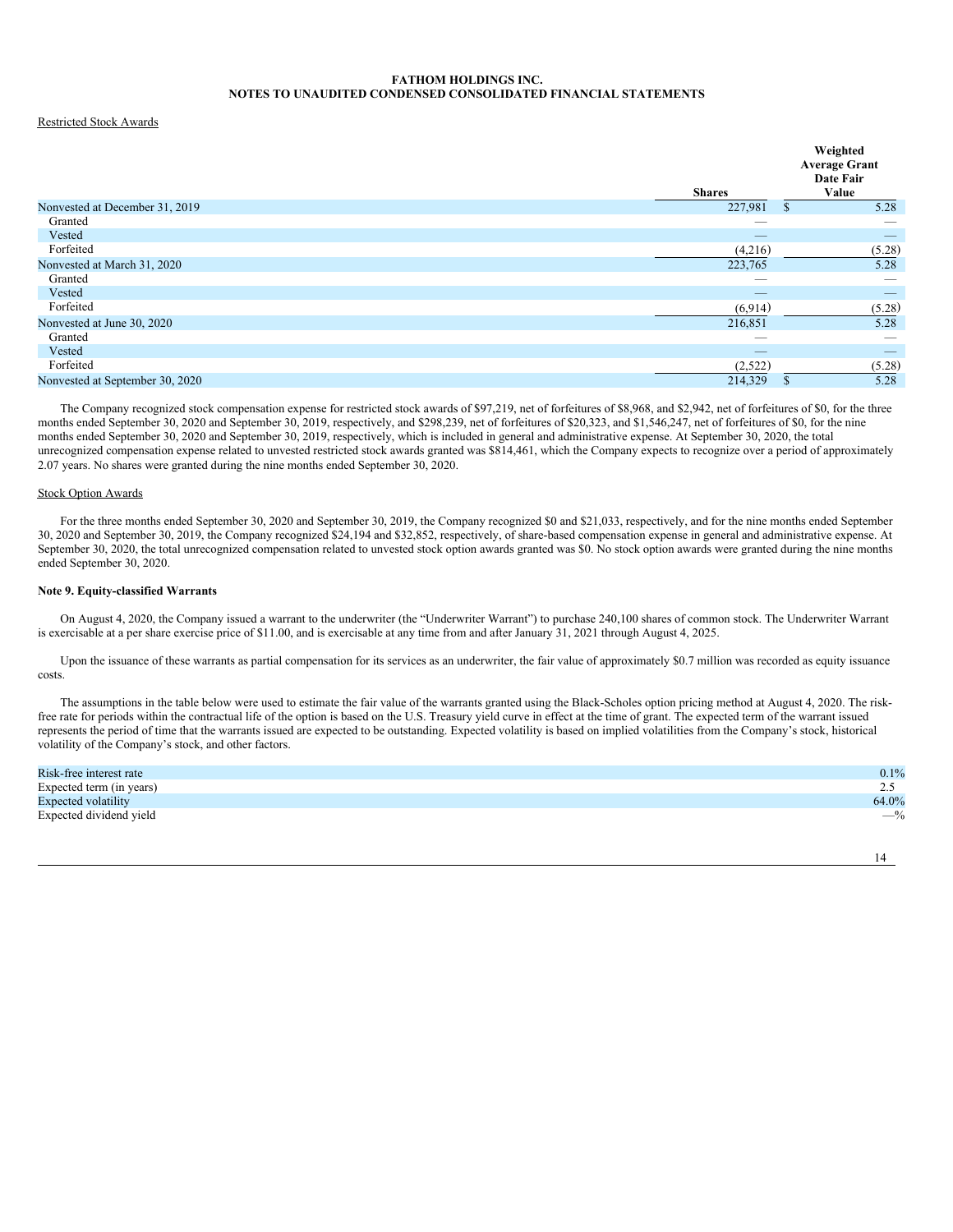The details of the outstanding warrants are as follows:

|                                   |                          | <b>Weighted Average Exercise</b> | <b>Remaining Contractual</b> |
|-----------------------------------|--------------------------|----------------------------------|------------------------------|
|                                   | <b>Number of Shares</b>  | Price                            | Term (vears)                 |
| Outstanding at December 31, 2019  | $\overline{\phantom{a}}$ | $\overline{\phantom{a}}$         | $-$                          |
| Granted                           | 240.100                  | . 1.00                           | 2.50                         |
| Outstanding at September 30, 2020 | 240,100                  | 11.00                            | 2.42                         |

# **Note 10. Leases**

#### *Operating Leases*

The Company has operating leases primarily consisting of office space with remaining lease terms of 1 to 7 years, subject to certain renewal options as applicable.

Leases with an initial term of twelve months or less are not recorded on the balance sheet, and the Company does not separate lease and non-lease components of contracts. There are no material residual guarantees associated with any of the Company's leases, and there are no significant restrictions or covenants included in the Company's lease agreements. Certain leases include variable payments related to common area maintenance and property taxes, which are billed by the landlord, as is customary with these types of charges for office space.

Our lease agreements generally do not provide an implicit borrowing rate. Therefore, the Company used a benchmark approach to derive an appropriate imputed discount rate. The Company benchmarked itself against other companies of similar credit ratings and comparable quality and derived an imputed rate, which was used in a portfolio approach to discount its real estate lease liabilities. We used estimated incremental borrowing rates for all active leases.

There was no sublease rental income for the nine months ended September 30, 2020, the Company is not the lessor in any lease arrangement, and no related party transactions for lease arrangements have occurred.

#### *Lease Costs*

The table below presents certain information related to the lease costs for the Company's operating leases for the periods indicated:

|                                 |  | Nine months ended<br>September 30, |             |         |  |  |
|---------------------------------|--|------------------------------------|-------------|---------|--|--|
| Components of total lease cost: |  | 2020                               |             | 2019    |  |  |
|                                 |  |                                    | (Unaudited) |         |  |  |
| Operating lease expense         |  | 118,059                            |             | 76,582  |  |  |
| Short-term lease expense        |  | 47,382                             |             | 40,442  |  |  |
| Total lease cost                |  | 165.441                            |             | 117.024 |  |  |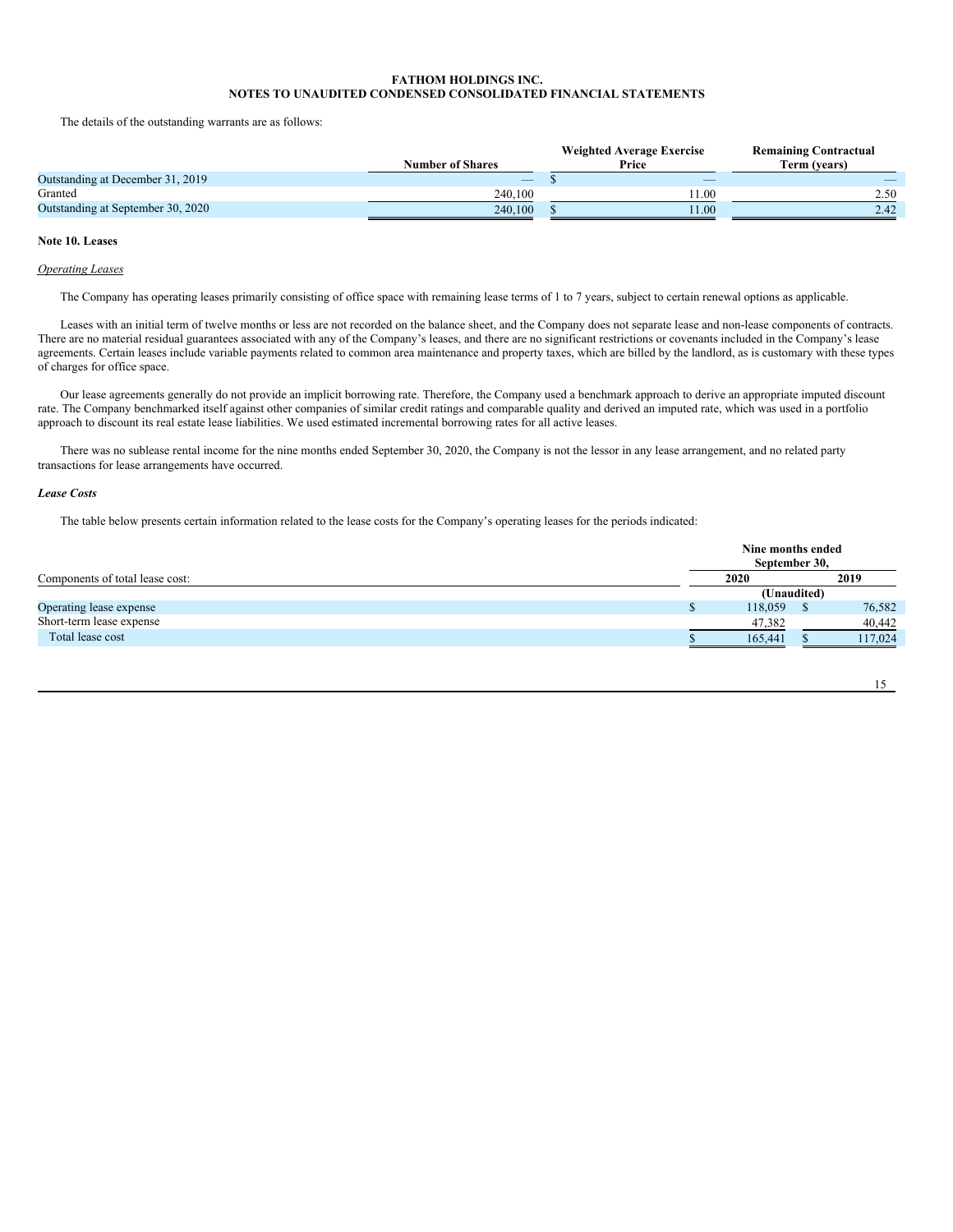# *Lease Position as of September 30, 2020*

Right of use lease assets and lease liabilities for our operating leases were recorded in the condensed consolidated balance sheet as follows:

|                                         |   | As of September 30,<br>2020<br>(Unaudited) |
|-----------------------------------------|---|--------------------------------------------|
| <b>Assets</b>                           |   |                                            |
| Lease right of use assets               |   | 249,075                                    |
| Total lease assets                      |   | 249,075                                    |
|                                         |   |                                            |
| <b>Liabilities</b>                      |   |                                            |
| Current liabilities:                    |   |                                            |
| Lease liability - current portion       | ъ | 78,531                                     |
| Noncurrent liabilities:                 |   |                                            |
| Lease liability, net of current portion |   | 174,163                                    |
| Total lease liability                   |   | 252,694                                    |

# *Lease Terms and Discount Rate*

The table below presents certain information related to the weighted average remaining lease term and the weighted average discount rate for the Company's operating leases as of September 30, 2020:

| Weighted average remaining lease term (in years) - operating leases | 3.92     |
|---------------------------------------------------------------------|----------|
| Weighted average discount rate - operating leases                   | $9.62\%$ |

# *Undiscounted Cash Flows*

Future lease payments included in the measurement of lease liabilities on the condensed consolidated balance sheet as of September 30, 2020, for the following five fiscal years and thereafter were as follows:

| Year ending December 31,                       | <b>Operating Leases</b> |
|------------------------------------------------|-------------------------|
| 2020 (remaining)                               | 37,897                  |
| 2021                                           | 80,786                  |
| 2022                                           | 59,643                  |
| 2023                                           | 41,686                  |
| 2024                                           | 43,243                  |
| 2025                                           | 37,353                  |
| <b>Total Minimum Lease Payments</b>            | 300,608                 |
| Less effects of discounting                    | (47, 914)               |
| Present value of future minimum lease payments | 252,694                 |

# **Note 11. Related Party Transactions**

*Due from af iliates*

Historically, Fathom Realty loaned monies to other entities controlled by shareholders of the Company, all of which were repaid prior to the IPO.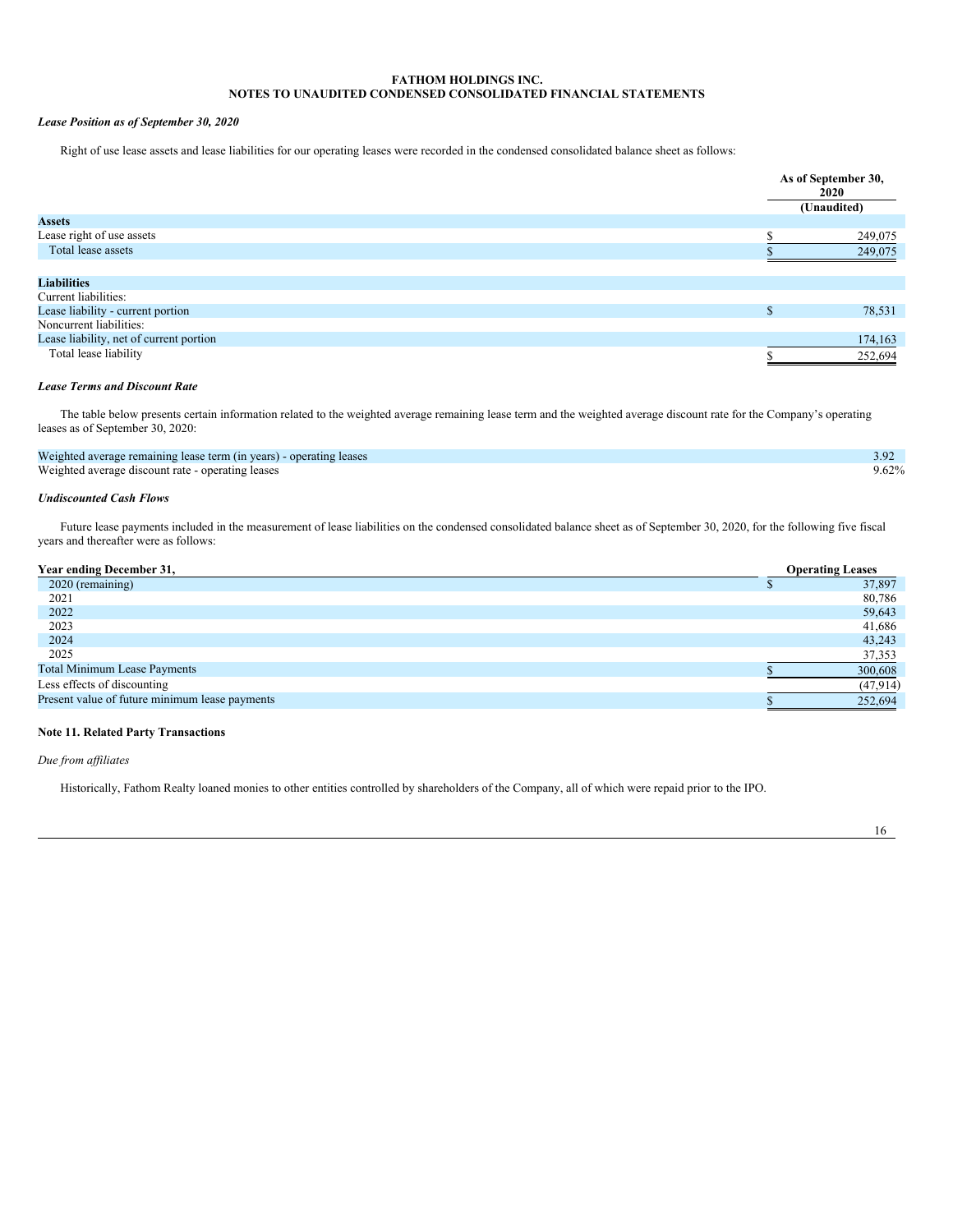Due from affiliates consisted of the following:

|                                   | <b>September 30, 2020</b> |       |
|-----------------------------------|---------------------------|-------|
|                                   | (Unaudited)               |       |
| <b>On Target Transactions LLC</b> | $\overline{\phantom{a}}$  | 2.561 |
| Total due from affiliates         | $\overline{\phantom{a}}$  | 2.561 |

On Target Transactions LLC ("On Target Transactions") is a transaction management company for real estate agents. Messrs. Harley and Fregenal own a total of 60% of On Target Transactions.

#### *Due to af iliates*

Historically, Fathom Realty had outstanding monies due to related parties and other entities controlled by shareholders of the Company, all of which were repaid prior to the IPO.

Due to affiliates consisted of the following:

|                               | <b>September 30, 2020</b> |  | <b>December 31, 2019</b> |  |
|-------------------------------|---------------------------|--|--------------------------|--|
|                               | (Unaudited)               |  |                          |  |
| Hometown Heroes Holdings, LLC | $\overline{\phantom{a}}$  |  | 23,658                   |  |
| Total due to affiliates       | -                         |  | 23.658                   |  |

Hometown Heroes Holdings, LLC ("Hometown Heroes Holdings") is a real estate portal that generates real estate leads. Hometown Heroes Holdings is fully owned by Joshua Harley, Marco Fregenal and Glenn Sampson, who are officers (Harley and Fregenal), directors and shareholders of the Company.

#### **Note 12. Income Taxes**

As of September 30, 2020, and December 31, 2019, the Company had federal net operating loss carryforwards of \$7.2 million and \$6.5 million and state net operating loss carryforwards of \$3.5 million and \$3.2 million, respectively. Losses will begin to expire, if not utilized, in 2032. Utilization of the net operating loss carryforwards may be subject to an annual limitation according to Section 382 of the Internal Revenue Code of 1986 as amended, and similar provisions.

The Company applies the standards on uncertainty in income taxes contained in ASC Topic 740, Accounting for Income Taxes. The adoption of this interpretation did not have any impact on the Company's consolidated financial statements, as the Company did not have any significant unrecognized tax benefits during the nine months ended September 30, 2020 or the year ended December 31, 2019. Currently, the statute of limitations remains open subsequent to and including the year ended December 31, 2016.

#### **Note 13. Legal Proceedings**

From time to time the Company is involved in litigation, claims, and other proceedings arising in the ordinary course of business. Such litigation and other proceedings may include, but are not limited to, actions relating to employment law and misclassification, intellectual property, commercial or contractual claims, brokerage or real estate disputes, or other consumer protection statutes, ordinary-course brokerage disputes like the failure to disclose property defects, commission disputes, and vicarious liability based upon conduct of individuals or entities outside of the Company's control, including agents and third-party contractor agents. Litigation and other disputes are inherently unpredictable and subject to substantial uncertainties and unfavorable resolutions could occur. As of September 30, 2020, there was no material litigation against the Company.

#### **Note 14. Subsequent Events**

On November 4, 2020, the Company entered into a Stock Purchase Agreement (the "Purchase Agreement") with Verus Title Inc., a Delaware corporation ("Verus"), the Yurashevich Community Property Trust of 2016, a community property trust ("Yurashevich Trust") and the Kaila Family Trust, a revocable living trust ("Kaila" and collectively with Yurashevich Trust, the "Sellers"), and Paul Yurashevich, an individual resident of North Carolina ("Yurashevich") in his individual capacity as Sellers representative, pursuant to which the Company will acquire all of the outstanding stock of Verus (the "Acquisition"). The Company will pay a purchase price of approximately \$0.7 million in cash, as well as shares of the Company's common stock having an aggregate value on the Closing Date of approximately \$1.0 million. The Purchase Agreement includes customary representations, warranties and covenants of the Company and the Sellers.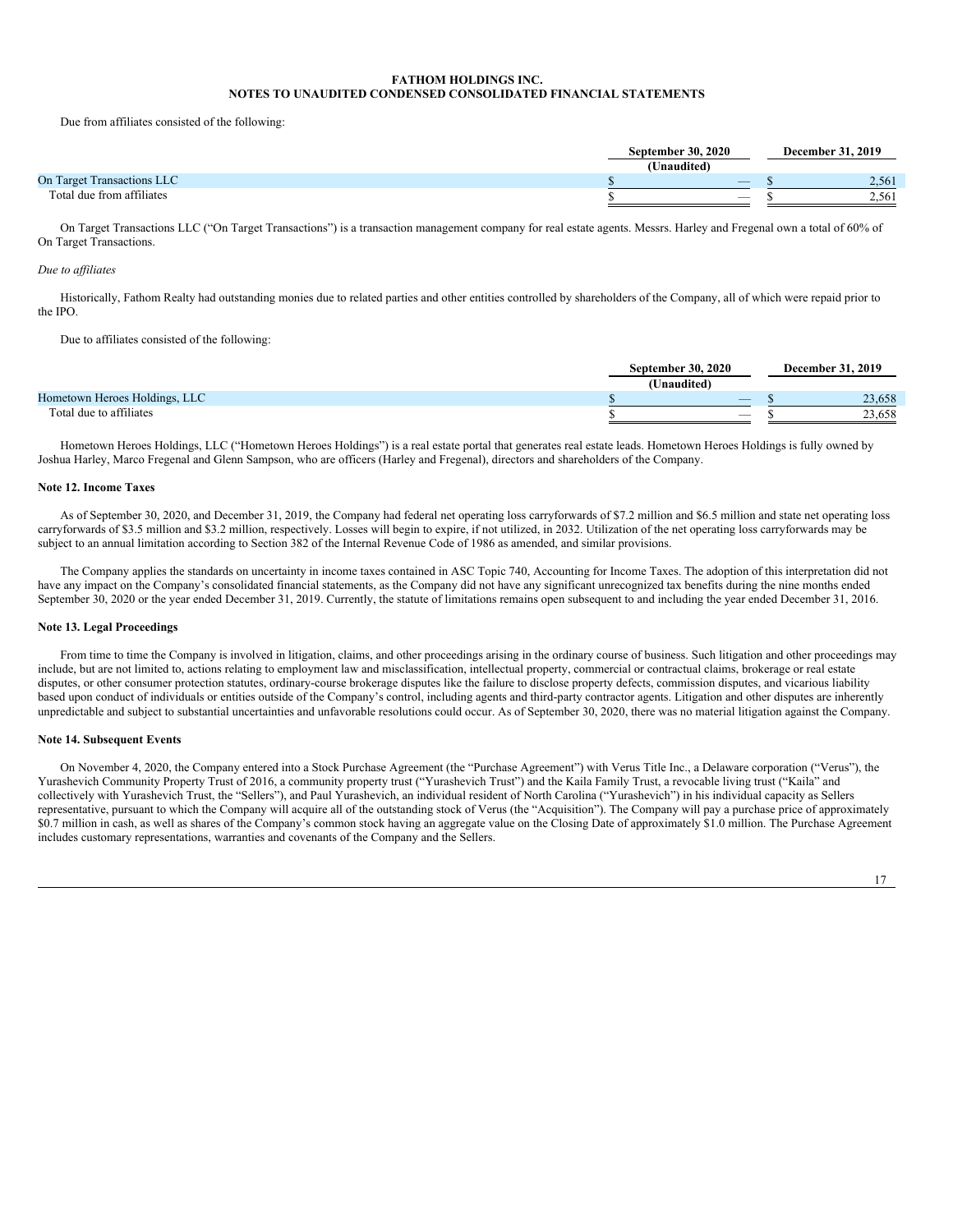On October 19, 2020, pursuant to the 2020 Equity Program, the Company issued 124,666 stock grants, which generally have a vesting term of three years based on continued affiliation with the Company.

On November 4, 2020, pursuant to the Plan, the Board granted stock option awards to the independent directors to acquire 10,202 shares of common stock. The stock options will vest one year from the date of grant.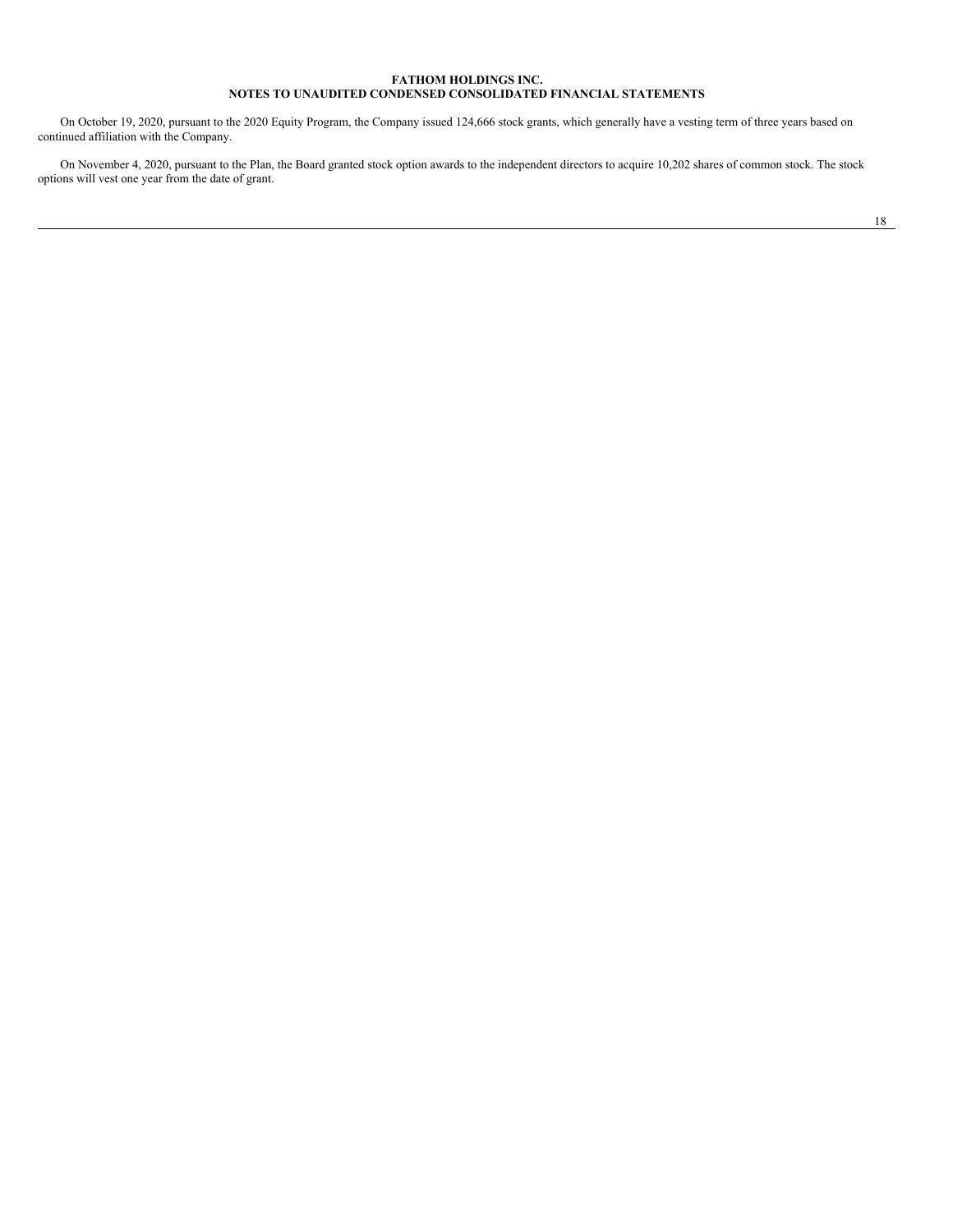#### **SPECIAL NOTE REGARDING FORWARD-LOOKING STATEMENTS**

The Company's consolidated operating results are affected by a wide variety of factors that could materially and adversely affect revenues and profitability, including the risk factors described in our Registration Statement on Form S-1 (File No. 333-235972), as amended (our "Initial Public Offering Registration Statement") and the risk factors described in this quarterly report. As a result of these and other factors, the Company may experience material fluctuations in future operating results on a quarterly or annual basis, which could materially and adversely affect its business, consolidated financial condition, liquidity, operating results, and common stock prices. Furthermore, this document and other documents filed by the Company with the Securities and Exchange Commission ("SEC") contain certain forward-looking statements under the Private Securities Litigation Reform Act of 1995 ("Forward-Looking Statements") with respect to the business of the Company. Forward-Looking Statements are necessarily subject to risks and uncertainties, many of which are outside our control, that could cause actual results to differ materially from these statements. Forward-Looking Statements can be identified by such words as "anticipates," "believes," "plan," "assumes," "could," "should," "estimates," "expects," "intends," "potential," "seek," "predict," "may," "will" and similar references to future periods. All statements other than statements of historical facts included in this report regarding our strategies, prospects, financial condition, operations, costs, plans and objectives and regarding the anticipated impact of COVID-19 are Forward-Looking Statements. These Forward-Looking Statements are subject to certain risks and uncertainties, including those detailed in our Initial Public Offering Registration Statement and in the risk factors described in this quarterly report, which could cause actual results to differ materially from these Forward-Looking Statements. The Company undertakes no obligation to publicly release the results of any revisions to these Forward-Looking Statements which may be necessary to reflect events or circumstances after the date hereof or to reflect the occurrence of unanticipated events. Any Forward-Looking Statement made by the Company is based only on information currently available to us and speaks only as of the date on which it is made.

The terms the "Company," "Fathom," "we," "us," and "our" as used in this report refer to Fathom Holdings Inc. and its consolidated subsidiaries unless otherwise specified.

#### <span id="page-19-0"></span>**Item 2. Management's Discussion and Analysis of Financial Condition and Results of Operation.**

The information in this Management's Discussion and Analysis of Financial Condition and Results of Operations ("MD&A") should be read in conjunction with the Company's condensed consolidated financial statements and the related notes set forth in Item 1 of Part I of this quarterly report on Form 10-Q, our MD&A set forth in our Initial Public Offering Registration Statement, and our consolidated financial statements and related notes set forth in our Initial Public Offering Registration Statement. See Part II, Item 1A, "Risk Factors," below, and "Cautionary Notice Regarding Forward-Looking Information," above, and the information referenced therein, for a description of risks that we face and important factors that we believe could cause actual results to differ materially from those in our forward-looking statements. All statements herein regarding the likely impact of COVID-19 constitute forward-looking statements. All amounts and percentages are approximate due to rounding and all dollars in the text are in millions, except per share amounts or where otherwise noted. When we cross-reference to a "Note," we are referring to our "Notes to Unaudited Condensed Consolidated Financial Statements," unless the context indicates otherwise. All amounts noted within the tables are in thousands and amounts and percentages are approximate due to *rounding.*

#### **Overview**

Fathom is a cloud-based, technology-driven platform-as-a-service company operating in the real estate industry. Our primary operation, Fathom Realty (as defined below), operates as a real estate brokerage company, working with real estate agents to help individuals purchase and sell residential and commercial properties, primarily in the South, Atlantic, Southwest, and Western parts of the United States, with the intention of expanding into all states. We operate as one operating and reporting segment.

Fathom Realty Holdings, LLC, a Texas limited liability company ("Fathom Realty"), is a wholly owned subsidiary of Fathom Holdings that was formed on April 11, 2011 and is headquartered in Cary, North Carolina. Fathom Realty owns 100% of 24 subsidiaries, each an LLC representing the state in which the entity operates in (e.g. Fathom Realty NJ, LLC).

On August 4, 2020 the Company completed an IPO of its common stock, which resulted in the issuance and sale of 3,430,000 shares of its common stock at a public offering price of \$10.00 per share, generating net proceeds of \$31.1 million after deducting underwriting discounts and other offering costs.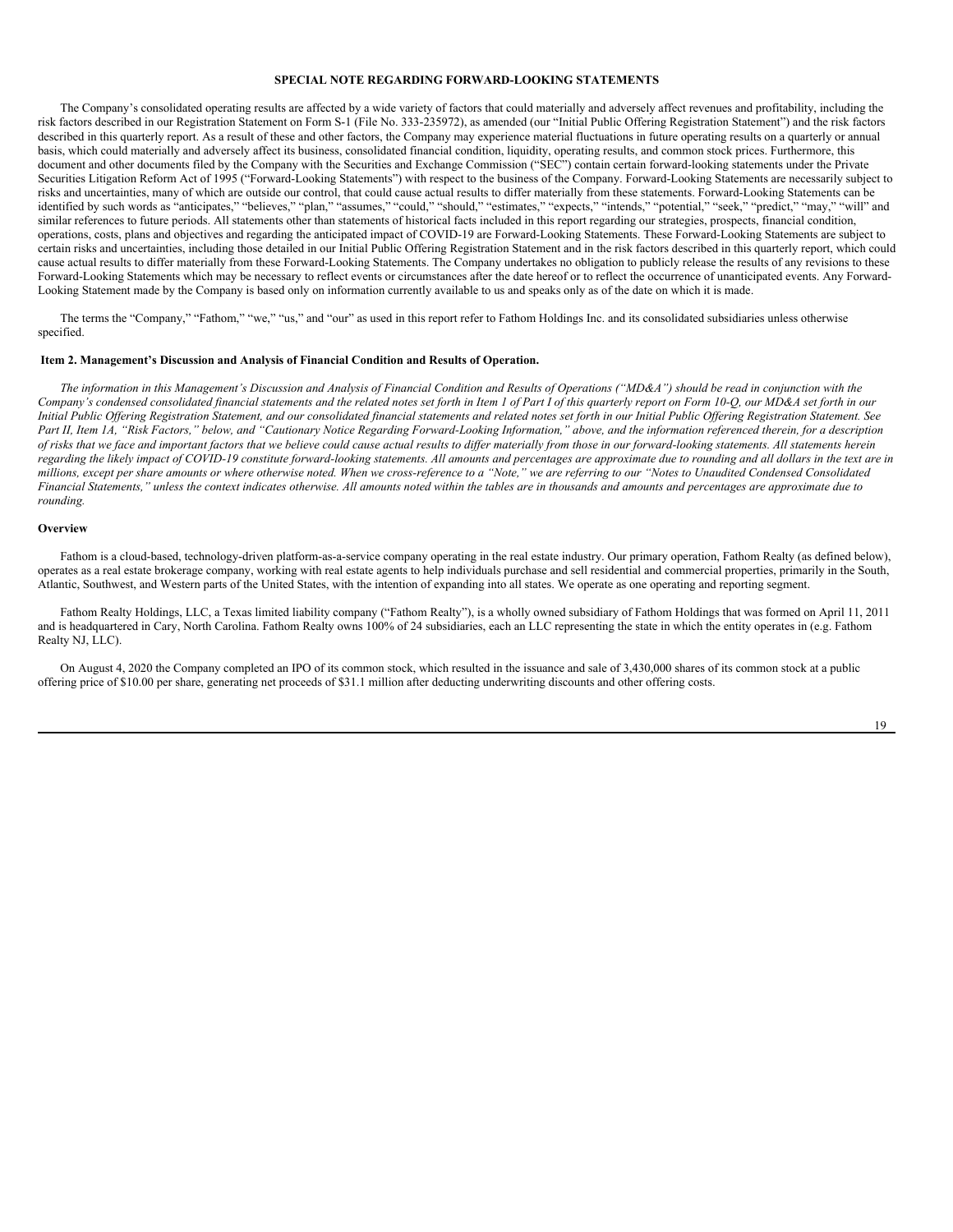# **COVID-19**

Our business is dependent on the economic conditions within the markets in which we operate. Changes in these conditions can have a positive or negative impact on our business. The economic conditions influencing the housing markets primarily include economic growth, interest rates, unemployment, consumer confidence, mortgage availability, and supply and demand.

In periods of economic growth, demand typically increases resulting in increasing home sales transactions and home sales prices. Similarly, a decline in economic growth, increasing interest rates and declining consumer confidence generally decreases demand. Additionally, regulations imposed by local, state, and federal government agencies, and geopolitical instability, can also negatively impact the housing markets in which we operate.

In December 2019, a novel strain of coronavirus, COVID-19, was identified in Wuhan, China. This new coronavirus has caused a global health emergency and was declared a pandemic by the World Health Organization in March 2020 ("COVID-19 Outbreak"). We are continually monitoring the impacts the COVID-19 Outbreak could have on our business. Risks relating to the spread of coronavirus pushed the United States Federal Reserve to cut interest rates as part of an emergency action to protect the economy from the COVID-19 Outbreak's impact. In an effort to contain and slow the spread of COVID-19, governments have implemented various measures, such as, ordering non-essential businesses to close, issuing travel advisories, cancelling large scale public events, ordering residents to shelter in place, and requiring the public to practice social distancing. In most states, real estate has been considered an essential business.

The COVID-19 Outbreak has materially and adversely affected businesses worldwide. The magnitude and duration of the impact from COVID-19 are unknown and cannot be reasonably estimated.

According to the National Association of Realtors ("NAR"), the coronavirus is leading to fewer homebuyers, as well as listings being delayed. The decline in consumer confidence and the measures taken to prevent the spread of COVID-19 are bringing caution to buyers and sellers. The NAR is predicting that the COVID-19 Outbreak could accelerate economic corrections and contribute to sharper but temporary drags on housing activity. While the effect of lower interest rates could offset some of the negative impacts on housing demand, it is too early to determine whether the lower interest rates can overcome the current economic concerns and rising uncertainty. According to the NAR housing statistics, existing home sales increased 9.4% in September 2020 from the previous month and 20.9% in September 2020 compared to the previous year. The NAR reported that pending home sales increased 8.8% for a record high in August 2020 from the previous month and 24.2% in August 2020 compared to the previous year, which is an encouraging statistic as pending home sales are a forward-looking indicator of future home sales. The index measures housing contract activity and is based on signed real estate contracts for existing single-family homes and condos. However, since the NAR released this data there has been an increase in COVID-19 infection rates in key states in which we operate. We are constantly monitoring the spread of COVID-19, especially in states and regions in which we currently operate, primarily in the South, Atlantic, Southwest and Western parts of the United States. Certain states in which we primarily operate have reported a recent spike in diagnosed cases of COVID-19.

We believe that the social and economic impacts in the states and regions in which we operate, which include but are not limited to the following, could have a significant impact on our future financial condition, liquidity, and results of operations: (i) restrictions on in-person activities associated with residential real estate transactions arising from shelter-in-place, or similar isolation orders; (ii) decline in consumer demand for in-person interactions and physical home tours; and (iii) deteriorating economic conditions, such as increased unemployment rates, recessionary conditions, lower yields on individual investment portfolios, and more stringent mortgage financing conditions. In response to the COVID-19 Outbreak, the Company has implemented cost-saving measures including elimination of non-essential travel and in-person training activities, and deferral of certain planned expenditures. Additionally, our Chief Executive Officer, Joshua Harley, and our President and Chief Financial Officer, Marco Fregenal, voluntarily took no base salary for March and April 2020. In addition, our Chief Broker Operations Officer, Samantha Giuggio, and one other senior employee voluntarily took 50% reductions in their base salary for those months. Based in part on business operations and results through the end of April, the Company resumed paying all of these salaries in full in May.

While the Company believes it is well positioned in times of economic uncertainty, the Company is not able to estimate the effects of the COVID-19 Outbreak on its results of operations, financial condition, or liquidity for the year ending December 31, 2020 and beyond. If the COVID-19 Outbreak continues, it may have a material adverse effect on the Company's financial condition, liquidity, and future results of operations.

#### *Agents*

Due to our low-overhead business model, which leverages our proprietary technology, we can offer our agents the ability to keep significantly more of their commissions compared to traditional real estate brokerage firms. We believe we offer our agents some of the best technology, training, and support available in the industry. We believe our business model and our focus on treating our agents well attract more agents and higher-producing agents.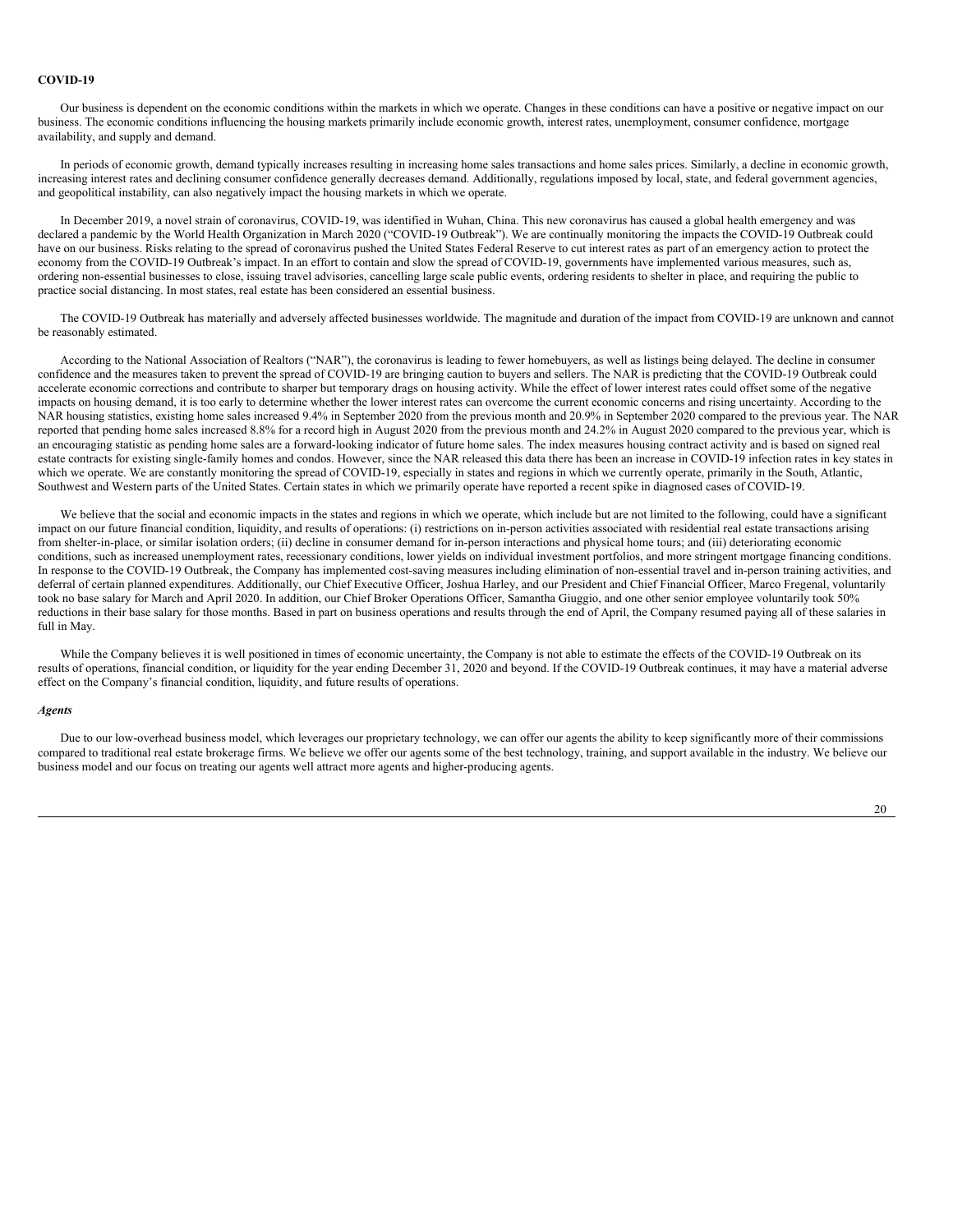|        | 30.   | 30.<br>tember<br>ien:  |        |
|--------|-------|------------------------|--------|
|        | 2020  | 2019                   | hange_ |
| Agents | 5.026 | $\sim$<br>$0.02^\circ$ | 38%    |

#### **Components of Our Results of Operations**

#### *Revenue*

The Company's revenue substantially consists of commissions generated from real estate brokerage services.

We recognize commission-based revenue on the closing of a transaction, less the amount of any closing-cost reductions. Commission revenue is affected by the number of real estate transactions we close, the mix of transactions, home sale prices, and commission rates.

#### *Agent Equity Ownership*

Effective January 1, 2019, agents can receive stock grants, that vest in three years based on continued affiliation with the Company, in two ways: 1) when the agent closes a sale of a property for the Company; and 2) when the agent refers another agent to join the Company and the referred agent closes his or her first sale for the Company.

#### *Cost of Revenue*

Cost of revenue consists primarily of agent commissions less fees paid to us by our agents. We expect cost of revenue to continue to rise in proportion to the expected increase in revenue.

### *Operating Expenses*

# *General and Administrative*

General and administrative expenses consist primarily of personnel costs, share-based compensation, and fees for professional services. Professional services principally consist of external legal, audit, and tax services. In the short term, we expect general and administrative expenses to increase in absolute dollars due to the anticipated growth of our business and to meet the increased compliance requirements associated with our transition to, and operation as, a public company. However, in the long term, we anticipate general and administrative expenses as a percentage of revenue to decrease over time, if and as we are able to increase revenue.

#### *Marketing*

Marketing expenses consist primarily of expenses for online and traditional advertising, as well as costs for marketing and promotional materials. Advertising costs are expensed as they are incurred. We expect marketing expenses to increase in absolute dollars as we use the proceeds of our IPO to expand advertising programs and we anticipate marketing expenses as a percentage of revenue to decrease over time, if and as we are able to increase revenue.

#### *Income Taxes*

From inception until the completion of the Exchange Transactions, we did not record any U.S. federal or state income tax benefits for the net losses we had incurred because our legal entities were pass-through tax entities. Subsequent to the Exchange Transactions, we have not recorded any U.S. federal or state income tax benefits for the net losses we have incurred due to our uncertainty of realizing a benefit from those items. As of September 30, 2020, and December 31, 2019, we had federal net operating loss carryforwards of \$7.2 million and \$6.5 million and state net operating loss carryforwards of \$3.5 million and \$3.2 million, respectively. Losses will begin to expire, if not utilized, in 2032. Utilization of the net operating loss carryforwards may be subject to an annual limitation according to Section 382 of the Internal Revenue Code of 1986 as amended, and similar state law provisions.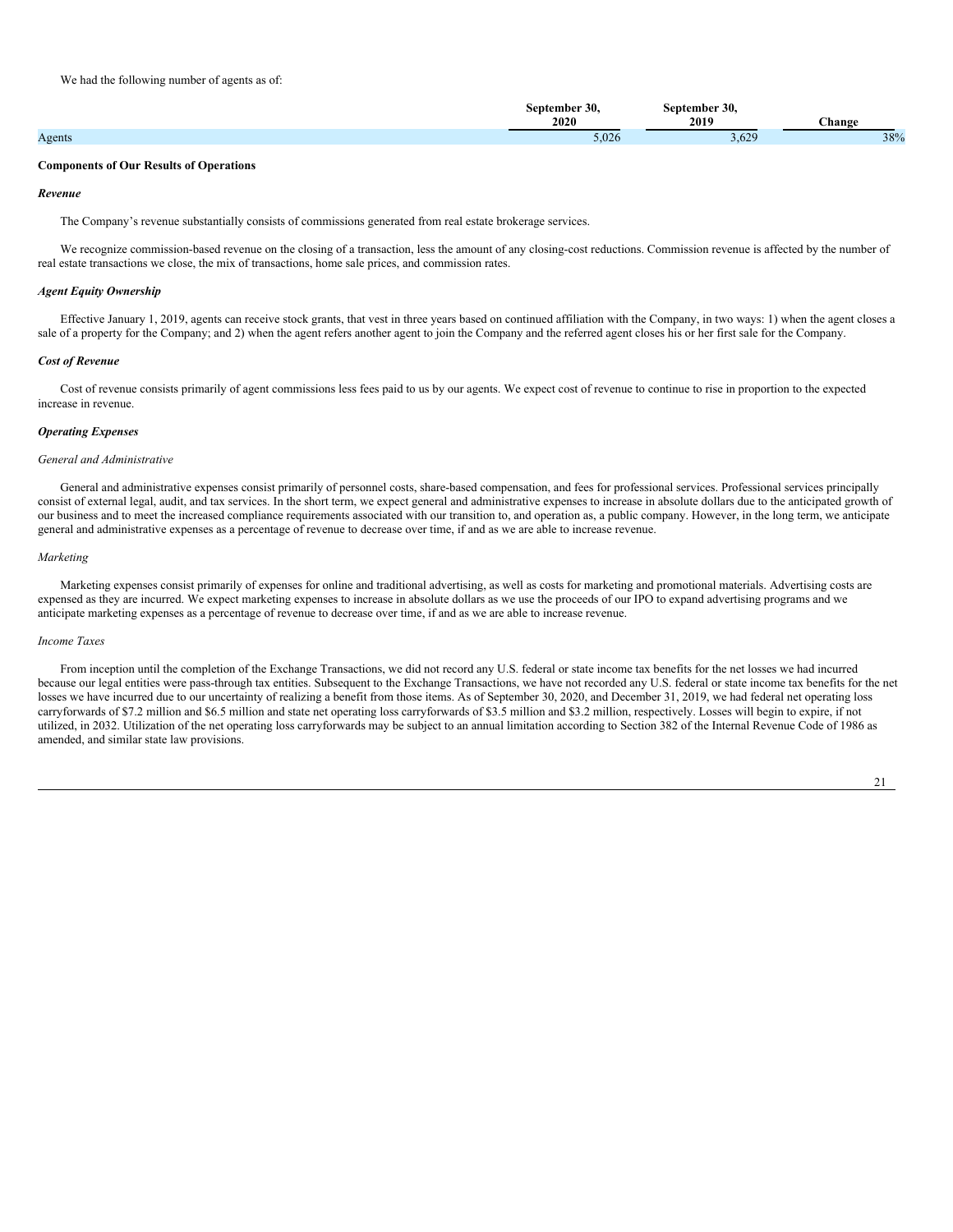# **Results of Operations**

### *Comparison of the Three Months Ended September 30, 2020 and 2019*

*Revenue*

|         | Three months ended<br>September 30. |  |            |  | Change         |            |  |
|---------|-------------------------------------|--|------------|--|----------------|------------|--|
|         | 2019<br>2020                        |  |            |  | <b>Dollars</b> | Percentage |  |
|         | (Unaudited)                         |  |            |  |                |            |  |
| Revenue | 55,847,915                          |  | 32,089,978 |  | 23,757,937     | 74%        |  |

For the three months ended September 30, 2020, revenue increased by approximately \$23.8 million or 74%, as compared with the three months ended September 30, 2019. This was primarily due to an increase in transaction volume, from approximately 5,200 transactions for the quarter ended September 30, 2019 to approximately 8,100 transactions for the quarter ended September 30, 2020, and an increase in revenue per transaction primarily due to rising home prices. Our transaction volume increased primarily due to the growth in the number of agents contracted with us.

#### *Cost of Revenue*

|                 | Three months ended<br>September 30. |      |            |  | <b>Change</b>  |            |  |
|-----------------|-------------------------------------|------|------------|--|----------------|------------|--|
|                 | 2020                                | 2019 |            |  | <b>Dollars</b> | Percentage |  |
|                 | (Unaudited)                         |      |            |  |                |            |  |
| Cost of revenue | 52,871,073                          |      | 30,318,582 |  | 22,552,491     | 74%        |  |

For the three months ended September 30, 2020, cost of revenue increased by approximately \$22.6 million, or 74%, as compared with the three months ended September 30, 2019. Cost of revenue primarily includes costs related to agent commissions net of fees paid to us by our agents. These costs are generally correlated with recognized revenues. As such, the increase in cost of revenue, compared to the same period in 2019 was primarily attributable to an increase in agent commissions paid due to higher transaction volume and rising home prices.

# *Operating Expenses*

|                            | Three months ended<br>September 30, |  |           | Change         |            |
|----------------------------|-------------------------------------|--|-----------|----------------|------------|
|                            | 2020<br>2019                        |  |           | <b>Dollars</b> | Percentage |
|                            | (Unaudited)                         |  |           |                |            |
| General and administrative | 2,895,055                           |  | 1,927,407 | 967,648        | 50%        |
| Marketing                  | 217,931                             |  | 55,483    | 162,448        | 293%       |
| Total operating expenses   | 3,112,986                           |  | 1,982,890 | 1,130,096      | 57%        |

For the three months ended September 30, 2020, general and administrative expenses increased by approximately \$1.0 million, or 50%, as compared with the three months ended September 30, 2019. The increase was primarily attributable to our growth and becoming a public company, including a \$0.3 million increase in payroll salaries and commissions, a \$0.4 million increase in professional fees, a \$0.2 million increase in insurance expense, and a \$0.1 million increase in share-based compensation.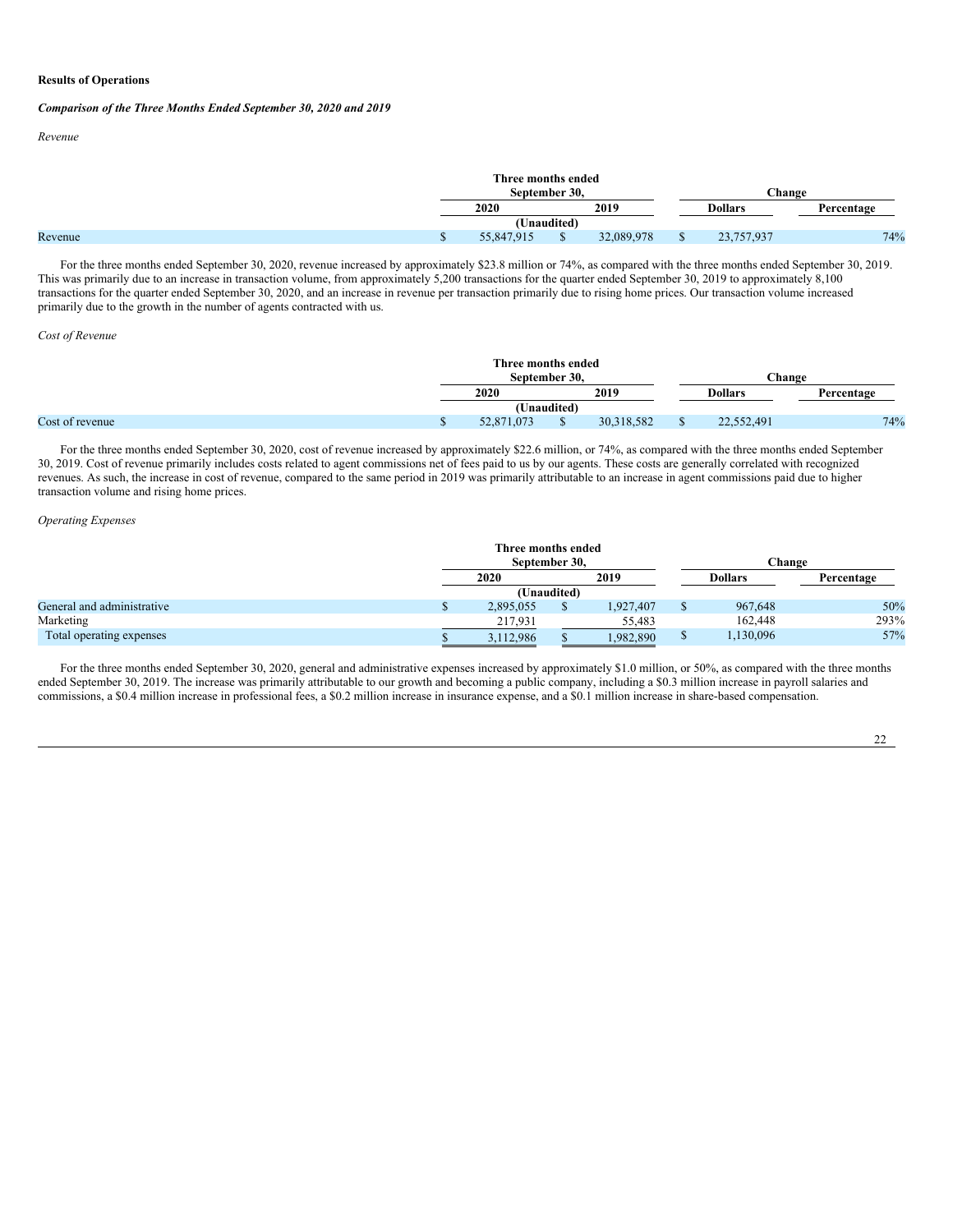For the three months ended September 30, 2020, marketing expenses increased by approximately \$0.2 million, or 293%, as compared with the three months ended September 30, 2019. The increase was primarily attributable to an increase in direct advertising costs, which we ramped up using proceeds from our IPO.

## *Comparison of the Nine Months Ended September 30, 2020 and 2019*

#### *Revenue*

|         | Nine months ended |  |            |  |                |            |  |
|---------|-------------------|--|------------|--|----------------|------------|--|
|         | September 30.     |  |            |  | Change         |            |  |
|         | 2019<br>2020      |  |            |  | <b>Dollars</b> | Percentage |  |
|         | (Unaudited)       |  |            |  |                |            |  |
| Revenue | .375.490          |  | 78,017,017 |  | 45,358,473     | 58%        |  |

For the nine months ended September 30, 2020, revenue increased by approximately \$45.4 million or 58%, as compared with the nine months ended September 30, 2019. This was primarily due to an increase in transaction volume, from approximately 12,800 transactions for the nine months ended September 30, 2019 to approximately 18,200 transactions for the nine months ended September 30, 2020, and an increase in revenue per transaction primarily due to rising home prices. Our transaction volume increased primarily due to the growth in the number of agents contracted with us.

#### *Cost of Revenue*

|                 | Nine months ended<br>September 30. |  |              |  | <b>Change</b>  |            |  |
|-----------------|------------------------------------|--|--------------|--|----------------|------------|--|
|                 | 2019<br>2020                       |  |              |  | <b>Dollars</b> | Percentage |  |
|                 | (Unaudited)                        |  |              |  |                |            |  |
| Cost of revenue | 115.915.107                        |  | 73, 197, 739 |  | 42,717,368     | 58%        |  |

For the nine months ended September 30, 2020, cost of revenue increased by approximately \$42.7 million, or 58%, as compared with the nine months ended September 30, 2019. Cost of revenue primarily includes costs related to agent commissions net of fees paid to us by our agents. These costs are generally correlated with recognized revenues. As such, the increase in cost of revenue compared to the same period in 2019 was primarily attributable to an increase in agent commissions paid due to higher transaction volume and rising home prices.

### *Operating Expenses*

|                            | Nine months ended |             |           |                |            |
|----------------------------|-------------------|-------------|-----------|----------------|------------|
|                            | September 30.     |             |           | Change         |            |
|                            | 2020              |             | 2019      | <b>Dollars</b> | Percentage |
|                            |                   | (Unaudited) |           |                |            |
| General and administrative | 6.835.350         |             | 7,332,891 | (497, 541)     | (7)%       |
| Marketing                  | 586,595           |             | 159,432   | 427,163        | 268%       |
| Total operating expenses   | 7,421,945         |             | 7,492,323 | (70, 378)      | (1)%       |

For the nine months ended September 30, 2020, general and administrative expenses decreased by approximately \$0.5 million, or 7%, as compared with the nine months ended September 30, 2019. The decrease was primarily attributable to a \$1.3 million decrease in share-based compensation, partially offset by a \$0.5 million increase in payroll salaries and commissions, a \$0.2 million increase in insurance expense, and a \$0.1 million increase in professional fees.

For the nine months ended September 30, 2020, marketing expenses increased by approximately \$0.4 million, or 268%, as compared with the nine months ended September 30, 2019. The increase was primarily attributable to an increase in direct advertising costs, which we ramped up using proceeds from our IPO.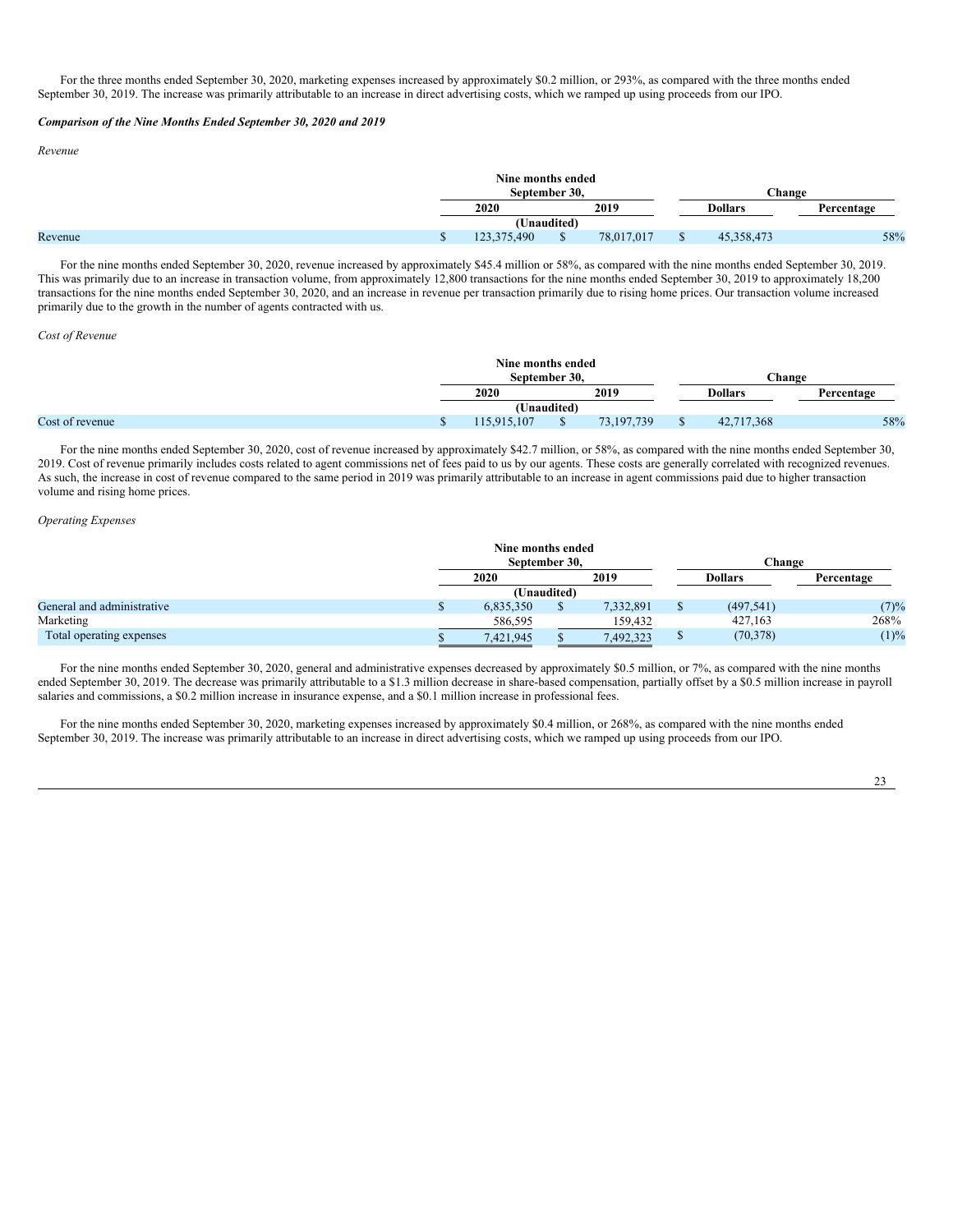### **Liquidity and Capital Resources**

*Capital Resources*

|                     |                                          |                          |   | Change     |            |
|---------------------|------------------------------------------|--------------------------|---|------------|------------|
|                     | <b>September 30, 2020</b><br>(Unaudited) | <b>December 31, 2019</b> |   | Dollars    | Percentage |
| Current assets      | 34,168,019                               | 1.654.079                |   | 32,513,940 | .966%      |
| Current liabilities | 4.516.329                                | 2.936.547                |   | 579,782    | 54%        |
| Net working capital | 29,651,690                               | (1,282,468)              | D | 30,934,158 | 2,412%     |

To date, our principal sources of liquidity have been the net proceeds we received through private sales of our common stock, as well proceeds from loans and operations, and the Company's initial public offering. As of September 30, 2020, our available cash totaled \$31.0 million, which represented an increase of \$30.4 million compared to the year ended December 31, 2019. As of September 30, 2020, we had a working capital of \$29.7 million, which represents an increase of \$30.9 million compared to the year ended December 31, 2019. In December 2019, we sold shares of common stock to certain employees and agents under our equity incentive plan with gross proceeds totaling approximately \$0.5 million. On August 4, 2020 the Company completed an initial public offering of its common stock ("IPO"), which resulted in the issuance and sale of 3,430,000 shares of its common stock at a public offering price of \$10.00 per share, generating net proceeds of \$31.1 million after deducting underwriting discounts and other offering costs. We anticipate that our existing balances of cash and cash equivalents and future expected cash flows generated from our operations will be sufficient to satisfy our operating requirements for at least the next twelve months based on our planned budget, which includes continued increases in the number of our agents and transactions at rates consistent with historical growth, and the expected ability to achieve sales volumes necessary to cover forecasted expenses.

However, we might need or choose to raise additional capital through debt or equity financings, which might not be available on favorable terms or at all and could hinder our business and dilute our existing shareholders. Our future capital requirements depend on many factors, including potential acquisitions, our level of investment in technology, and our rate of growth into new markets. Our capital requirements might also be affected by factors which we cannot control such as the residential real estate market, interest rates, and other monetary and fiscal policy changes to the manner in which we currently operate. Additionally, as the impact of the COVID-19 on the economy and operations evolves, we will continuously assess our liquidity needs. In the event of a sustained market deterioration, we may need or seek advantageously to obtain additional funding through equity or debt financing.

### *Cash Flows*

### *Comparison of the Nine Months Ended September 30, 2020 and 2019*

|                                           | Nine months ended September 30. |            | <b>Change</b> |                |            |  |
|-------------------------------------------|---------------------------------|------------|---------------|----------------|------------|--|
|                                           | 2020                            | 2019       |               | <b>Dollars</b> | Percentage |  |
|                                           | (Unaudited)                     |            |               |                |            |  |
| Net cash used in operating activities     | (329.840)                       | (264, 429) |               | (65, 411)      | $(25)\%$   |  |
| Net cash used in investing activities     | (366,978)                       | (252, 508) |               | (114.470)      | $(45)\%$   |  |
| Net cash provided by financing activities | 31.110.518                      | 563,427    |               | 30,547,091     | 5,422%     |  |

# *Cash Flows from Operating Activities*

Net cash used in operating activities for the nine months ended September 30, 2020 consisted of a net loss of \$0.1 million, non-cash charges of \$0.5 million, including \$0.3 million of share-based compensation expense, \$0.1 million of bad debt, and \$0.1 million of depreciation and amortization. Changes in assets and liabilities were primarily driven by a \$1.4 million increase in accounts payable and accrued liabilities due primarily to the timing of payments, partially offset by a by a \$1.1 million increase in accounts receivable, and a \$0.5 million increase in agent annual fees receivable due primarily to an increase in the number of agents.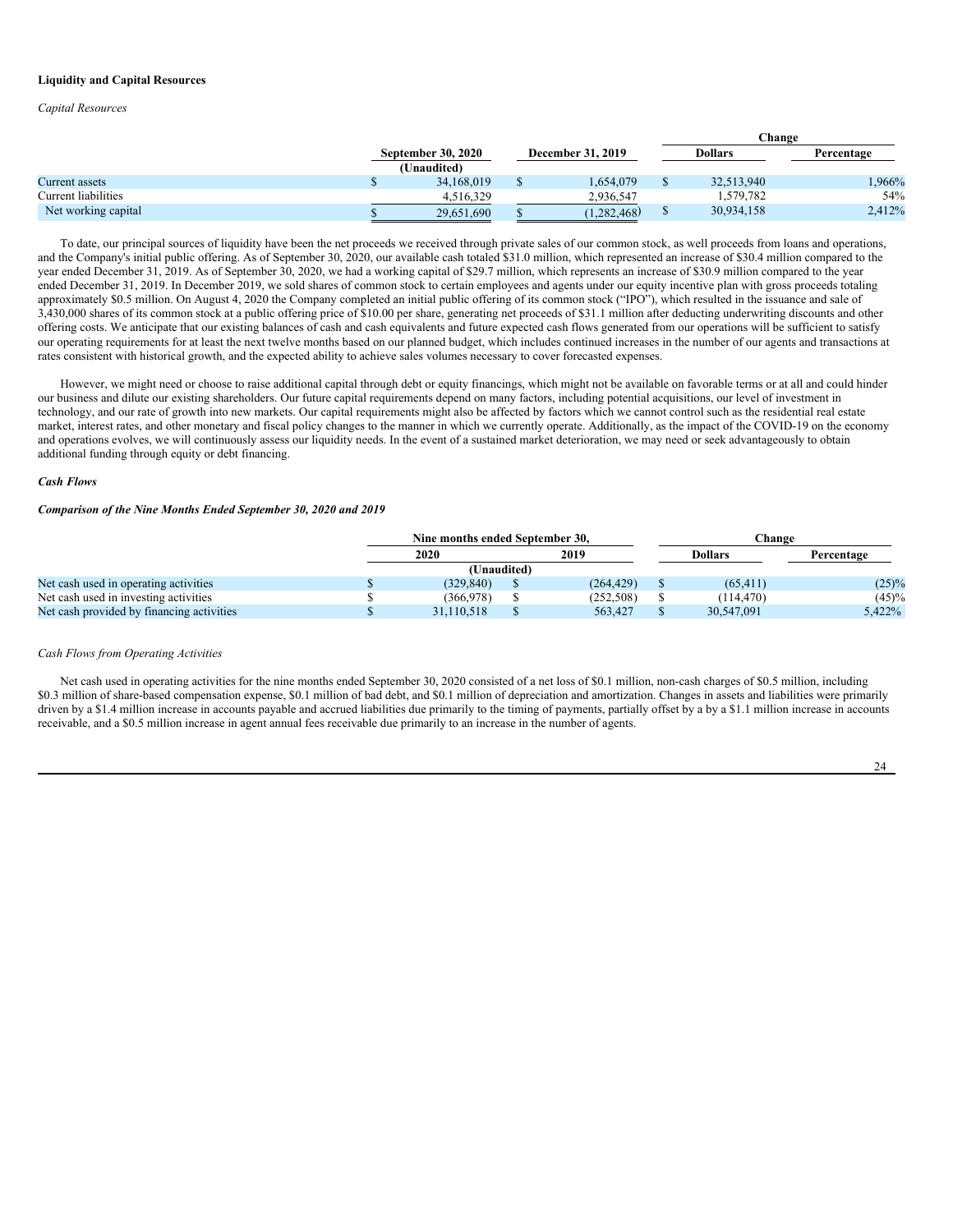Net cash used in operating activities for the nine months ended September 30, 2019 consisted of a net loss of \$2.7 million, offset by non-cash charges of \$1.7 million, including \$1.6 million of share-based compensation expense, \$0.1 million of bad debt, and \$0.04 million of depreciation and amortization. Changes in assets and liabilities were primarily driven by a \$0.3 million decrease in accounts payable and accrued liabilities due primarily to the timing of payments, partially offset by a \$1.0 million increase in accounts receivable, and a \$0.5 million increase in agent annual fees receivable due primarily to an increase in the number of agents.

#### *Cash Flows from Investing Activities*

Net cash used in investing activities for the nine months ended September 30, 2020 consisted of \$0.3 million from purchases of capitalized software as well as computers and equipment.

Net cash used in investing activities for the nine months ended September 30, 2019 consisted of purchases of software as well as computers and equipment.

#### *Cash Flows from Financing Activities*

Net cash provided by financing activities for the nine months ended September 30, 2020 consisted of \$34.3 million of proceeds from the issuance of common stock in connection with the IPO, \$0.5 million in proceeds from notes payable, and \$0.1 million of proceeds from issuance of common stock, which was offset by \$3.2 million in payments of offering costs in connection with issuance of common stock in connection with IPO, \$0.5 million payments on the note payable, purchase of treasury stock, and our principal payments on an outstanding loan.

Net cash provided by financing activities for the nine months ended September 30, 2019 consisted of \$0.6 million of proceeds from issuance of common stock and principal payments to the Company on an outstanding loan made by it.

# **NON-GAAP FINANCIAL MEASURE**

To supplement our consolidated financial statements, which are prepared and presented in accordance with U.S. Generally Accepted Accounting Principles ("GAAP"), we use Adjusted EBITDA, a non-GAAP financial measure, to understand and evaluate our core operating performance. This non-GAAP financial measure, which may be different than similarly titled measures used by other companies, is presented to enhance investors' overall understanding of our financial performance and should not be considered a substitute for, or superior to, the financial information prepared and presented in accordance with GAAP.

We define the non-GAAP financial measure of Adjusted EBITDA as net income (loss), excluding other expense (income), net, income tax expense (benefit), depreciation and amortization, and share-based compensation expense.

We believe that Adjusted EBITDA provides useful information about our financial performance, enhances the overall understanding of our past performance and future prospects, and allows for greater transparency with respect to a key metric used by our management for financial and operational decision-making. We believe that Adjusted EBITDA helps identify underlying trends in our business that otherwise could be masked by the effect of the expenses that we exclude in Adjusted EBITDA. In particular, we believe the exclusion of share-based compensation expense related to restricted stock awards and stock options provides a useful supplemental measure in evaluating the performance of our operations and provides better transparency into our results of operations.

We are presenting the non-GAAP measure of Adjusted EBITDA to assist investors in seeing our financial performance through the eyes of management, and because we believe this measure provides an additional tool for investors to use in comparing our core financial performance over multiple periods with other companies in our industry.

Adjusted EBITDA should not be considered in isolation from, or as a substitute for, financial information prepared in accordance with GAAP. There are a number of limitations related to the use of Adjusted EBITDA compared to net income (loss), the closest comparable GAAP measure. Some of these limitations are that:

• Adjusted EBITDA excludes share-based compensation expense related to restricted stock awards and stock options, which have been, and will continue to be for the foreseeable future, significant recurring expenses in our business and an important part of our compensation strategy; and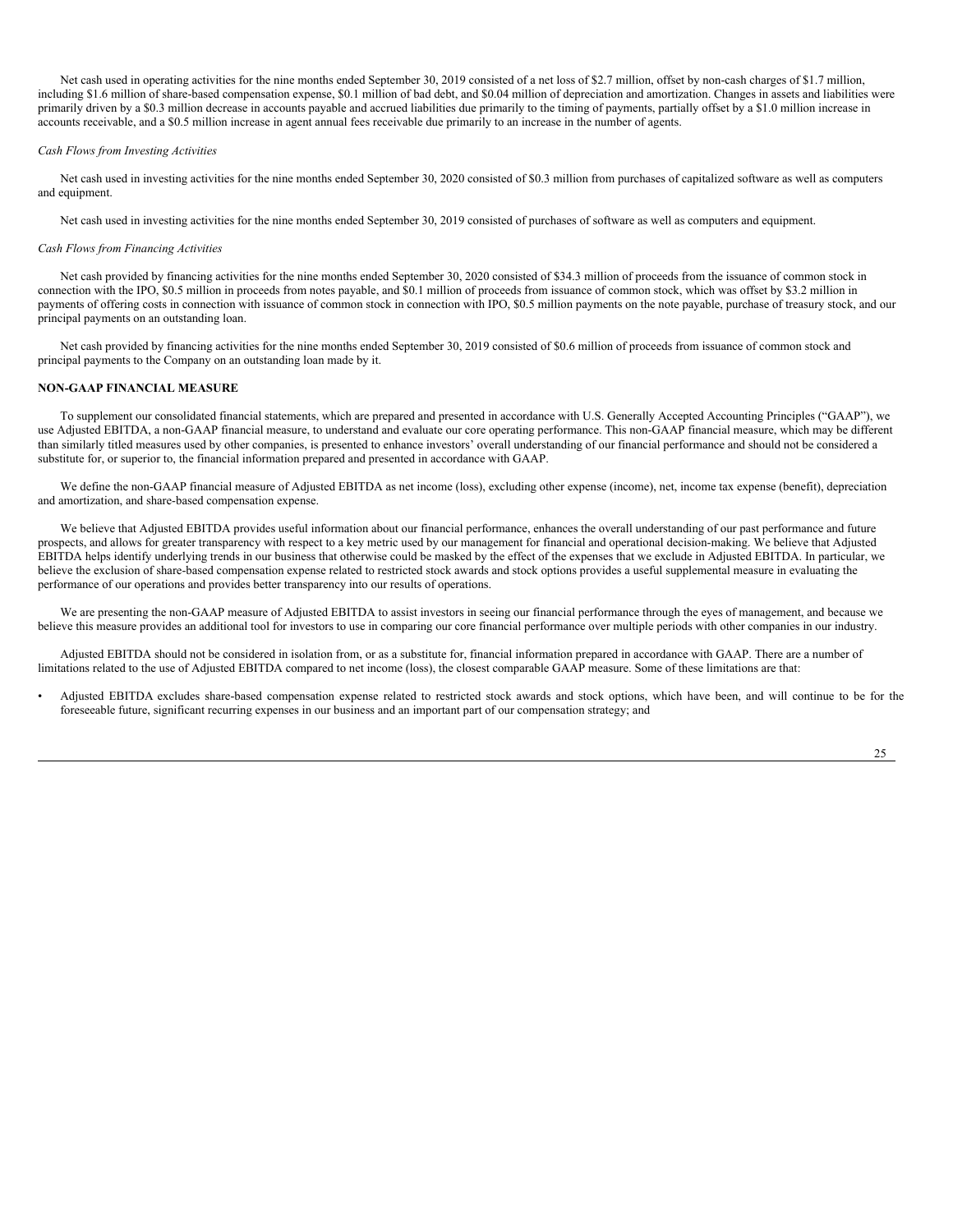• Adjusted EBITDA excludes certain recurring, non-cash charges such as depreciation and amortization of property and equipment and, although these are non-cash charges, the assets being depreciated and amortized may have to be replaced in the future.

The following tables present a reconciliation of Adjusted EBITDA to net income (loss), the most comparable GAAP financial measure, for each of the periods presented:

|                                             |  | For the Three Months Ended |  |            | For the Nine Months Ended |                       |  |                              |  |                       |
|---------------------------------------------|--|----------------------------|--|------------|---------------------------|-----------------------|--|------------------------------|--|-----------------------|
|                                             |  | September 30,<br>2020      |  |            |                           | September 30,<br>2019 |  | September 30,<br><b>2020</b> |  | September 30,<br>2019 |
|                                             |  | (Unaudited)                |  |            |                           | (Unaudited)           |  |                              |  |                       |
| Net loss                                    |  | (183, 747)                 |  | (238, 879) |                           | (65, 720)             |  | (2,746,881)                  |  |                       |
| Other expense (income), net                 |  | 16.103                     |  | 27,385     |                           | 70.658                |  | 81.816                       |  |                       |
| Income tax expense (benefit)                |  | 31,500                     |  |            |                           | 33,500                |  | (7,980)                      |  |                       |
| Depreciation & amortization                 |  | 44.686                     |  | 17.886     |                           | 108,457               |  | 41.519                       |  |                       |
| Restricted stock award compensation expense |  | 97.219                     |  | 2.942      |                           | 298,239               |  | 1,546,247                    |  |                       |
| Stock option compensation expense           |  |                            |  | 21,033     |                           | 24,194                |  | 32,852                       |  |                       |
| <b>Adjusted EBITDA</b>                      |  | 5,761                      |  | (169, 633) |                           | 469,328               |  | (1,052,427)                  |  |                       |

# **Critical Accounting Policies**

Discussion and analysis of our financial condition and results of operations are based on our financial statements, which have been prepared in accordance with U.S. Generally Accepted Accounting Principles ("GAAP"). The preparation of these financial statements requires us to make estimates and judgments that affect the reported amounts of assets and liabilities and related disclosure of contingent assets and liabilities, revenue, and expenses at the date of the financial statements. Generally, we base our estimates on historical experience and on various other assumptions in accordance with GAAP that we believe to be reasonable under the circumstances. Actual results may differ from these estimates under different assumptions or conditions.

Critical accounting policies and estimates are those that we consider the most important to the portrayal of our financial condition and results of operations because they require our most difficult, subjective, or complex judgments, often as a result of the need to make estimates about the effect of matters that are inherently uncertain.

# *Revenue Recognition*

We apply the provisions of Financial Accounting Standards Board ("FASB") Accounting Standards Codification ("ASC") Topic 606, Revenue from Contracts with Customers ("ASC 606"), and all related appropriate guidance. We recognize revenue under the core principle to depict the transfer of control to our customers in an amount reflecting the consideration to which we expect to be entitled. In order to achieve that core principle, we apply the following five step approach: (1) identify the contract with a customer; (2) identify the performance obligations in the contract; (3) determine the transaction price; (4) allocate the transaction price to the performance obligations in the contract; and (5) recognize revenue when a performance obligation is satisfied.

Our revenue consists of commissions charged to individual customers (i.e. the seller or buyer of a residential property) on each real estate transaction completed, net of any closing-cost reductions. We are contractually obligated to provide for the fulfillment of transfers of real estate between buyers and sellers. We provide these services ourselves and control the services of our agents necessary to legally transfer the real estate. As such, we are defined as the principal. As principal, we satisfy our obligation upon the closing of a real estate transaction. As principal, and upon satisfaction of our obligation, we recognize revenue in the gross amount of consideration we expect we are entitled to receive. We calculate the transaction price by applying the Company's portion of the agreed upon commission rate to the property's selling price. We may provide services to the buyer, seller, or both parties to a transaction. When we provide services to the seller in a transaction, we recognize revenue for our portion of the commission, which is calculated as the sales price multiplied by the commission rate less the commission separately distributed to the buyer's agent, or the "sell" side portion of the commission. When we provide services to the buyer in a transaction, we recognize revenue in an amount equal to the sales price for the property multiplied by the commission rate for the "buy" side of the transaction. In instances in which we represent both the buyer and the seller in a transaction, we recognize the full commission on the transaction. Commissions revenue contains a single performance obligation that is satisfied upon the closing of a real estate transaction, at which point the entire transaction price is earned. We are not entitled to any commission until the performance obligation is satisfied and are not owed any commission for unsuccessful transactions, even if services have been provided.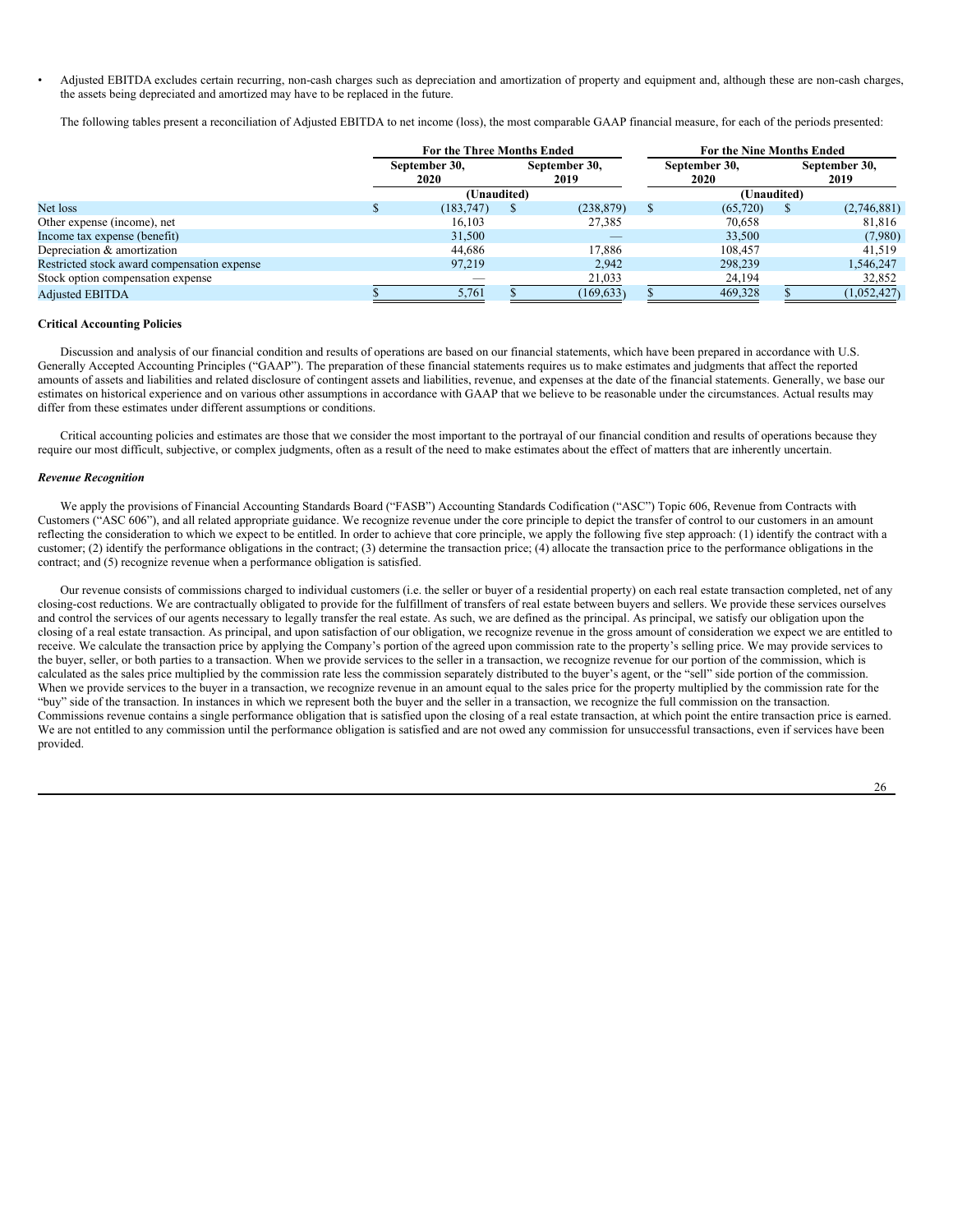#### *Share-based Compensation*

Share-based compensation is measured at the grant date based on the fair value of the award and is recognized as expense, over the requisite service period, which is generally the vesting period of the respective award.

#### *Valuation of Common Stock*

In order to determine the fair value of our common stock for stock option awards granted during April 2019, we considered, among other things, contemporaneous valuations of our common stock, our business, financial condition and results of operations, including related industry trends affecting our operations; the likelihood of achieving a liquidity event, such as an initial public offering, or sale, given prevailing market conditions; the lack of marketability of our common stock; the market performance of comparable publicly traded companies; and U.S. and global economic and capital market conditions. The fair value of our other restricted stock awards has been based on sales of the Company's common stock to third parties.

#### *Income Taxes*

Income taxes are accounted for using an asset and liability approach that requires the recognition of deferred tax assets and liabilities for the expected future tax consequences of temporary differences between the combined financial statement and tax bases of assets and liabilities at the applicable enacted tax rates. We establish a valuation allowance for deferred tax assets if it is probable that these items will expire before either we are able to realize their benefit or that future deductibility is uncertain.

We believe that it is currently more likely than not that our deferred tax assets will not be realized and as such, we have recorded a full valuation allowance for these assets. We evaluate the likelihood of the ability to realize deferred tax assets in future periods on a quarterly basis, and when appropriate evidence indicates we will release our valuation allowance accordingly. The determination to provide a valuation allowance is dependent upon the assessment of whether it is more likely than not that sufficient taxable income will be generated to utilize the deferred tax assets. Based on the weight of the available evidence, which includes our historical operating losses, lack of taxable income, and accumulated deficit, we provided a full valuation allowance against our tax assets resulting from the tax losses and credits carried forward.

#### **Recent Accounting Standards**

For information on recent accounting standards, see Note 2 to our consolidated financial statements included elsewhere in this report.

# **JOBS Act Transition Period**

In April 2012, the Jumpstart Our Business Startups Act of 2012 (the "JOBS Act") was enacted. Section 107 of the JOBS Act provides that an "emerging growth company" can take advantage of the extended transition period provided in Section 7(a)(2)(B) of the Securities Act for complying with new or revised accounting standards. Thus, an emerging growth company can delay the adoption of certain accounting standards until those standards would otherwise apply to private companies. We have irrevocably elected not to avail ourselves of this extended transition period and, as a result, we will adopt new or revised accounting standards on the relevant dates on which adoption of such standards is required for other public companies.

We are in the process of evaluating the benefits of relying on other exemptions and reduced reporting requirements under the JOBS Act. Subject to certain conditions, as an emerging growth company, we may rely on certain of these exemptions, including without limitation, from the requirements of (i) providing an auditor's attestation report on our system of internal controls over financial reporting pursuant to Section 404(b) of the Sarbanes-Oxley Act; and (ii) complying with any requirement that may be adopted by the Public Company Accounting Oversight Board regarding mandatory audit firm rotation or a supplement to the auditor's report providing additional information about the audit and the financial statements, known as the auditor discussion and analysis. We will remain an emerging growth company until the earlier to occur of (1) the last day of the fiscal year (a) following the fifth anniversary of the effectiveness of this registration statement, (b) in which we have total annual gross revenues of at least \$1.07 billion, or (c) in which we are deemed to be a "large accelerated filer" under the rules of the U.S. Securities and Exchange Commission, which means the market value of our common stock that is held by non-affiliates exceeds \$700 million as of the prior June 30th, and (2) the date on which we have issued more than \$1.0 billion in non-convertible debt during the prior three-year period.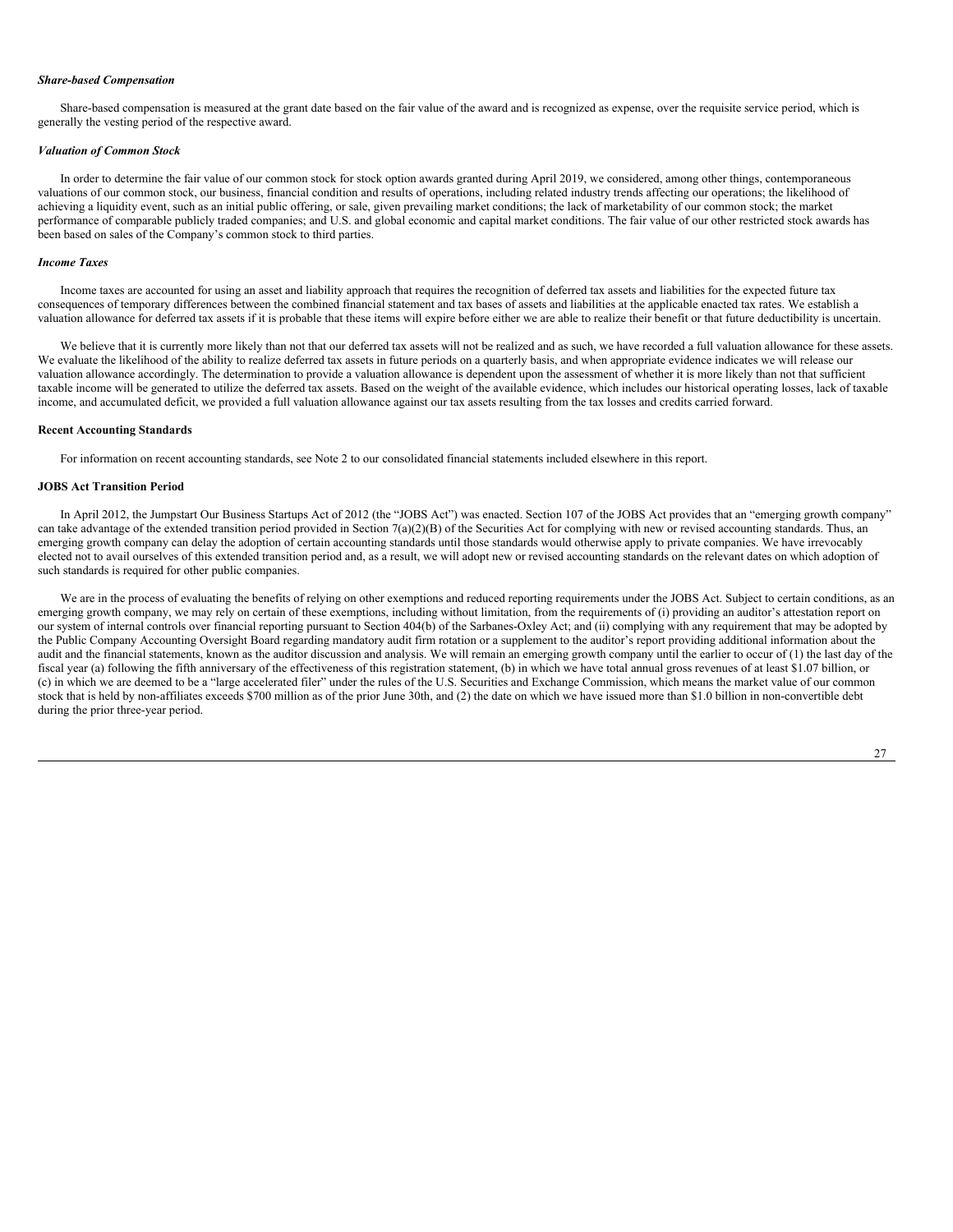#### <span id="page-28-0"></span>**Item 3. Quantitative and Qualitative Disclosures About Market Risk.**

As a smaller reporting company, we are not required to provide the information required by this Item.

### <span id="page-28-1"></span>**Item 4. Controls and Procedures.**

# **(a) Evaluation of Disclosure Controls and Procedures**

Under the supervision and with the participation of our management, including our Chief Executive Officer, and our President and Chief Financial Officer, we conducted an evaluation of the effectiveness of the design and operation of our disclosure controls and procedures, as defined in Rules 13a-15(e) and 15d-15(e) under the Exchange Act, as of the end of the period covered by this report (the "Evaluation Date"). In designing and evaluating our disclosure controls and procedures, management recognizes that any disclosure controls and procedures, no matter how well designed and operated, can provide only reasonable assurance of achieving the desired control objectives. Based on the evaluation conducted, our Chief Executive Officer and Chief Financial Officer concluded our disclosure controls and procedures were not effective as of September 30, 2020 due to the material weaknesses discussed below.

The closing of our initial public offering occurred on August 4, 2020. Consequently, as a newly reporting company under the Exchange Act, we are not required to evaluate the effectiveness of our internal controls over financial reporting until the end of the fiscal year after we file our first annual report on Form 10-K, which will occur on December 31, 2021. However, in connection with the audit of our financial statements for the years ended December 31, 2019 and 2018, prior to our initial public offering, we observed material weaknesses in our internal controls over financial reporting during those periods because we did not effectively apply the Internal Control — Integrated Framework (2013) issued by the Committee of Sponsoring Organizations of the Treadway Commission, or the COSO framework, due primarily to an insufficient complement of personnel possessing the appropriate accounting and financial reporting knowledge and experience to determine the appropriate accounting for non-recurring transactions and transactions requiring more complex accounting judgment.

In addition, we utilized a general ledger system that is not integrated with the system utilized to track our revenue transactions. Ineffective control activities related to the reconciliation of the system utilized to track our revenue transactions to the general ledger system resulted in material adjustments to revenue for the years ended December 31, 2019 and 2018. Finally, we did not maintain effective logical access and program change controls over the third-party and internally developed systems, including the system utilized to track our revenue transactions, and the general ledger system.

We have begun implementing a remediation plan to address the previously reported material weaknesses identified by hiring additional qualified accounting and financial reporting personnel, further evolving our accounting processes and systems, implementing a new revenue tracking system and continuing to enhance logical access and program change controls over our information systems. We also continue to utilize an accounting and financial reporting advisory firm with significant experience with publicly held companies to assist our management in evaluating significant transactions and conclusions reached regarding technical accounting matters and financial reporting disclosures.

### **(b) Changes in Internal Control Over Financial Reporting**

Under the supervision and with the participation of our management, including our Chief Executive Officer, and our President and Chief Financial Officer, we conducted an evaluation of any changes in our internal control over financial reporting (as such term is defined in Rules 13a-15(f) and 15d-15(f) under the Exchange Act) that occurred during our most recently completed fiscal quarter. Based on that evaluation, our Chief Executive Officer, and our President and Chief Financial Officer concluded that there has not been any material change in our internal control over financial reporting during the quarter covered by this report that materially affected, or is reasonably likely to materially affect, our internal control over financial reporting.

The Company has not experienced any material impact to our internal controls over financial reporting due to the COVID-19 global pandemic. The Company will continue to monitor and assess the impact of the COVID-19 situation and our ability to maintain the design and operating effectiveness of internal controls over financial reporting.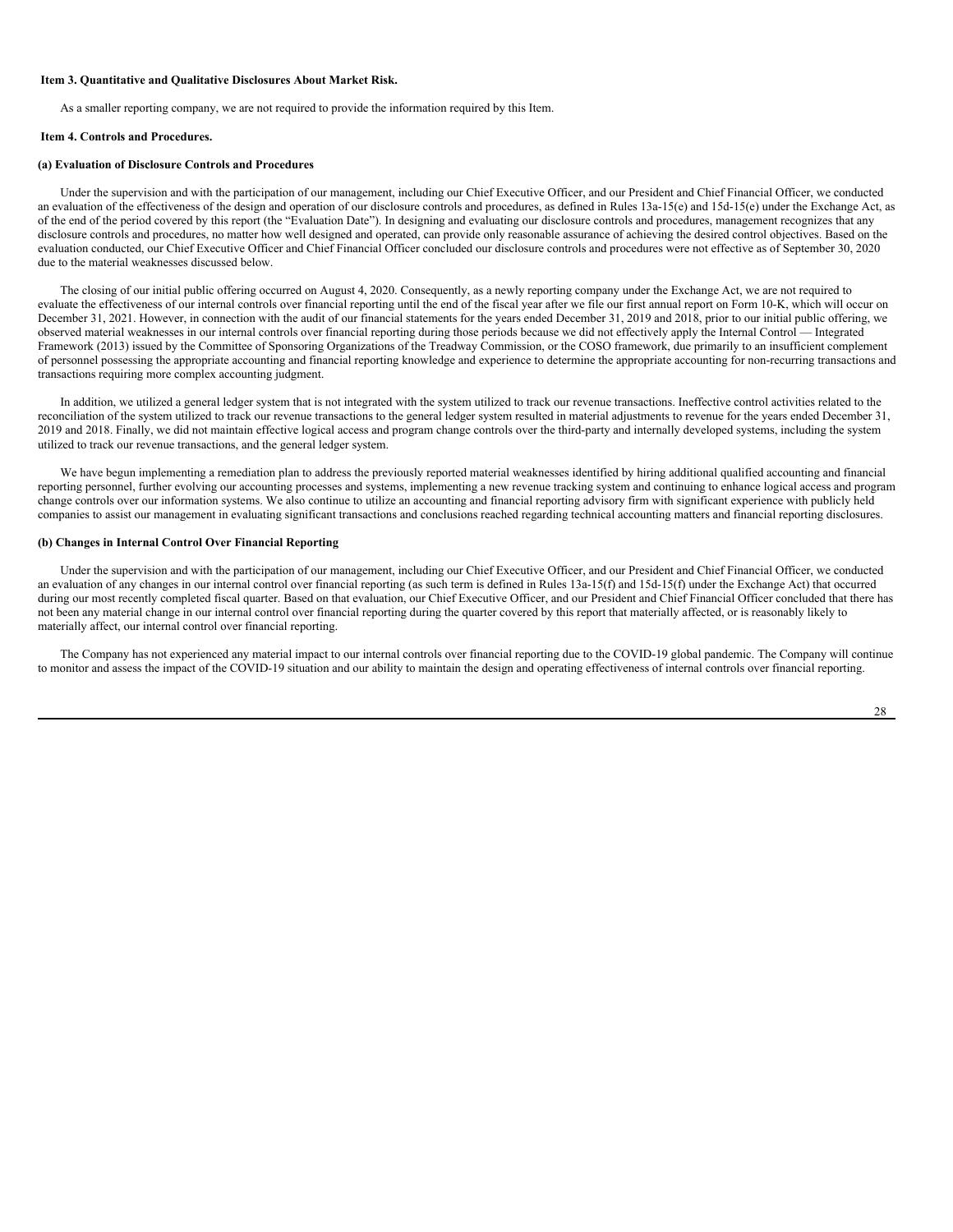# <span id="page-29-0"></span>**PART II – OTHER INFORMATION**

# <span id="page-29-1"></span>**Item 1. Legal Proceedings.**

We are involved in various legal actions incidental to our business. As of the date of this report, we are not involved in any legal proceedings that we believe could have a material adverse effect on our financial position or results of operations.

# <span id="page-29-2"></span>**Item 1A. Risk Factors.**

There have been no material changes to the risk factors that we have previously disclosed in our Initial Public Offering Registration Statement. The risks described in our Initial Public Offering Registration Statement are not the only risks facing the Company. Additional risks and uncertainties not currently known to us or that we currently deem to be immaterial also may materially adversely affect our business, financial condition, or future results of operations and the trading price of our common stock.

### <span id="page-29-3"></span>**Item 6. Exhibits.**

| <b>Exhibit</b><br><b>Number</b> | <b>Description</b>                                                                                                                                                                                                                                                                                                                                                                                                                                                                                                                                                                                                                      |
|---------------------------------|-----------------------------------------------------------------------------------------------------------------------------------------------------------------------------------------------------------------------------------------------------------------------------------------------------------------------------------------------------------------------------------------------------------------------------------------------------------------------------------------------------------------------------------------------------------------------------------------------------------------------------------------|
| 3.1                             | Articles of Amendment to the Restated Articles of Incorporation of Fathom Holdings Inc., effective July 27, 2020 (Incorporated by reference to Exhibit 3.1 to<br>the Current Report on Form 8-K filed on August 4, 2020).                                                                                                                                                                                                                                                                                                                                                                                                               |
| 4.1                             | Underwriter Warrant issued August 4, 2020 (Incorporated by reference to Exhibit 4.1 to the Current Report on Form 8-K filed on August 4, 2020).                                                                                                                                                                                                                                                                                                                                                                                                                                                                                         |
| 10.1                            | Fathom Holdings Inc. 2017 Stock Plan (Incorporated by reference to Exhibit 10.1 to the Current Report on Form 8-K filed on August 4, 2020).                                                                                                                                                                                                                                                                                                                                                                                                                                                                                             |
| 10.2                            | Fathom Holdings Inc. 2019 Omnibus Stock Incentive Plan (Incorporated by reference to Exhibit 10.2 to the Current Report on Form 8-K filed on August 4,<br>$2020$ ).                                                                                                                                                                                                                                                                                                                                                                                                                                                                     |
| $31.1+$                         | Certification of Principal Executive Officer pursuant to Section 302 of the Sarbanes-Oxley Act of 2002.                                                                                                                                                                                                                                                                                                                                                                                                                                                                                                                                 |
| $31.2+$                         | Certification of Principal Financial Officer pursuant to Section 302 of the Sarbanes-Oxley Act of 2002.                                                                                                                                                                                                                                                                                                                                                                                                                                                                                                                                 |
| $32.1 + \dagger$                | Certification of Principal Executive Officer and Principal Financial Officer pursuant to Section 906 of the Sarbanes-Oxley Act of 2002.                                                                                                                                                                                                                                                                                                                                                                                                                                                                                                 |
| $101*$                          | Interactive data files pursuant to Rule 405 of Regulation S-T: (i) Condensed Consolidated Balance Sheets as of September 30, 2020 and December 31, 2019;<br>(ii) Condensed Consolidated Statements of Operations (Unaudited) for the Three and Nine Months Ended September 30, 2020 and 2019; (iii) Condensed<br>Consolidated Statements of Cash Flows (Unaudited) for the Nine Months Ended September 30, 2020 and 2019; (iv) Condensed Consolidated Statements of<br>Changes in Stockholders' Equity (Unaudited) for the Three and Nine Months Ended September 30, 2020 and 2019; and (v) Notes to Unaudited Financial<br>Statements. |

+ Filed herewith.

† This certification is being furnished solely to accompany this Quarterly Report pursuant to 18 U.S.C. Section 1350, and is not being filed for purposes of Section 18 of the Securities Exchange Act of 1934, as amended, and is not to be incorporated by reference into any filing of the registrant, whether made before or after the date hereof, regardless of any general incorporation language in such filing.

\* In accordance with Rule 406T of Regulation S-T, the XBRL-related information in Exhibit 101 to this Quarterly Report on Form 10-Q is deemed not filed or part of a registration statement or prospectus for purposes of sections 11 or 12 of the Securities Act, is deemed not filed for purposes of section 18 of the Exchange Act, and otherwise is not subject to liability under these sections.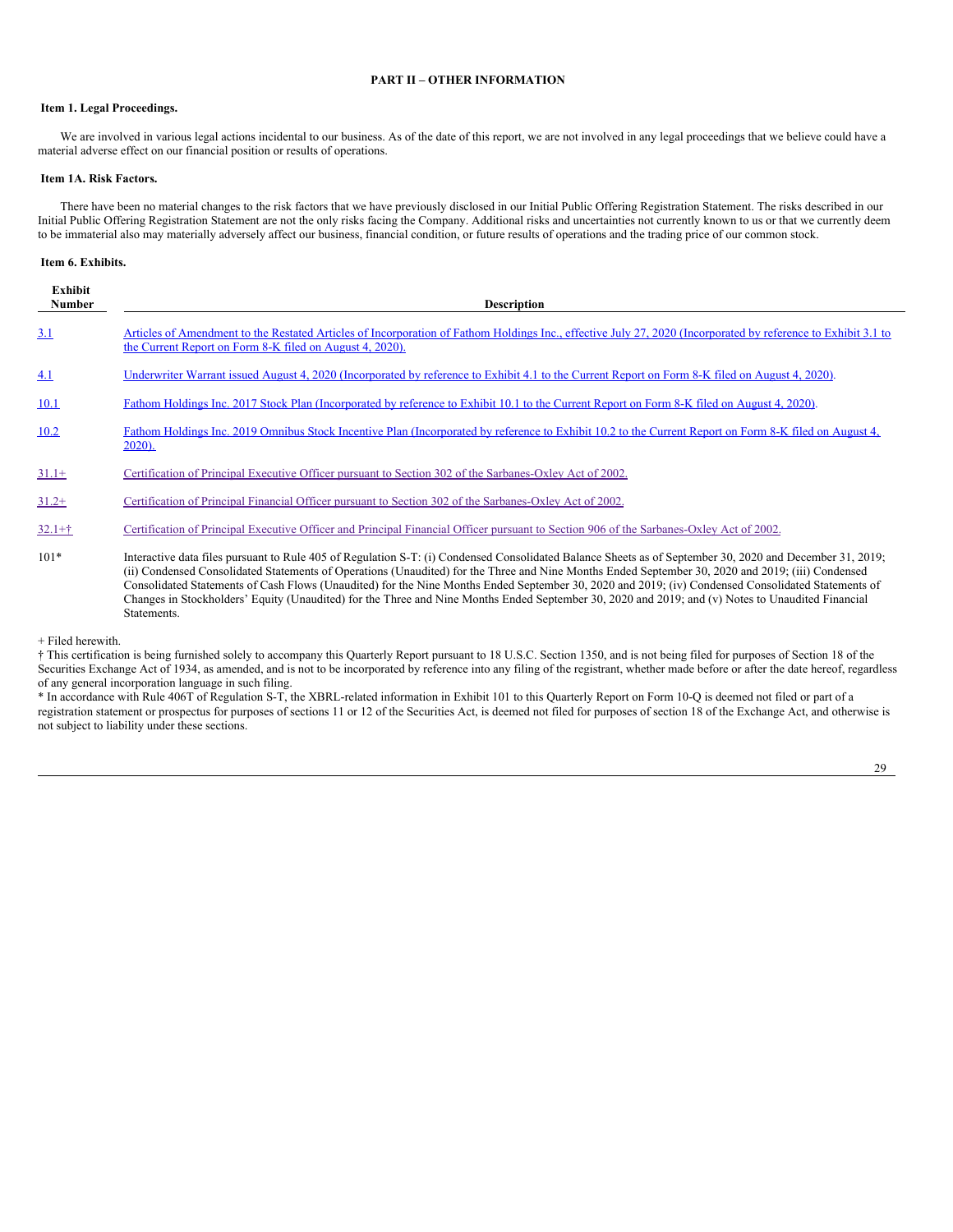# <span id="page-30-0"></span>**SIGNATURES**

Pursuant to the requirements of the Securities Exchange Act of 1934, the Registrant has duly caused this report to be signed on its behalf by the undersigned, thereunto duly authorized.

FATHOM HOLDINGS INC.

Date: November 12, 2020 By: /s/ Marco Fregenal

Marco Fregenal President and Chief Financial Officer (Principal Financial and Accounting Officer)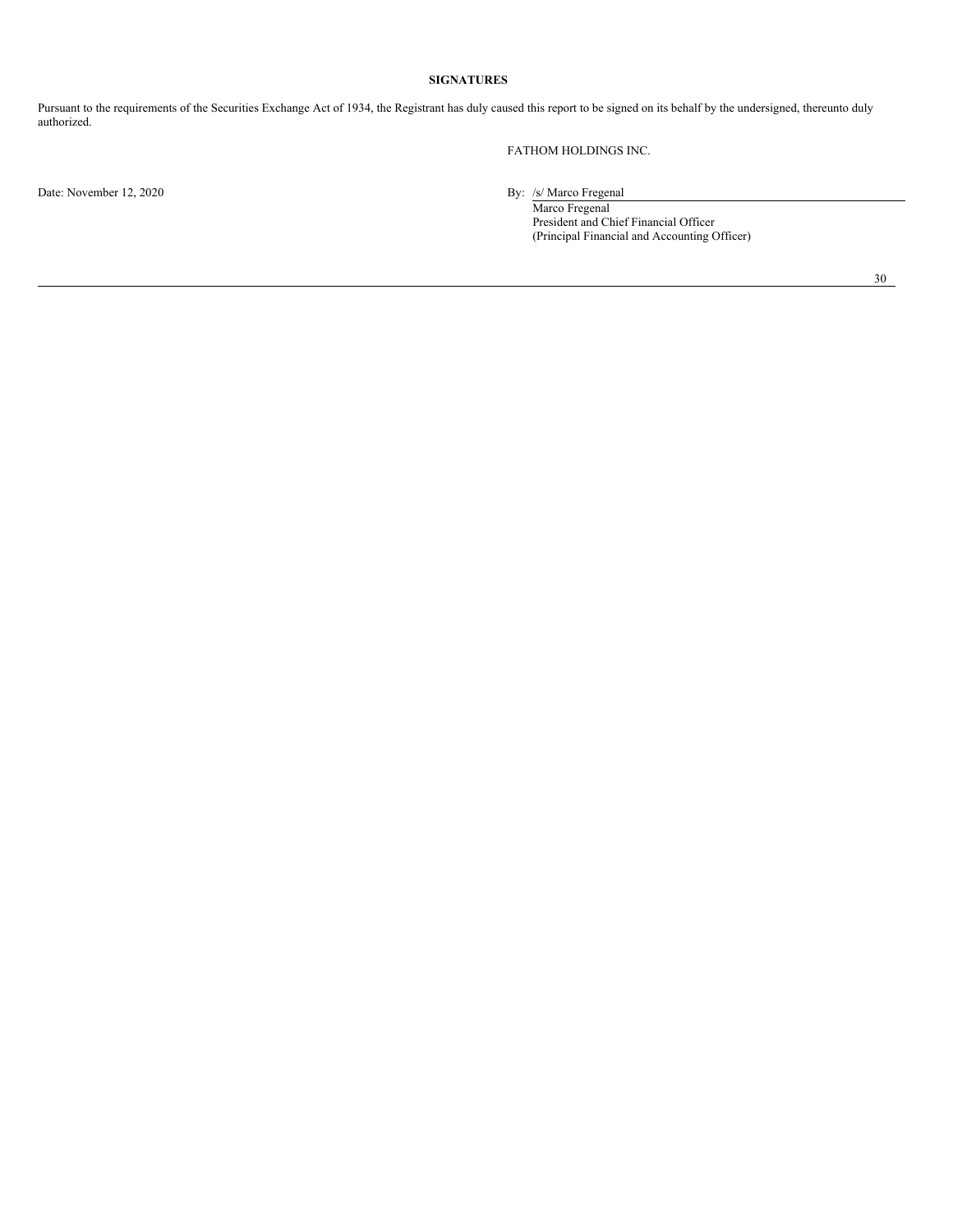# **CERTIFICATION OF PRINCIPAL EXECUTIVE OFFICER PURSUANT TO SECTION 302 OF THE SARBANES-OXLEY ACT OF 2002**

<span id="page-31-0"></span>I, Joshua Harley, certify that:

1. I have reviewed this Quarterly Report on Form 10-Q of Fathom Holdings Inc.;

2. Based on my knowledge, this report does not contain any untrue statement of a material fact or omit to state a material fact necessary to make the statements made, in light of the circumstances under which such statements were made, not misleading with respect to the period covered by this report;

3. Based on my knowledge, the financial statements, and other financial information included in this report, fairly present in all material respects the financial condition, results of operations and cash flows of the registrant as of, and for, the periods presented in this report;

4. The registrant's other certifying officer and I are responsible for establishing and maintaining disclosure controls and procedures (as defined in Exchange Act Rules 13a-15(e) and 15d-15(e)) for the registrant and have:

(a) Designed such disclosure controls and procedures, or caused such disclosure controls and procedures to be designed under our supervision, to ensure that material information relating to the registrant, including its consolidated subsidiaries, is made known to us by others within those entities, particularly during the period in which this report is being prepared;

(b) (Paragraph omitted pursuant to SEC Release Nos. 33-8238/34-47986 and 33-8392/34-49313);

(c) Evaluated the effectiveness of the registrant's disclosure controls and procedures and presented in this report our conclusions about the effectiveness of the disclosure controls and procedures, as of the end of the period covered by this report based on such evaluation; and

(d) Disclosed in this report any change in the registrant's internal control over financial reporting that occurred during the registrant's most recent fiscal quarter (the registrant's fourth fiscal quarter in the case of an annual report) that has materially affected, or is reasonably likely to materially affect, the registrant's internal control over financial reporting; and

5. The registrant's other certifying officer and I have disclosed, based on our most recent evaluation of internal control over financial reporting, to the registrant's auditors and the audit committee of the registrant's board of directors (or persons performing the equivalent functions):

(a) All significant deficiencies and material weaknesses in the design or operation of internal control over financial reporting which are reasonably likely to adversely affect the registrant's ability to record, process, summarize and report financial information; and

(b) Any fraud, whether or not material, that involves management or other employees who have a significant role in the registrant's internal control over financial reporting.

Date: November 12, 2020

/s/ Joshua Harley

**Joshua Harley** Chief Executive Officer (Registrant's principal executive officer)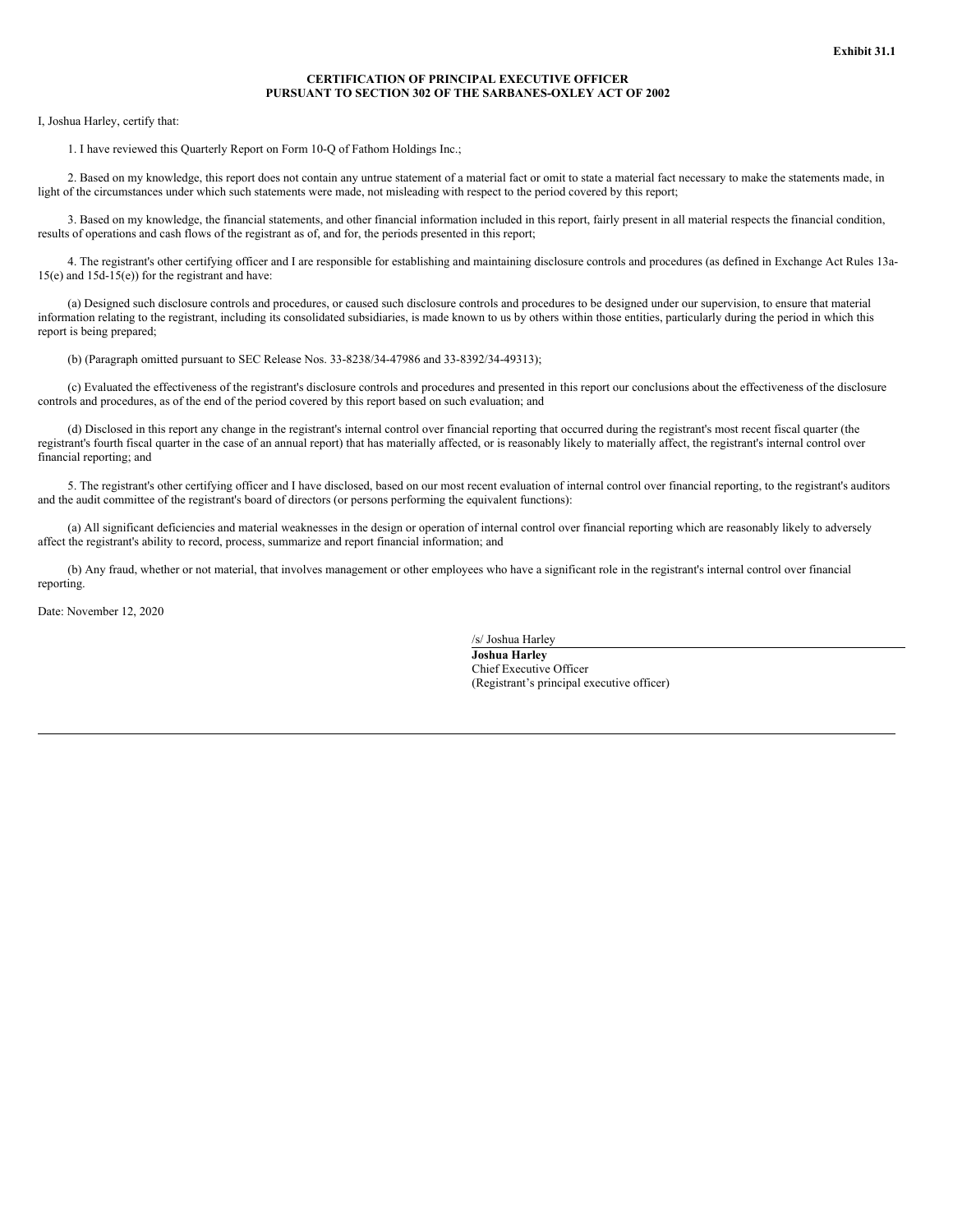# **CERTIFICATION OF PRINCIPAL FINANCIAL OFFICER PURSUANT TO SECTION 302 OF THE SARBANES-OXLEY ACT OF 2002**

<span id="page-32-0"></span>I, Marco Fregenal, certify that:

1. I have reviewed this Quarterly Report on Form 10-Q of Fathom Holdings Inc.;

2. Based on my knowledge, this report does not contain any untrue statement of a material fact or omit to state a material fact necessary to make the statements made, in light of the circumstances under which such statements were made, not misleading with respect to the period covered by this report;

3. Based on my knowledge, the financial statements, and other financial information included in this report, fairly present in all material respects the financial condition, results of operations and cash flows of the registrant as of, and for, the periods presented in this report;

4. The registrant's other certifying officer and I are responsible for establishing and maintaining disclosure controls and procedures (as defined in Exchange Act Rules 13a-15(e) and 15d-15(e)) for the registrant and have:

(a) Designed such disclosure controls and procedures, or caused such disclosure controls and procedures to be designed under our supervision, to ensure that material information relating to the registrant, including its consolidated subsidiaries, is made known to us by others within those entities, particularly during the period in which this report is being prepared;

(b) (Paragraph omitted pursuant to SEC Release Nos. 33-8238/34-47986 and 33-8392/34-49313);

(c) Evaluated the effectiveness of the registrant's disclosure controls and procedures and presented in this report our conclusions about the effectiveness of the disclosure controls and procedures, as of the end of the period covered by this report based on such evaluation; and

(d) Disclosed in this report any change in the registrant's internal control over financial reporting that occurred during the registrant's most recent fiscal quarter (the registrant's fourth fiscal quarter in the case of an annual report) that has materially affected, or is reasonably likely to materially affect, the registrant's internal control over financial reporting; and

5. The registrant's other certifying officer and I have disclosed, based on our most recent evaluation of internal control over financial reporting, to the registrant's auditors and the audit committee of the registrant's board of directors (or persons performing the equivalent functions):

(a) All significant deficiencies and material weaknesses in the design or operation of internal control over financial reporting which are reasonably likely to adversely affect the registrant's ability to record, process, summarize and report financial information; and

(b) Any fraud, whether or not material, that involves management or other employees who have a significant role in the registrant's internal control over financial reporting.

Date: November 12, 2020

/s/ Marco Fregenal

**Marco Fregenal** President and Chief Financial Officer (Registrant's principal financial officer and principal accounting officer)